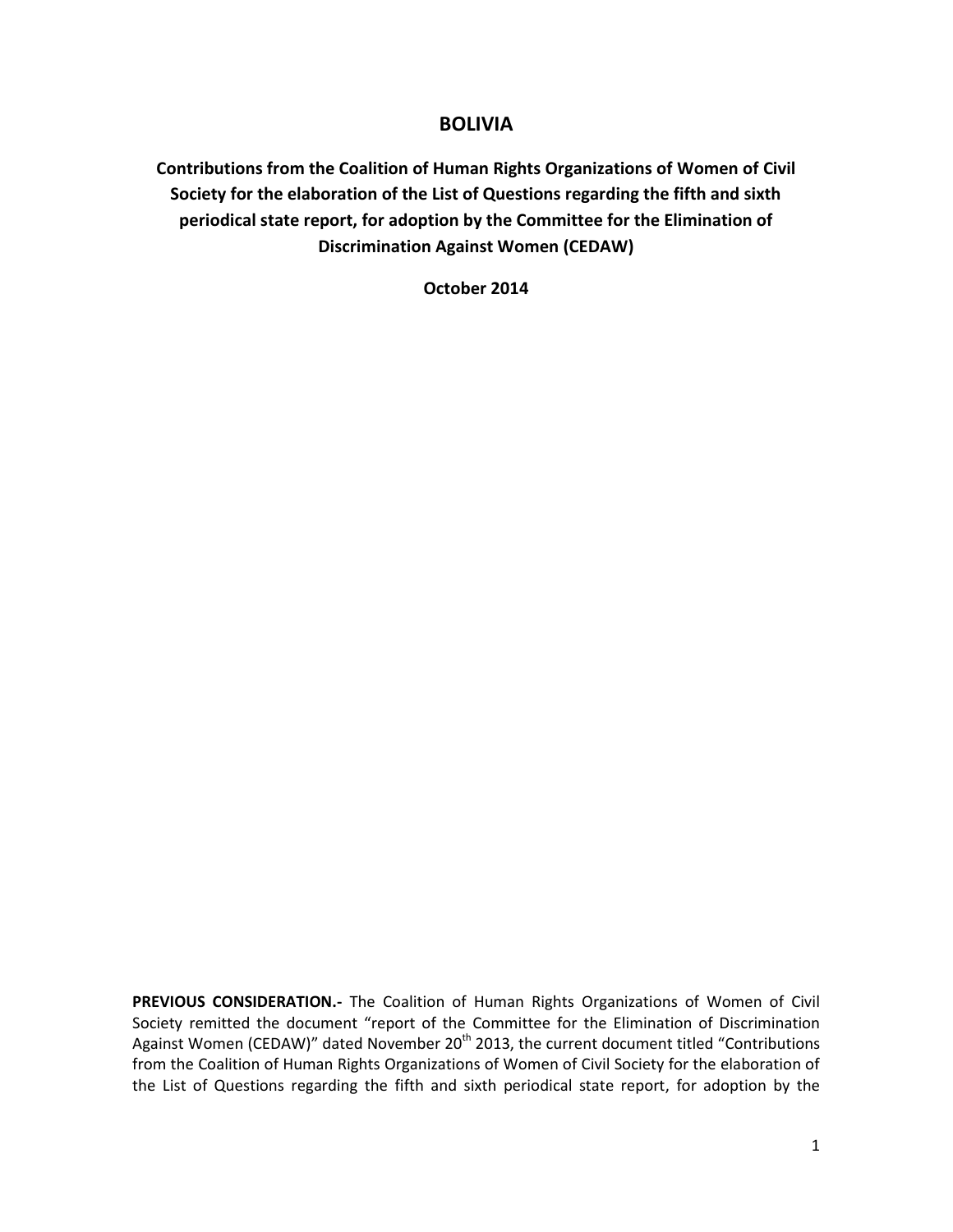Committee for the Elimination of Discrimination Against Women (CEDAW)" constitutes a complement and update to the first document.

# **Presentation**

The Coalition of Human Rights Organizations of Women of Civil Society was able to articulate the efforts of 135 important women's organizations and institutions to elaborate the present report developed in six different parts: (1) The work of NGOs with ample experience in the promotion of rights recognized by CEDAW, that provided specialized information, of a rigorous and objective nature with statistical data and bibliographic revisions; (2) the gathering of information and perceptions of social and women's organizations by means of 9 departmental workshops with the participation 550 persons; (3) the systemization of the specialized contributions gathered from the workshops and the drafting of the preliminary report; (4) the socialization of this report in the departments by means of 9 workshops with the participation of 387 persons; (5) the complementation and editing of the final version of the first report officially remitted to the CEDAW Committee on November 11, 2013; (6) the updating and delegation of the final version through two national events. The present alternate report is the result of that process.

# **Context**

The constitutionalization of women's rights (2009), and the general development of the new legal system that has incorporated a focus on gender and a greater presence of women in public office are amongst the principal achievements reached by Bolivian women in recent years. However, there are institutional weaknesses, limited scope of public policies and patriarchal structures in the State, society and the family in force today that makes difficult a greater achievement in compliance with CEDAW.

Detailed information in this regard is explained in the present report, that from our role as civil society visualizes the situations that required greater attention on the part of the State and to be taken into consideration by the Committee for the Elimination of Discrimination Against Women during the review of Bolivia as a contribution to the identification of steps that may be taken to reach full attainment of human rights for women.

October 2014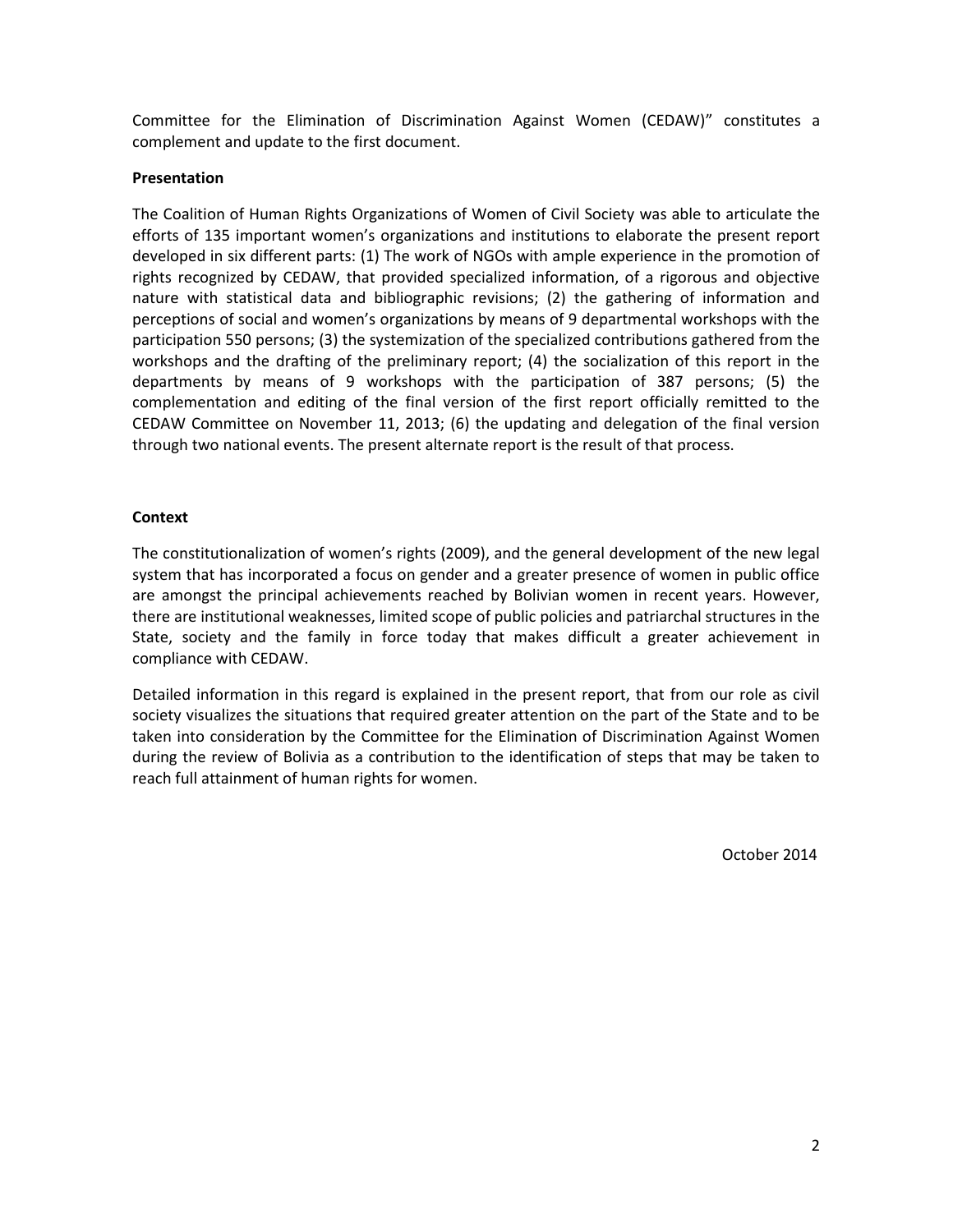# **Contributions from the Coalition of Human Rights Organizations of Women of Civil Society for the elaboration of the List of Questions regarding the fifth and sixth periodical state report, for adoption by the Committee for the Elimination of Discrimination Against Women (CEDAW)**

# **EQUALITY BEFORE THE LAW, NON-DISCRIMINATION AND MEASURES, MECHANISMS FOR ADVANCEMENT, AFRO-BOLIVIAN WOMEN**

**RECOMMENDATION N° 8. The Committee urges the State Party to take the necessary measures to ensure the effective compliance with current legislation as related to gender equality. The Committee urges the State Party to expedite the revision process of compatibility of said Laws with the Convention, abolish without delay all laws that discriminate against women, particularly discriminatory dispositions of penal and civil legislation, and ensure the application of laws against the discrimination of women.**

The Bolivian State has made significant progress in the Legislative sphere starting with the enactment of the Political Constitutional of the State on February 7, 2009; where women's rights are recognized in more than 30 articles.

In the 2009 – 2014 period, several laws have been enacted that incorporate dispositions to protect the rights of women, such as gender equity and equal opportunities, parity and alternation, nondiscrimination, the right to a life free from violence, as well as a de-patriarchalization, amongst others.

Another significant advance has been the enactment of Law N° 031, Framework Law of Autonomy and Decentralization, which includes the "Principle of Gender Parity" (Art. 5), assigns sufficient resources for the elimination of social and gender inequalities, and the eradication of poverty Art. 102, N° 5) and that Autonomous Statutes and Organic Charters must include in their content a regime for gender, generational and impairment equality (Art. 62,  $N^{\circ}$  11), although in practice such entitlements are not yet complied with, strengthening the mechanisms for women's advancement are not a priority.

Also to be mentioned is the approval of Law N° 243, Law against Harassment and Political Violence against Women (2012), a regulation that was expected for more than 12 years, that introduces into the Penal Code the crimes of political harassment and violence against women, imposing penalties between 5 and 8 years of incarceration, respectively.

The Law of the Plurinational Electoral Organ (2010) establishes mechanisms of affirmative action for women as representatives of indigenous peasant origin with the purpose of guaranteeing their presence as members of the Supreme Electoral Court and the Departmental Electoral Courts.

The State has enacted Law N° 045, Law Against Racism and All Forms of Discrimination (2010) in which measures of prevention and sanction of acts of discrimination and racism are established. The National Committee Against Racism and All Forms of Discrimination, a meeting of the State and Civil Society. The Policy of the Plurinational State of Bolivia against racism and all forms of discrimination 2012 – 2015 was drafted, which to this date has not been approved by the Executive, obstructing it application and the allocation of resources.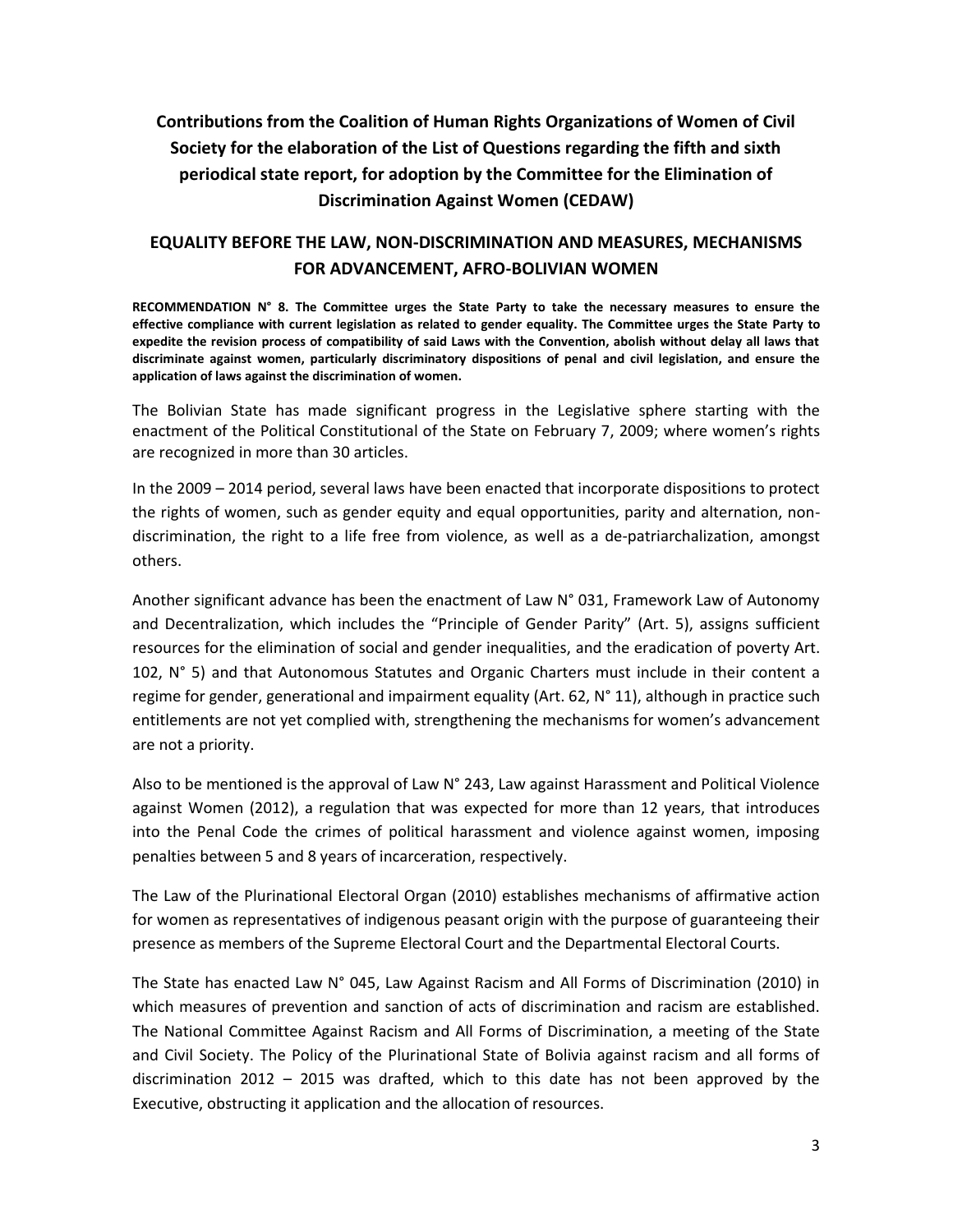In regards to access, whether to operators or administrators of justice, there is a lack of awareness of the laws in favor of women's rights, which hinders the processing of complaints. Notwithstanding, there are emblematic cases that have been resolved in light of this regulation and achieved a restoration of rights.<sup>1</sup>

Nonetheless, other acts of violence remain in impunity, particularly, the State does not adequately protect persons living with HIV – AIDS, LGBT, the disabled, sex workers from stigma and discrimination, especially in health centers and the denial of their labor rights. In the case of Women Sex Workers it has been proven that the  $UNAIDS<sup>2</sup>$  guidelines on HIV and sex work are not being applied, in particular to its being criminalized and the lack of confidentiality on their condition. 3

Regarding the Family Code, there is a draft law that has not been amply agreed upon, in which the recognition of same sex families is not considered, or of sexual diversity, which constitutes an act of discrimination and an infringement of civil rights.

With respect to the elimination of discriminating regulatory dispositions, amendments to the Penal Code have been carried out, by means of Law N° 348, Fundamental Law to Guarantee Women a Life Free from Violence, eliminating discriminatory aspects that attenuated honor crimes against women, violent states of emotion, entering into marriage with the victim, etc., which is very positive. Nonetheless, there are penal types that must be reviewed.

The progress Bolivia has made in regards to the new regulatory framework is undeniable; however, they are Laws and regulations that do not constitute policies of protection of women's rights, due to the lack of regulations and adequate budgets for their implementation.

# **PROPOSED RECOMMENDATIONS.-**

- 1. Allocate the human, administrative and financial resources necessary to guarantee the effective application of the new regulations in favor of women's rights.
- 2. The Bureau of the Fight against Racism and all forms of Discrimination, and the Equal Rights Vice Ministry must have sufficient resources to guarantee compliance with their functions.
- 3. Greater social integration of the new regulations amongst the most vulnerable sector such as women in peri-urban and rural areas, disabled women, women with HIV are required.
- 4. Sensitize judges, prosecutors and police for the adequate application of the new regulations.

 $\overline{a}$ 

 $1$  The case of ten adolescent women in the city of Cochabamba who were prevented in their enrollment in a public school that traditionally only catered to male students.

<sup>&</sup>lt;sup>2</sup> Review: "UNAIDS orientation notes on HIV and sex work" UNAIDS, 2009

<sup>&</sup>lt;sup>3</sup> Case reported by ONAEM (Organización Nacional de Activistas para la Emancipación de la Mujer) on a sex worker in Sucre diagnosed with HIV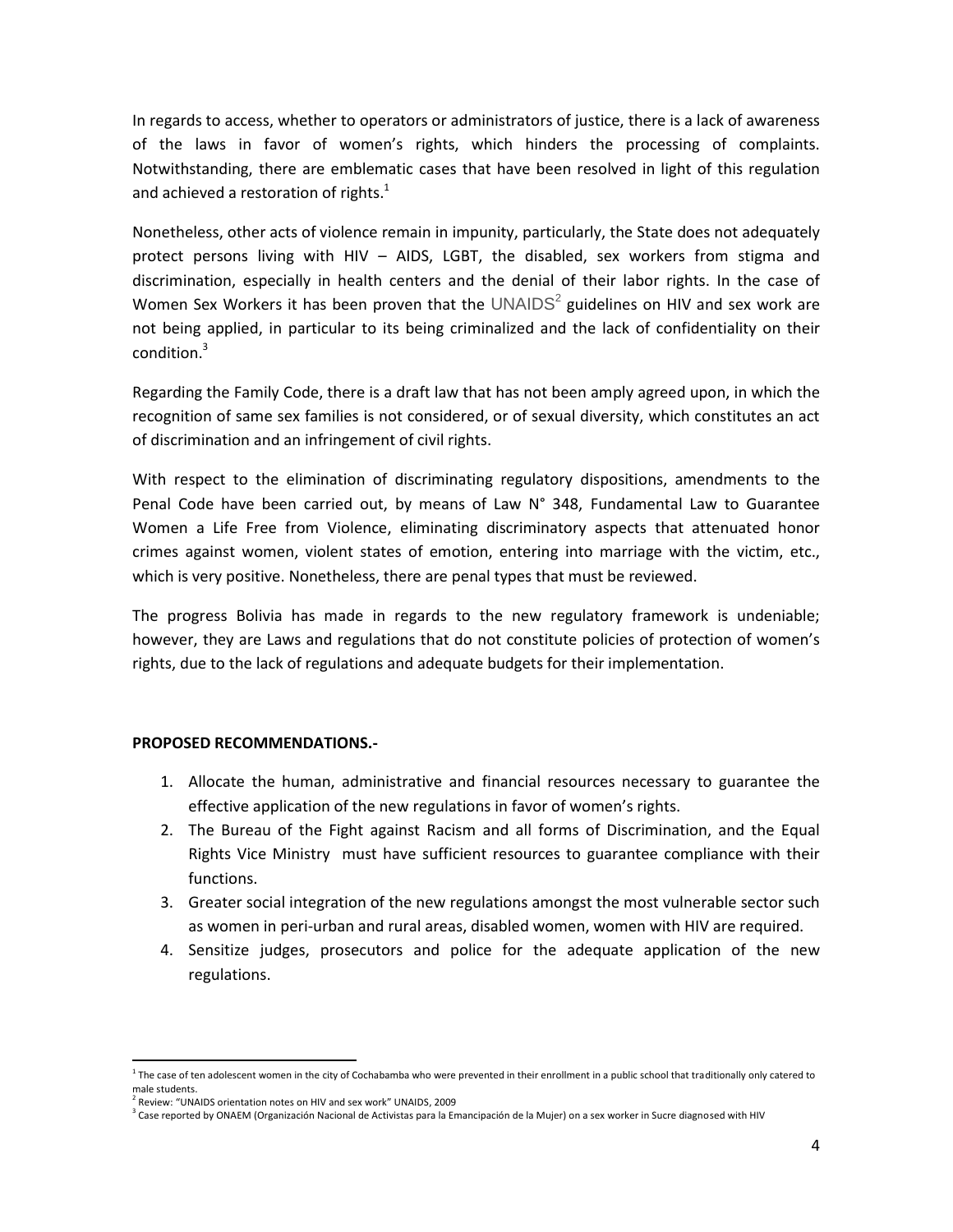5. Establish a regulation that recognizes same sex and sexually diverse families, that guarantees their rights of inheritance, social security, patrimony, family assistance and other rights recognized by law for heterosexual couples.

# **LIST OF QUESTIONS:**

- **1. What is the procedure of the State for social integration and consensus with civil society for drafting of laws and other regulations?**
- **2. Explain if the new laws have agreed upon with civil society and especially with the direct beneficiaries of these regulations?**
- **3. What is the progress of compliance with Law N° 045, (Law against Racism and all forms of Discrimination) in favor of women and what annual budget allocated to guarantee its compliance?**
- **4. Do these new laws have the technical, financial and human resources for their compliance?**
- **5. Why does the new Family Code project not include same sex families and the recognition of equal rights for same sex couples?**

**RECOMMENDATION N° 29.- The Committee urges the State Party to establish a legislative base for the adoption of special measures of a temporary nature, in conformity with Paragraph 1 of Article 4 of the Convention and with General Recommendation 25 of the Committee, and to adopt said measures when necessary to accelerate the achievement of a substantive equality for women in all spheres covered by the Convention.**

With respect to a legal base to adopt affirmative measures Law N° 045, Law against Racism and all forms of Discrimination, and its regulation favorably recognize that positive or affirmative actions are mechanisms of reparation of inequalities and signal that their adoption does not imply acts of discrimination, but rather that they are tools for the construction of equality.

The National Plan for Equal Opportunities, "Women Constructing the New Bolivia to Live Well" in force since 2008 has not shown great progress in its implementation due to the lack of allocated resources.

# **PROPOSED RECOMMENDATIONS.-**

- **1.** Evaluate the implementation of the National Plan for Equal Opportunities, "Women Constructing the New Bolivia to Live Well", and identify the difficulties for its implementation.
- **2.** Updated data and statistics that allow for visibility on the situation of Women Rights and the implementation of policies and plans of a more effective impact.

# **LIST OF QUESTIONS:**

- **1. What special measures of a temporary nature has the State adopted in favor of women and how do you evaluate its impact?**
- **2. Mention how great and what was the impact of the implementation of the budget allocated to compliance with the special measures adopted?**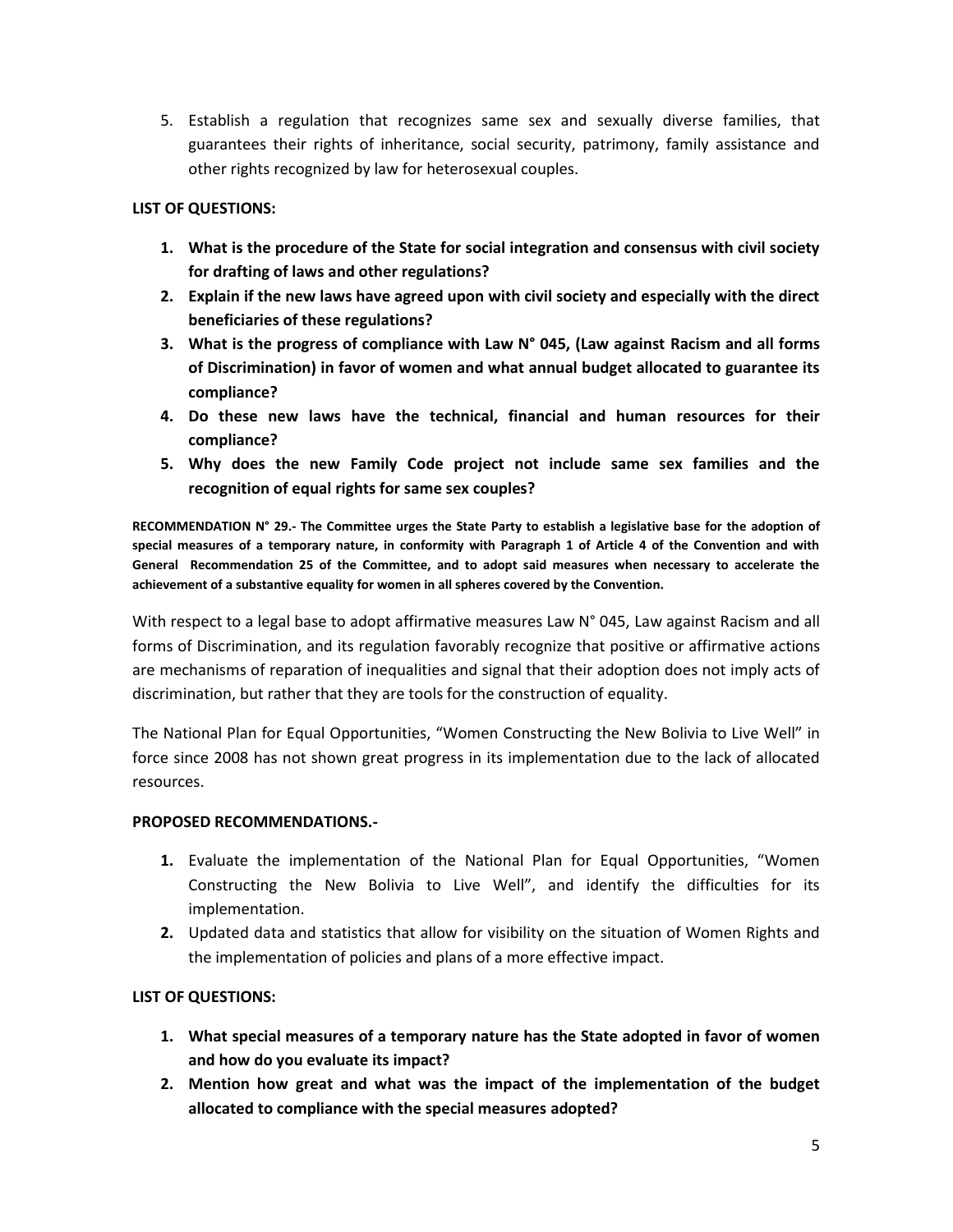#### **NON-DISCRIMINATION**

**RECOMMENDATION N° 21.- The Committee recommends the development of policies and the implementation of programs aimed at women and men, both in rural and urban areas, that contribute to the elimination of stereotypes associated with traditional family roles, manifested in education, employment, politics and society. The Committee also recommends encouraging the media to project a positive image of women and the equality of condition as well as the roles and responsibilities jointly shared by men and women, both in private and public spheres.**

There has been important regulatory progress in the fight against racism and discrimination, as an effort of the State and civil society, that guarantees a respect of dignity for all and particularly for the indigenous peoples and peasants, amongst them the ratification of the Declaration of Rights of Indigenous Peoples (2006), and the enactment of Law N° 045 Against Racism and all forms of Discrimination of October 8, 2009, that forbids and sanctions gender discrimination as also stated by the CPE.

This Law establishes that the State, in the educational sphere, will implement formative processes in education in human rights and values, to modify attitudes and behaviors founded on racism and discrimination; promote respect for diversity; and counteract sexism, prejudice, stereotypes and all practice of racism and/or discrimination. Furthermore, mandates that the media must eliminate from their programing, languages, expressions and racist, xenophobic and discriminatory manifestations, as well as disseminate the Law, messages and content against discrimination, a measure not yet complied to by all the media, although it has been conformed to by the media of broadest scope, that develop very positive campaigns.

On the other hand, Law N° 164, General Law of Telecommunications, Information Technologies and Communication, emphasizes that the Telecommunications and Transport Regulation and Supervisory Authority coordinates "the implementation of preventive policies in the spheres of communication, information and dissemination against racism and all forms of discrimination" and puts into effect sanctioning processes.

Some social communications media in application of Law N° 045, broadcast spots, slots and information in favor of equality and against discrimination, however, in contradiction, the content of their programs and publicity continue reproducing traditional roles, stereotypes and prejudices that objectify the female image and are overlooked by those that oversee the Law. The same happens with commercials and beauty contests that are legitimized even by State agencies. Even though misogyny is taken into account in Law N° 045, sexism is not considered to be unstitching this type of infringement, therefore, the subordination of one sex by another is considered a natural condition.

As per data from the National Directorate of the Fight Against Racism (DGLCR) between October 8, 2010 and December 31, 2013, there were 552 complaints registered for racism and/or discrimination of which 56% come from the public sphere and 44% occur in the private sphere. The most frequent motives are sexual orientation, the level of education, cultural identity and origin. The Ombudsman received 1652 complaints between October 2010 and October 2013, and these cases are related to adult persons, disabled, peasants, coca growers, penal inmates,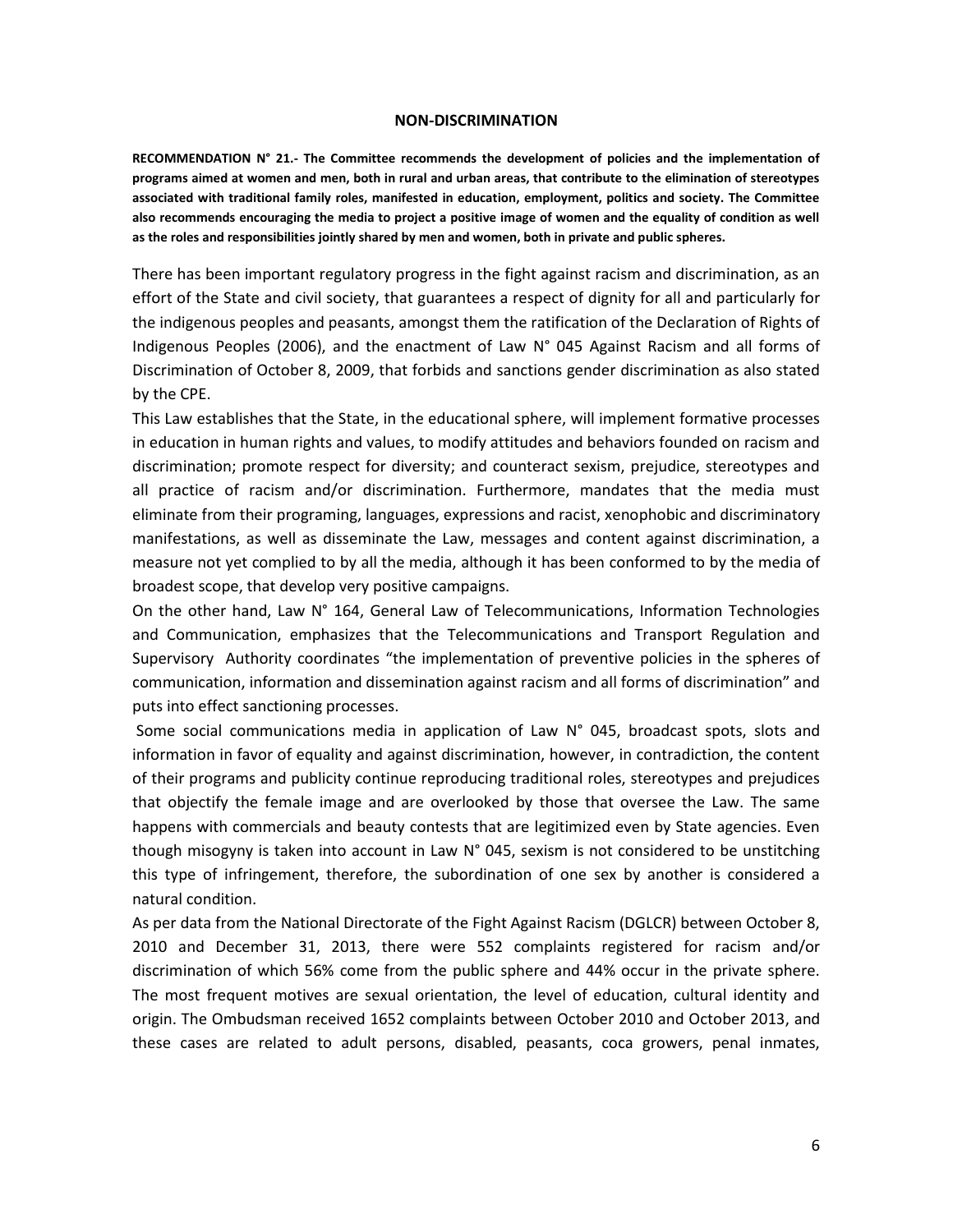immigrants, young men and pregnant women, amongst others, where it stands out that less than 1.5% have been brought for prosecution.<sup>4</sup>

The approval of public policy against racism and discrimination should be a priority for the Government. The State must take responsibility for the investigation and sanction of crimes of racism and discrimination that have not been cleared and sanctioned to date.<sup>5</sup> It is necessary that the role of the media and sexist content in their programming be addressed.

The absence of regulations hinders control on the part of regulatory entities, such as the Telecommunications and Transport Authority (ATT) may duly sanction the broadcast of discriminatory and sexist acts, despite the fact that Law N° 348 considers Media Violence to be an offense.

There is no evidence of programs aimed at modifying roles traditionally assigned to both men and women in rural areas, where the cultural norms accentuate the differentiation of gender roles, adding to this situation the stigmatization of disabilities as a tragedy, curse or punishment.

# **PROPOSED RECOMMENDATIONS.-**

- **1.** The Telecommunications and Transport Authority must carry out efficient oversight of the broadcast of programming in the media of discriminatory and sexist content that reinforce the traditional roles of men and women, and establish sanctions in keeping with current laws.
- **2.** The Prosecutor's Office should initiate proceedings against authorities and public officers that issue messages and opinions with chauvinistic, misogynist, discriminatory and homophobic content.
- **3.** Establish sanctions for the broadcast of messages with chauvinistic content that mock and injure the dignity of women of all age groups.
- 4. Adopt a preventive public policy in social communication in issues of discrimination, misogyny and homophobia.

# **LIST OF QUESTIONS:**

 $\overline{a}$ 

- **1. What actions have been implemented to comply with the mechanisms available to the State to prevent and sanction the issuance, broadcast, socialization and education of sexist, homophobic and discriminatory content against women?**
- **2. With what legal procedures have the media been sanctioned for the broadcast of media violence?**
- **3. What legal and administrative measures have been taken against authorities and public officers that have issued discriminatory message against women and what type of sanctions have been imposed?**

<sup>4</sup> http://www.comunidad.org.bo/index.php/indicadores/listar/grupo/2

 $^5$  A case of aggression against transsexual workers in May 2013 in the city of Cochabamba, that were discriminated against, insulted, harassed and beaten by local taxi drivers without any progress of the investigations.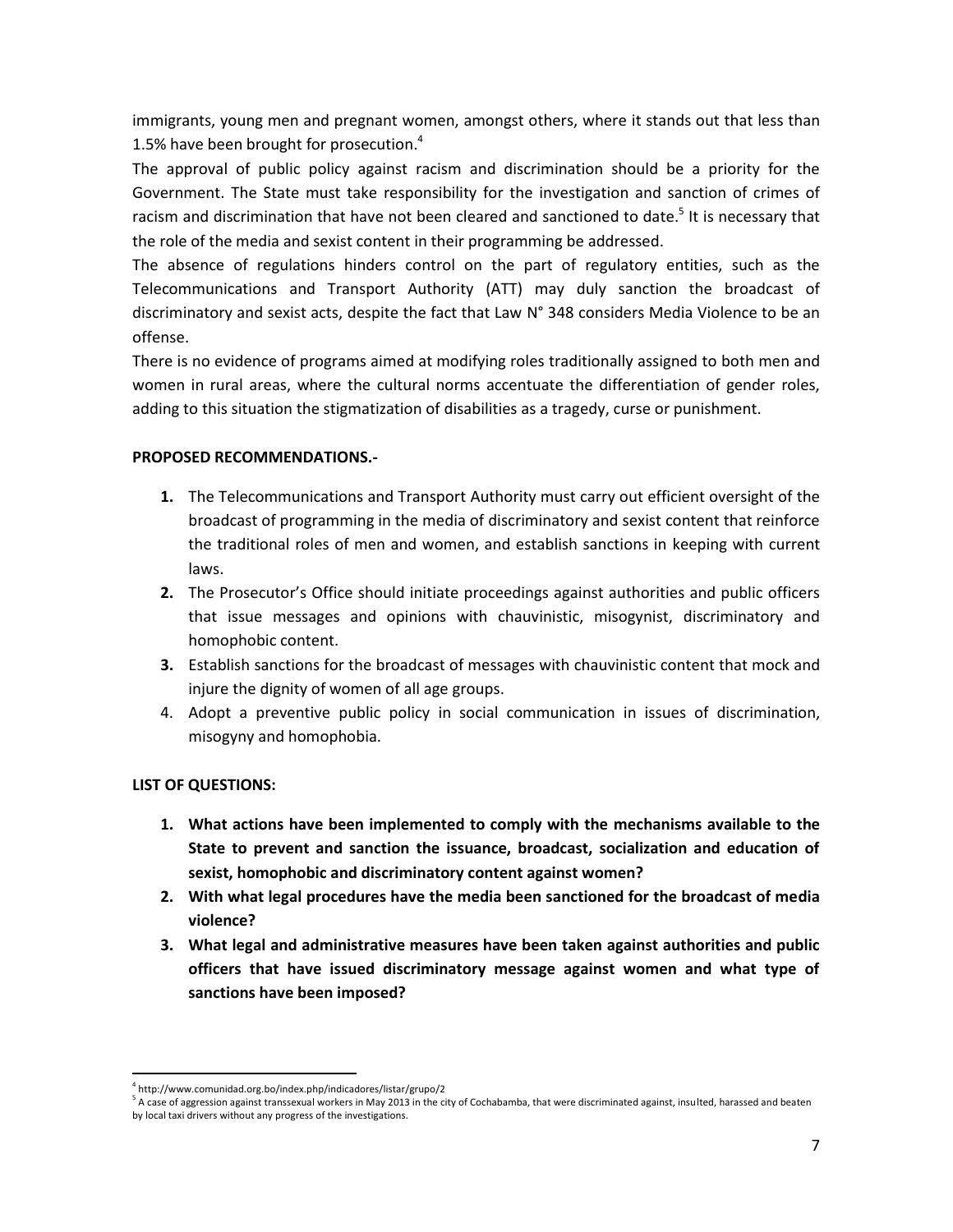#### **MECHANISMS FOR PROGRESS**

**Recommendation N° 10.- The Committee requests that the State Party ensure the institutional stability of national mechanisms for the progress women and grant them the facility to adopt decisions and sufficient financial and human resources, in the sphere of central as well as regional and municipal administration, to promote and efficiently coordinate the application of a substantive strategy to incorporate a gender perspective for the application of the Convention in all spheres of policies and in all levels of Government. The Committee encourages the State Party to formulate, adopt and apply an integral and ample national plan of action with the purpose of achieving gender equality and progress for women.** 

Public gender institutions, concretely the Equal Rights Vice Ministry, a dependent of the Ministry of Justice, has experimented with a de-hierarchization, which reduced its decision making capacity, to define public policies and to influence other entities of the governmental and State sphere. It has scarce human resources and a reduced budget that does not allow compliance with scheduled objectives, with the exception of a few cases that have international assistance. Has not been able to implement to date all lines of action contemplated in the National Plan for Equal Opportunities, "Women Constructing the New Bolivia to Live Well" that proposed the recovery of the concept of gender and its decolonization. Civil Society organizations throughout the country in their different agencies are urging the State for the creation of a Ministry of Women.

At the Departmental and Municipal level there also exist mechanisms of gender with similar limitations. The need to prioritize these agencies and allocate resources for the implementation of policies favorable to women is a necessary condition so that progress achieved by the adoption of laws and plans are not left on the shelf.

There is evidence of a scarce propagation and slow application of adopted regulations in favorable to women, for different reasons, amongst them the fragile institutionality of the agencies responsible for their application, or lack thereof, and the non-allocation of resources for their implementation. In 2013 the budget for the Equal Rights Vice Ministry was Bs. 341,750<sup>6</sup> equivalent to U\$ 50,000 an amount insufficient to guarantee the implementation of the plans and efforts of the State when taking into account the dimension of the problem.

#### **PROPOSED RECOMMENDATIONS.-**

- 1. To have hierarchical agency at the level of the Executive to guarantee the implementation of laws, plans and programs, and the adequate allocation of resources favorable to women, this agency must be the Ministry of Women.
- 2. At the time of issuing a policy or law, sufficient resources, institutional and legal mechanisms must be guaranteed for their implementation.
- 3. Guarantee the participation and effective social control of civil society in all its expressions without discrimination, particularly regarding women of all age groups.

 $\overline{a}$ 6 [http://www.comunidad.org.bo/index.php/indicadores/listar/gestion/2013:2012:2009:2011/cod\\_derecho/41/cod\\_dimension/65/grupo/1·top](http://www.comunidad.org.bo/index.php/indicadores/listar/gestion/2013:2012:2009:2011/cod_derecho/41/cod_dimension/65/grupo/1·top)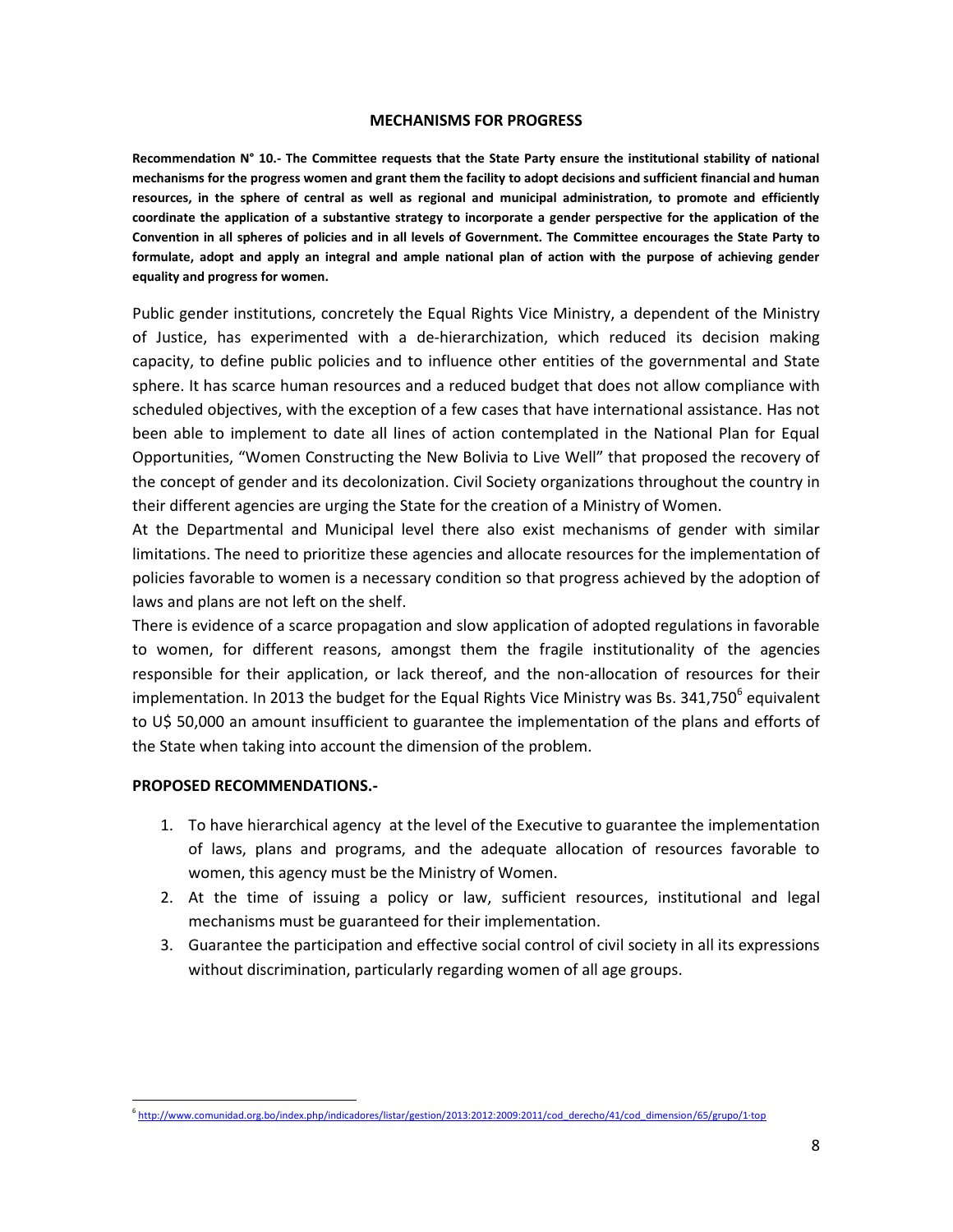#### **LIST OF QUESTIONS:**

- **1. Which are the human, administrative and financial resources allocated by the State to guarantee the effective application of the National Plan for Equal Opportunities, "Women Constructing the New Bolivia to Live Well"?**
- **2. What are the hierarchical agencies for women at the executive level to guarantee the implementation of laws, plans and programs and adequate allocation of resources favorable to women?**
- **3. Taking into account the demands of civil society is the State considering the creation of the Ministry of Women?**

#### **AFRO-BOLIVIAN WOMEN**

**RECOMMENDATION N° 15.- The Committee urges the State Party to take the necessary measures to allow men and women of the Afro-Bolivian Community access to all basic social services, by means of their inclusion in national statistics, to address the special vulnerability of Afro-Bolivian Women and in its report give account of measures adopted in this respect.**

In speaking of the fight against all forms of discrimination, it has to be taken into account that Afro-Bolivian women, the same as indigenous women, are also affected because they are women, by the color of their skin and by their poverty. Aside from racial discrimination and ethnicity which limits their employment opportunities, conditions of poverty oblige them to take jobs with lower remuneration; high rates of illiteracy are obstacles for access to better working conditions, generally accepting employment as home workers, some merchants, sales women, few are able to access better working conditions.

The contribution of Afro-Bolivian women to the economy is important; they are involved in productive activities as regards the cultivation, sowing, harvesting of produce and in some cases its commercialization.

Unfortunately, access to land by Afro-Bolivian women is no different than the case of indigenous women, parents have not endowed them with parcels of land as the custom is for men to inherit land. "At the time of the Agrarian Reform in 1953 land was given to farm workers, but in the course of time the sons formed their own families and land was parceled off; many people have to migrate due to the lack of workable land, the lack of ownership of land is one of the major problems of Afro-Bolivian populations, worse than is the case for women".

In the National Population and Housing Census of 2012, Question 29 incorporated the possibility of specific auto-identification as a nation, indigenous peasant peoples or as an Afro-Bolivian.

In regard to their culture, Afro-Bolivian organizations claim that dances practiced at different folkloric events in Bolivia, named "Negritos" or "Tundiquis" promote the stereotype of the Afro peoples as slaves, injuring their dignity. Pointing out that attitudes of discrimination, such as chains, ridicule or the recreation of slavery must be eliminated from the "Tundiqui" or "Negritos" dances. As established by Resolution 001/14 of the National Committee Against Racism and all forms of Discrimination that recommends to the folkloric dance associations and institutions that promote folk dances to elaborate their internal regulations adapting them to Law N° 045 Against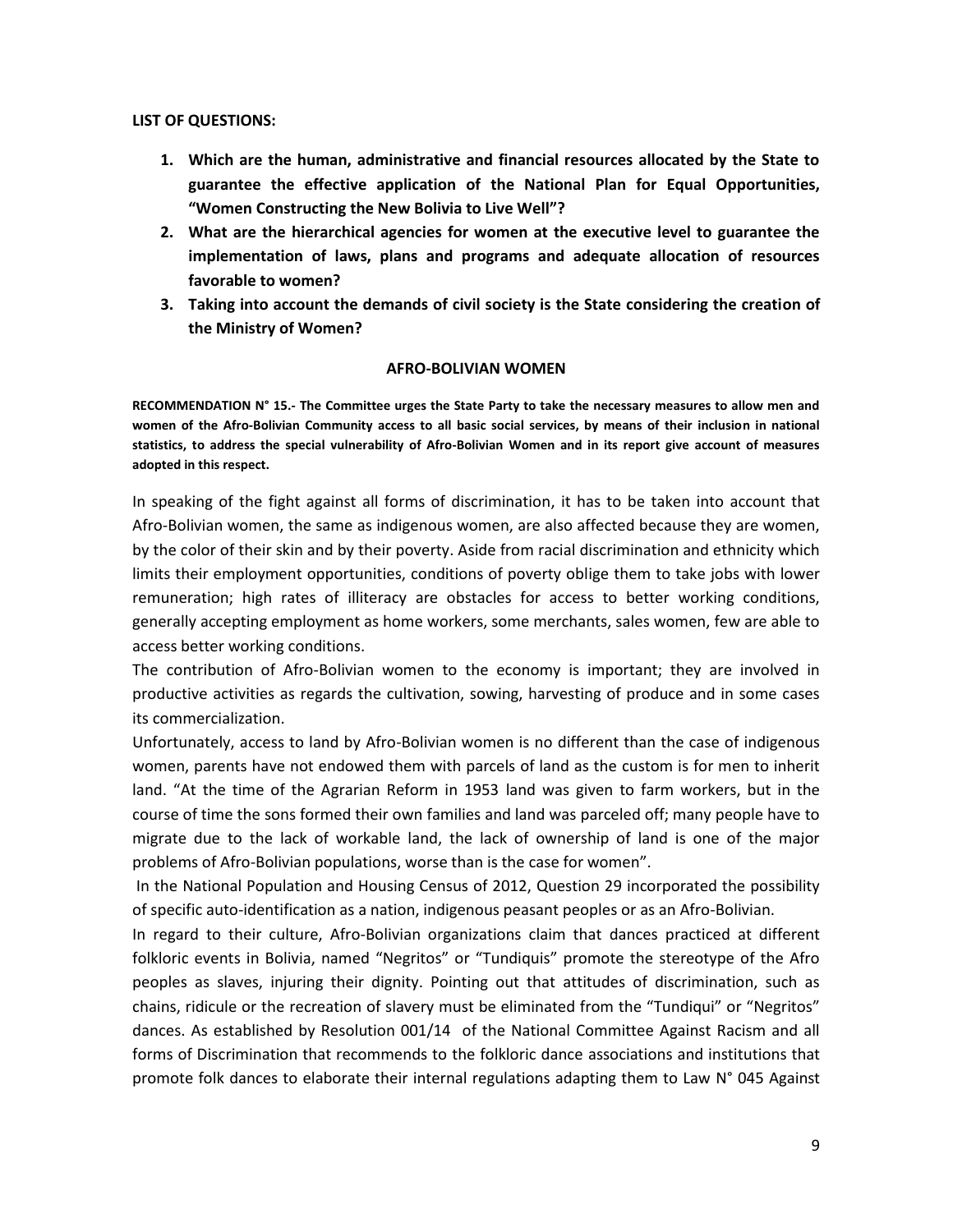Racism and all forms of Discrimination. Urges dancers to no longer paint their faces black or sing refrains that are "offensive" to the Afro-Bolivian peoples.

# **PROPOSED RECOMMENDATIONS.-**

- 1. Prohibit all cultural events that promote offensive stereotypes or that attempt against the dignity of the Afro-Bolivian peoples and in particularly of Afro-Bolivian women.
- 2. Guarantee compliance with the policies, plans and programs included in Resolution 001/14 of the National Committee Against Racism and All Forms of Discrimination, prohibiting the performance of the Negritos/Tundiquis dance.
- 3. Disaggregated statistics that reflect of Afro-Bolivian people and in particular of Afro-Bolivian women.
- 4. Generate integral public policies for Afro-Bolivian women.

# **LIST OF QUESTIONS:**

- **1. What specific activities has the State performed favorable to Afro-Bolivian women?**
- **2. What mechanisms and what budget have been allocated to these activities?**
- **3. Has the impact of these policies, favorable to Afro-Bolivian women, been measured?**
- **4. What actions have been taken to comply with Resolution 001/14 of the National Committee Against Racism and All Forms of Discrimination, prohibiting the performance of the Negritos/Tundiquis dance?**

# **DEVELOPMENT AND FIGHT AGAINST POVERTY**

**RECOMMENDATION N° 13.- The Committee urges the State Party to attempt to incorporate a gender perspective in all programs and policies for the eradication of poverty and explicitly address the structural nature of the different dimensions of poverty faced by women, in particular by those who live in rural areas, indigenous women, senior and disabled women. Recommends that the State Party intensify its efforts to implement efficient educational programs throughout the country, particularly in the sphere of functional literacy, professions and training for income generation, including the availability of micro finance plans, as a means to attenuate poverty, and adopt measures to insure equality of access to land, housing, health care and basic social services for women.**

The National Development Plan (PND) of the Plurinational State proposes, "improve the living conditions of the urban and rural populations in extreme poverty strengthening their capacity for community organization and generating, in an integral, participative and self-managed manner, an environment that guarantees access to better opportunities and skills for individual and community development". According to data provided by the Ministry of Economy the Bolivian population that benefits from direct conditional transfers, such as bonuses, reaches 29%. The *Juancito Pinto* Bonus reaches 16% of which 50% are girls; the *Renta Dignidad* 8%, 55% are women; the *Juana Azurduy* Bonus 5% is aimed at the mother-child binomial. In general 61% of bonuses are aimed at women that use public services and education for their sons and daughters, but that are also recognized as reproductive age mothers.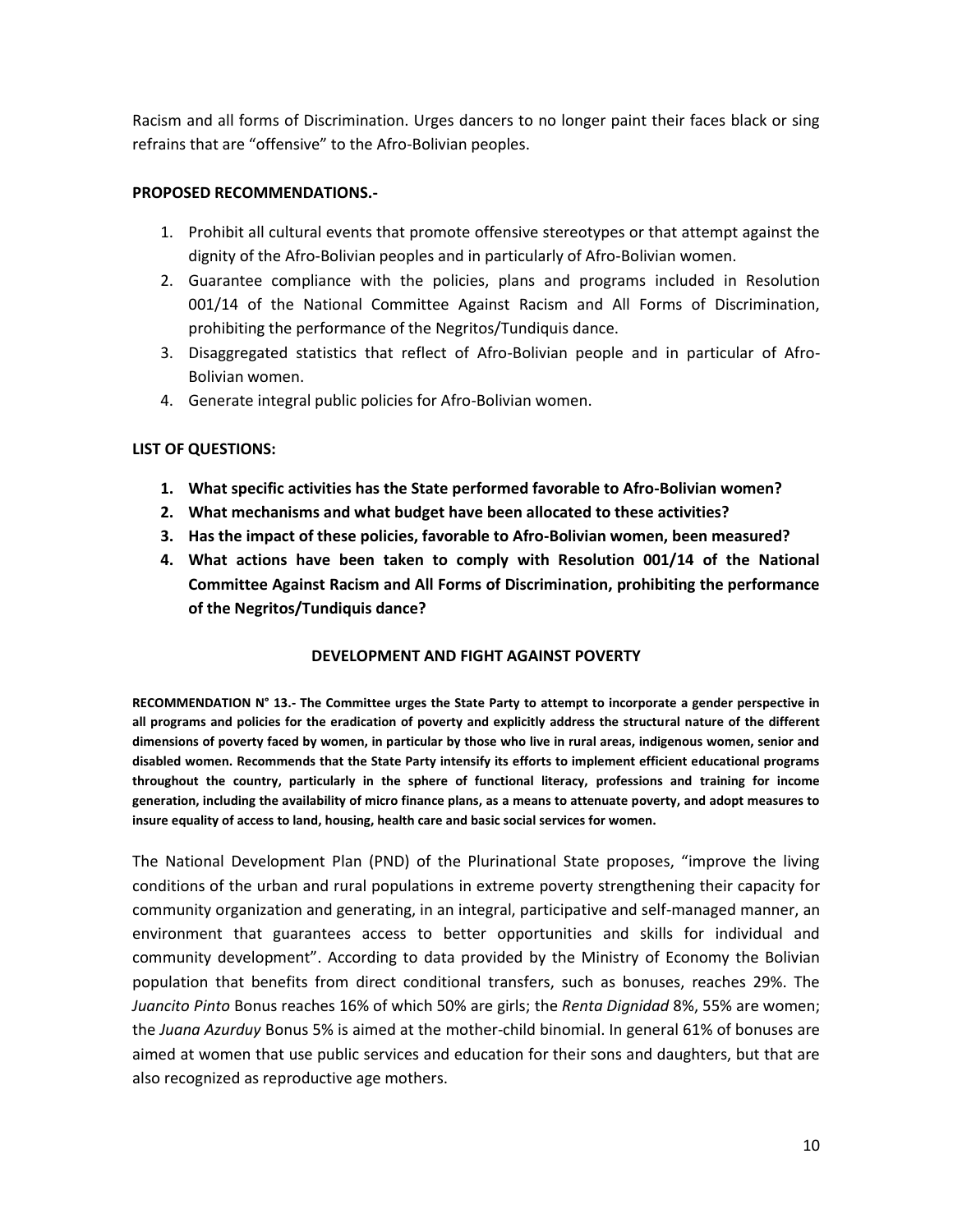According to preliminary information from UDAPE, the application of the aforementioned policies has achieved significant progress in the reduction of moderate poverty of 56.6% in the year 2008, of 51% in 2009, which implies that of every 100 persons living in Bolivia 51 are moderately poor; the greater percentage of these live in rural areas (69%) and more than 50% are women.

One of the States most important achievements was the reduction of the rate of extreme poverty to 38% the year 2005, in the year 2013 this has been reduced to 20%, in gross figures this means that 2 million people have left a situation of extreme poverty. Nonetheless, around 2.7 million remain in extreme poverty and 5.2 million live in conditions of moderate poverty, this makes for a total 7.9 million poor; extreme poverty is accentuated in the rural areas, reaching 48%, in relation to the urban area which reaches 15%; it must noted that the majority of poor people live in the cities.

In spite of all efforts Bolivia is one of the countries with major inequality and with high rates of poverty in the region.

An integral focus on poverty is a determinant factor for the development of a people and the impact on women must be identified in labor, environment (contamination), internal and external migration, health, education, housing and employment, amongst others. To measure the rate of poverty, with a focus on gender and equity, it is necessary for the State to have its own indicators. In developing countries such as Bolivia, the disabled are still discriminated against and excluded from the main development initiatives, hindering access to education, health, housing and other spheres of life; a situation that in spite of progress in regulations, these same have not changed the reality in which disabled people live, which should be taken into account in policies for the

reduction of poverty.

# **PROPOSED RECOMMENDATIONS.-**

- 1. To have a policy of development and of struggle against poverty, with a focus on gender.
- 2. Plan gender sensitive budgets to guarantee the adequate allocation of resources to promote equal development.
- 3. The establishment of specific plans and policies to guarantee access to conditions that allow disabled women to leave poverty.
- 4. Establish means of information and updated statistical data incorporating other criteria, information and indicators to measure the level of poverty.

# **LIST OF QUESTIONS:**

- **1. Does the State have updated and permanent systems of information to identify the impact of poverty on Bolivian women?**
- **2. Has the impact of State policies on the subject of development for women been measured?**
- **3. What specific programs favorable to women have been applied and what is their impact on poverty reduction?**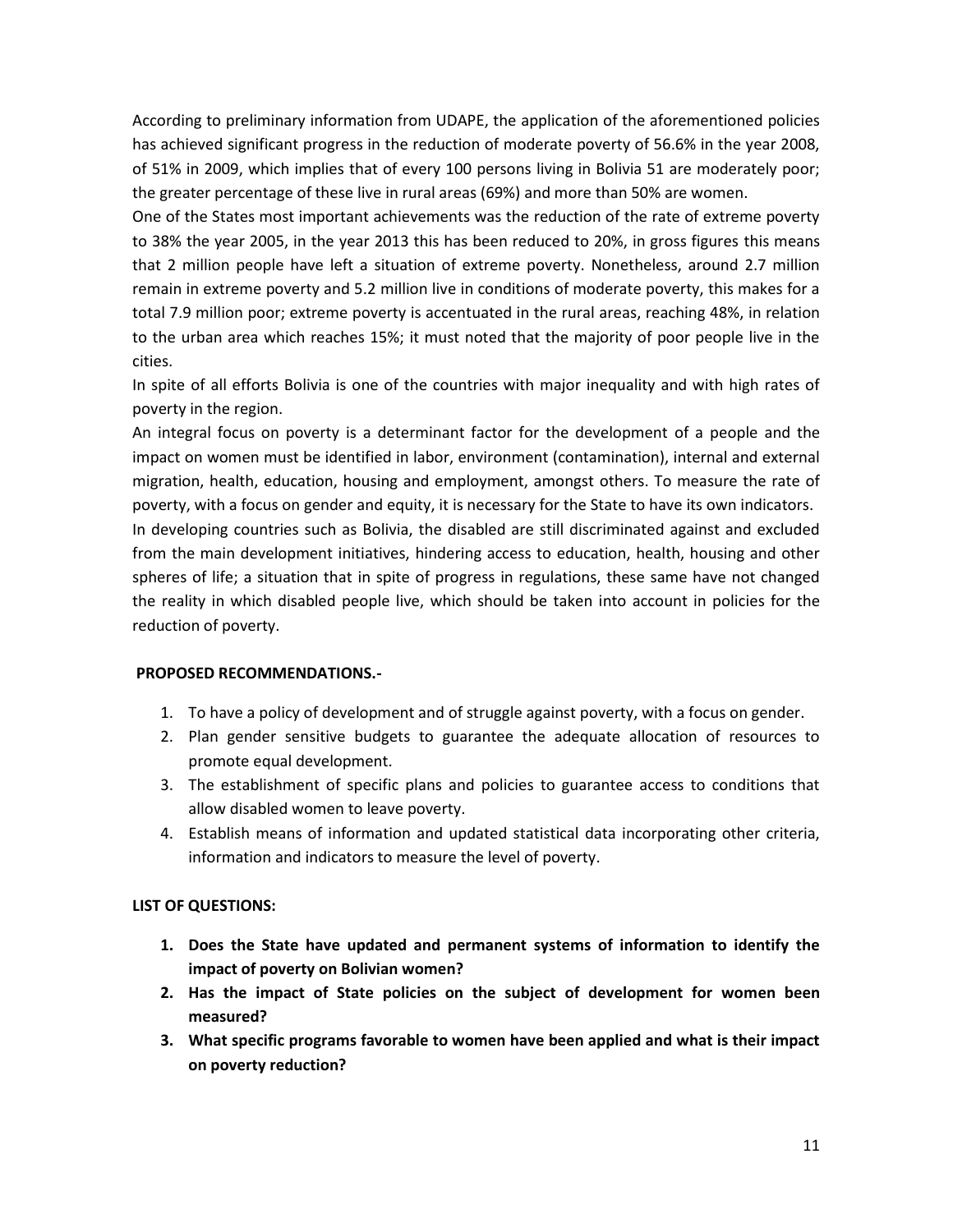#### **EDUCATION**

**RECOMMENDATION N° 29.- The Committee urges the State Party to establish a legislative base for the adoption of special measures of a temporary nature, in conformity with Paragraph 1 of Article 4 of the Convention and with the Committee's general recommendation 25, and to adopt said measures when necessary to accelerate the achievement of a substantive equality for women in all spheres covered by the Convention.**

The regulatory framework in regard to education has shown progress, in as much as the Political Constitution of the State (2009) recognizes that "all persons have the right to receive an education at all levels…" (Art. 17), likewise in social and economic rights in regard to education, it makes reference to gender equity (Art. 79), it also recognizes the right to free public education in all its levels up to the highest (Art. 81), it also mentions that "the State will guarantee access to education and the permanence of all citizens in conditions of full equality" (Art. 82).

Law N° 045, Law Against Racism and All Forms of Discrimination (2010), in the educational sphere, points to the implementation of institutional policies of prevention and struggle against discrimination, promoting education in human rights to modify racist or discriminatory attitudes and behaviors (Art. 6).

Law N° 070 Educational Law Avelino Siñani, Elizardo Pérez (ASEP, 2010) was approved in 2010, which indicates that "all persons have a right to education at all levels in a universal, productive, free, integral and intercultural manner, without discrimination" (Art. 1 Inc. 1), in turn promotes a non-patriarchal society, founded on gender equity (Art. 4 Inc. 6).

#### **PROPOSED RECOMMENDATIONS.-**

- 1. Guarantee national coverage in all education systems with special focus on rural and periurban areas.
- 2. Carry out major efforts to guarantee an improvement in the quality of education bridging the gap between urban and rural education.
- 3. Implement a policy that promotes, incentivizes and guarantees access and a diploma to women in the higher levels of education.

#### **LIST OF QUESTIONS:**

- **1. What is the effect of the enforcement of Law N° 045 and Law N° 348 on education?**
- **2. What affirmative measures have been adopted to reduce the gap in education between men and women?**

**RECOMMENDATION N° 33.- The Committee urges the State Party to adopt all necessary measures, including special measures of a temporary measure, in keeping with paragraph 1 of Article 4 of the Convention and Committee's general recommendation 25 regarding special measures of a temporary nature, with the aim of reducing the rate of illiteracy and school dropout of girls, especially in rural and indigenous areas, and provide education, both Regular and Alternative Education in the pertinent languages, to women and girls.**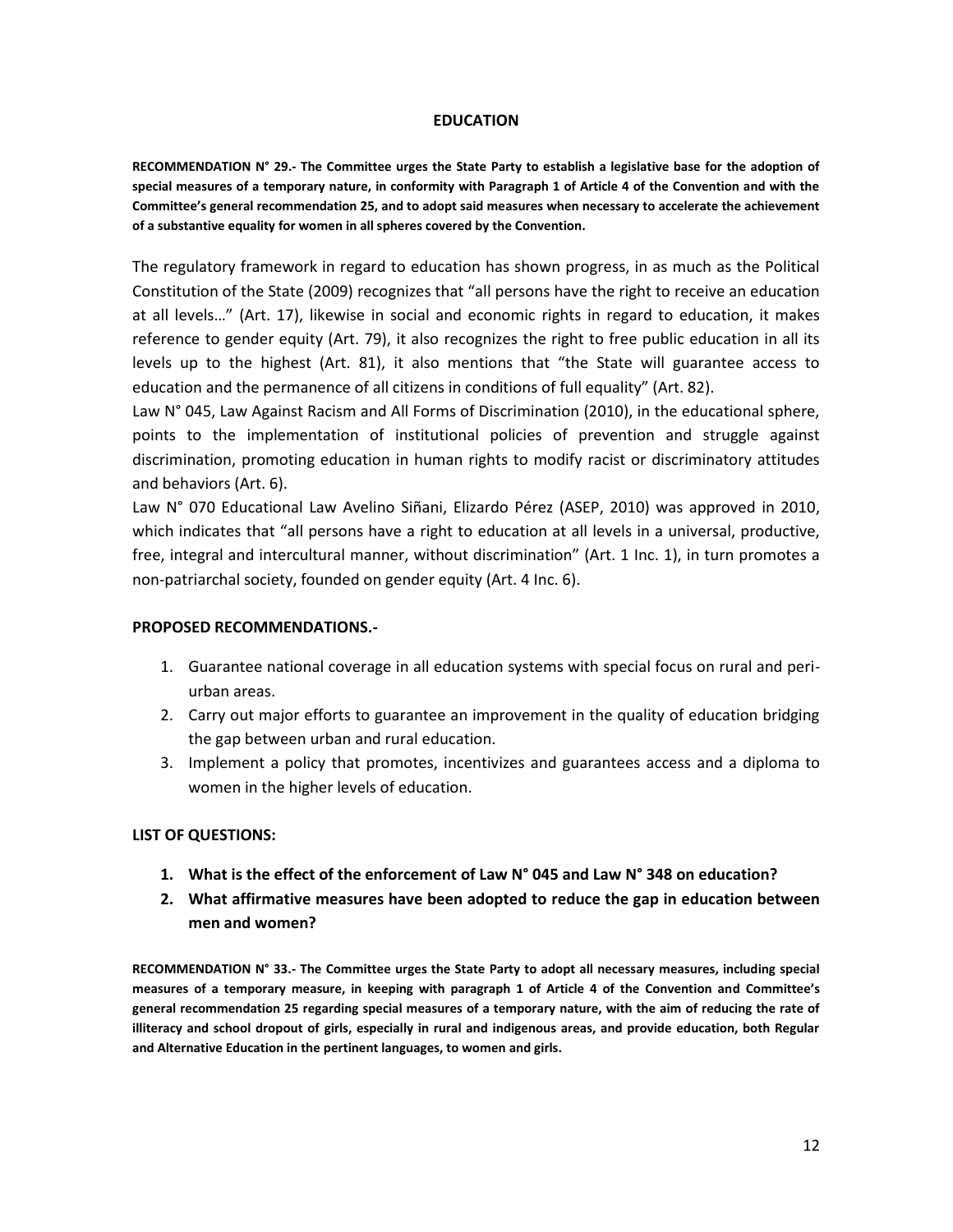Regarding the quality of education and the consolidation of progress in literacy programs, the Plurinational State of Bolivia has allocated for the year 2013, the sum of the Bs. 14 billion, this amount covers the salary increase, the creation of items, the expansion of the *Juancito Pinto*  Bonus to high school level, the Program "One computer per teacher" and the professionalization of male and female teachers. Nonetheless, the majority of policies promoted do not specifically point to the gender problem, maintaining the development of a sexist education.

According to data from the 2012 Census<sup>7</sup> the total Literacy Rate is 94.98% of this 92.54% corresponds to women and 97.49% to men, this shows a clear difference since the total rate of Illiteracy is 5.02%, of this percentage 7.46% are women and 2.51% are men. This situation is concentrated in seniors of 65 years of age or higher, which represents 24.82%, leaving women with 34.71%.

Likewise, a level that remains postponed is the Elementary Level, what stands out is that out of a total of 406,573 of boys and girls from 4 to 5 years of age, 240,666 do not attend pre-school and of students that do assist, girls have a lower number of 81,996 relative to boys that reach 83,911 (INE, 2012).

In the education sector there is Ministerial Resolution 001/2013, prohibiting the rejection or expulsion of pregnant students. In the same way, Decrees N° 1302 and N° 1320 to prevent, eliminate and sanction gender and generational violence in the educational sphere. These policies aimed at overcoming exclusion and discrimination expose the patriarchal legacy which makes it imperative to continue progress in mechanisms that eliminate existing attitudinal, cultural and symbolic barriers.

Coverage of the enrolled population of 5 to 39 years of age is concentrated at the grade school level, for 2001 with 60.13% and for 2008 reaching 58.43%, showing a decrease in enrollment. The female sex has a lower percentage of 57.88% for this year, as opposed to the male sex which reaches 59.00%. Both in the rural and urban areas women maintain a degree of inequality. In 2008, the high school level has increased its percentages relative to 2001; however, the situation for women remains fragile. Enrollment in tertiary level education increases percentages in favor of women (bachelor's degree 3.05% and preparatory 11.35%), concentrated, primarily, in the urban area (bachelor's degree 10.90% and preparatory 0.61%), which demonstrates that the country– city asymmetry in education has not been overcome (INE).

The last Census (INE, 2012) limits information relative to the disabled population by Municipality, types of difficulties encountered and population by sexes. There is no other information, such as how many children would be attending special centers or regular education, for example. The lack of statistical information is surely a barrier that does not allow for the formulation of policies in keeping with reality; the absence of information does not show the real fallacies existing in the education ambit and the inclusion of girls with disabilities in the education system.

 $\overline{a}$ <sup>7</sup> INE: Bolivia Population and Housing characteristics.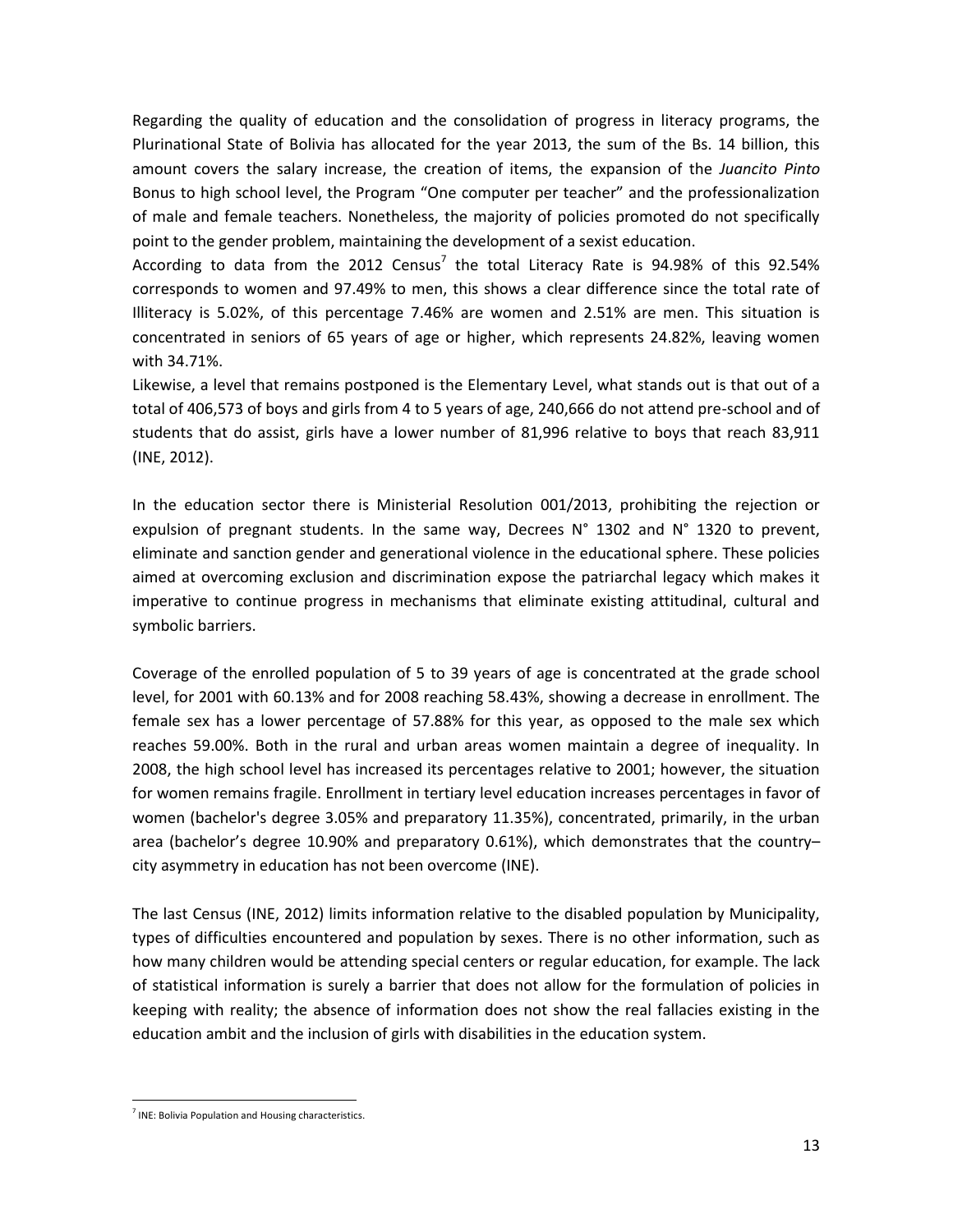As long as education is not prioritized as essential to avoid poverty in the future, the disadvantageous social situation for many people will surely increase. However, children with disabilities, excluded from education, have a higher probability of poverty throughout their lives.

From the point of view of institutions and organization of civil society there are good practices (somewhat isolated) insofar as the inclusion of children with disabilities in regular schools, the process implies facing a series of barriers, amongst which may be mentioned: families do not prioritize education for girls and less so if they present a disability (double discrimination), the lack of necessary and adequate adaptations; educated and trained personnel to effectively support children with disabilities. In rural areas geographical distances add to, or represent, another great obstacle to access to education for children with disabilities. Parent testimony shows that fear of a violation is much more present when the female child has a disability.

Likewise, the first Country Report, on the Convention of the Rights of Persons with Disabilities, points out: "Over the age of 5 years, 54% of persons with disabilities surveyed claimed to know how to read and write, as opposed to 46% that cannot, which represents a high rate of illiteracy. Now, if we take this 46% of illiterate persons, 42% are men and 58% women" (INE: 2001 Census). There is no recent data related to the situation of persons with disabilities in the education system. On the other hand, results show incoherence between the data and the reality manifested by organizations of families of disabled children. That in practice it is evident that children, and mainly girls, continue to be relegated to the private school system.

A majority of the problems with adolescent pregnancy are related to the lack of opportune and adequate information regarding sexual and reproductive health in education centers, especially in rural areas.

The National Plan for Human Rights Education has been elaborated and to date it has not been enforced.

# **PROPOSED RECOMMENDATIONS.-**

- 1. Apply the dispositions in education law in regard to developing an "de-patriarchalized" education, which must be translated into educational policies as a fundamental element to overcome gender inequalities, as well as the discrimination and exclusion of women.
- 2. The Statistics and Education Indicators of the Ministry of Education should include data related to the education of persons with disabilities and on literacy programs, cross referencing between sex and geographic area, allowing for identification of the most vulnerable areas.
- 3. Implement programs in establishments of public and private education to promote nondiscrimination amongst students, and to prevent school violence.
- 4. Diminish the gap in quality of education between rural and urban areas and implement measures to guarantee assistance to students in remote populations.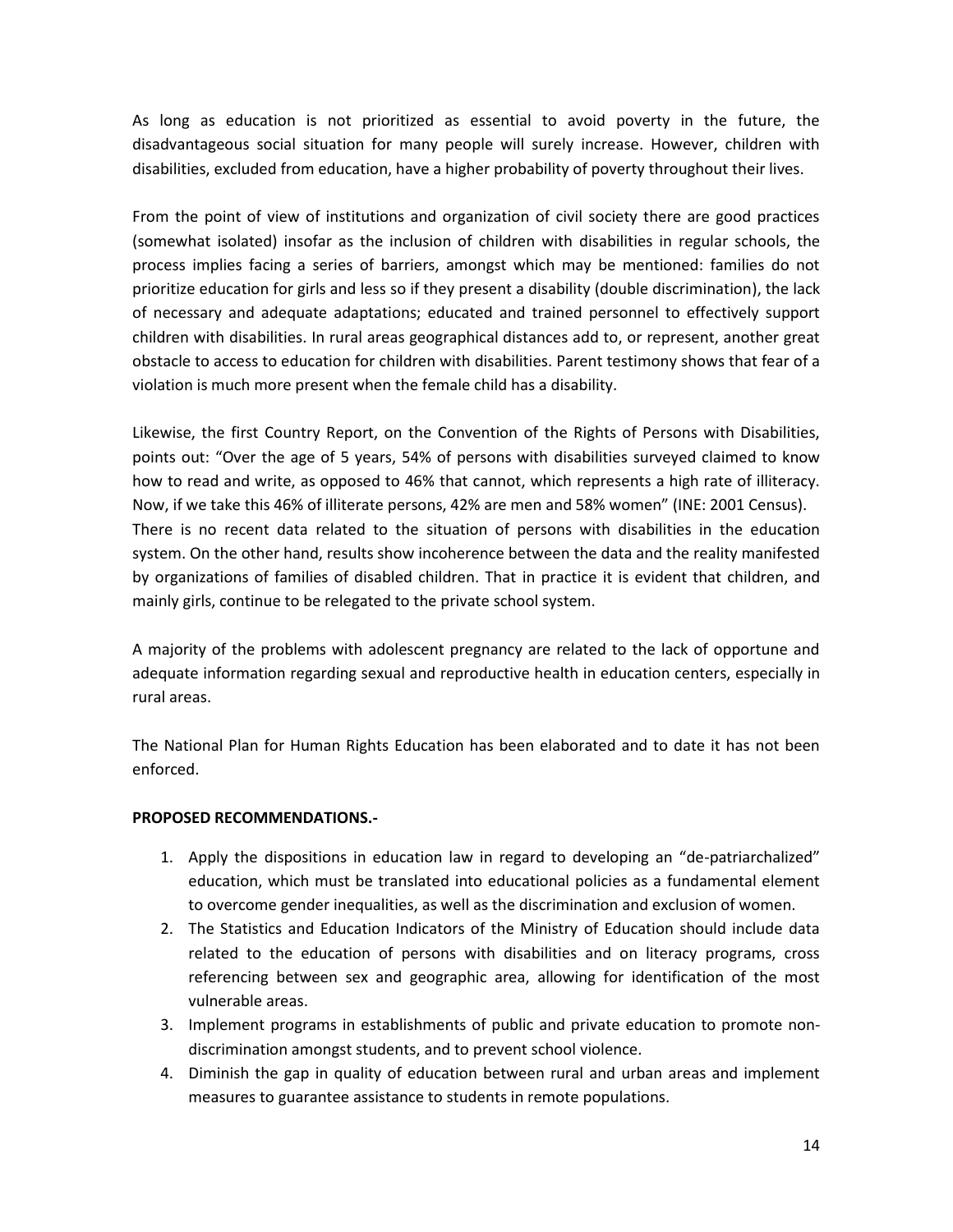- 5. Effectively promote inclusive education.
- 6. Implement The National Plan for Human Rights Education, as a matter of urgency, as a mechanism for the promotion and defense of human rights.
- 7. There must be a greater investment in, and a guarantee of, the quality of sexual and reproductive education.

# **LIST OF QUESTIONS:**

- **1. Why has The National Plan for Human Rights Education not been put in force to date? Is there a question of an ideological nature that is incompatible with the vision of the Government?**
- **2. How is the quality of education being strengthened?**
- **3. Relative to other matters what percentage of the budget is allocated to education?**
- **4. How much is invested per student and what is the comparison with other countries in the region?**
- **5. What specific policy favorable to women is found in the education system?**
- **6. How many persons with disabilities are in the regular education system and what percentage is excluded?**
- **7. What mechanisms must be reviewed to guarantee an inclusive education?**

# **EMPLOYMENT AND SOCIAL SECURITY**

**RECOMMENDATION N° 35. - The Committee recommends that the necessary measures be taken to guarantee compliance with the dispositions of Article 11 of the Convention and the implementation of the pertinent conventions of the International Labor Organization (ILO), as ratified by Bolivia. The Committee urges the State Party to establish efficient mechanisms to oversee compliance with current legislation and to guarantee nondiscrimination in employment and equal pay for equal work.** 

In employment matters, the Political Constitution of the State (CPE) recognizes the right to work for all persons. It mandates that workers of small productive urban and rural units, self-employed, union workers in general shall enjoy, on the part of the State, a program of especial protection by means of a policy of equitable commercial exchange and fair prices for their products, as well as a preferential assignment of economic-financial resources to incentivize their production.

It is affirmed that: "the State shall promote the incorporation of women to the labor force and shall guarantee equal pay to men for equal work, in public and private sectors. In Article 48 V and VI it is mandated that women may not be discriminated against or terminated because of their civil status, pregnancy, age, physical features or number of children and the labor irremovability of pregnant women and the progenitor is guaranteed, until the progeny reaches a year of age. Likewise, it recognizes that economic value of house work as a source of wealth that must be quantified in public accounts (Art. 338).

The Government has adopted a series of measures in labor matters, amongst which can be found: an increase in the national minimum wage, that in 2008 was Bs. 577.5 and in 2014 is Bs. 1.440,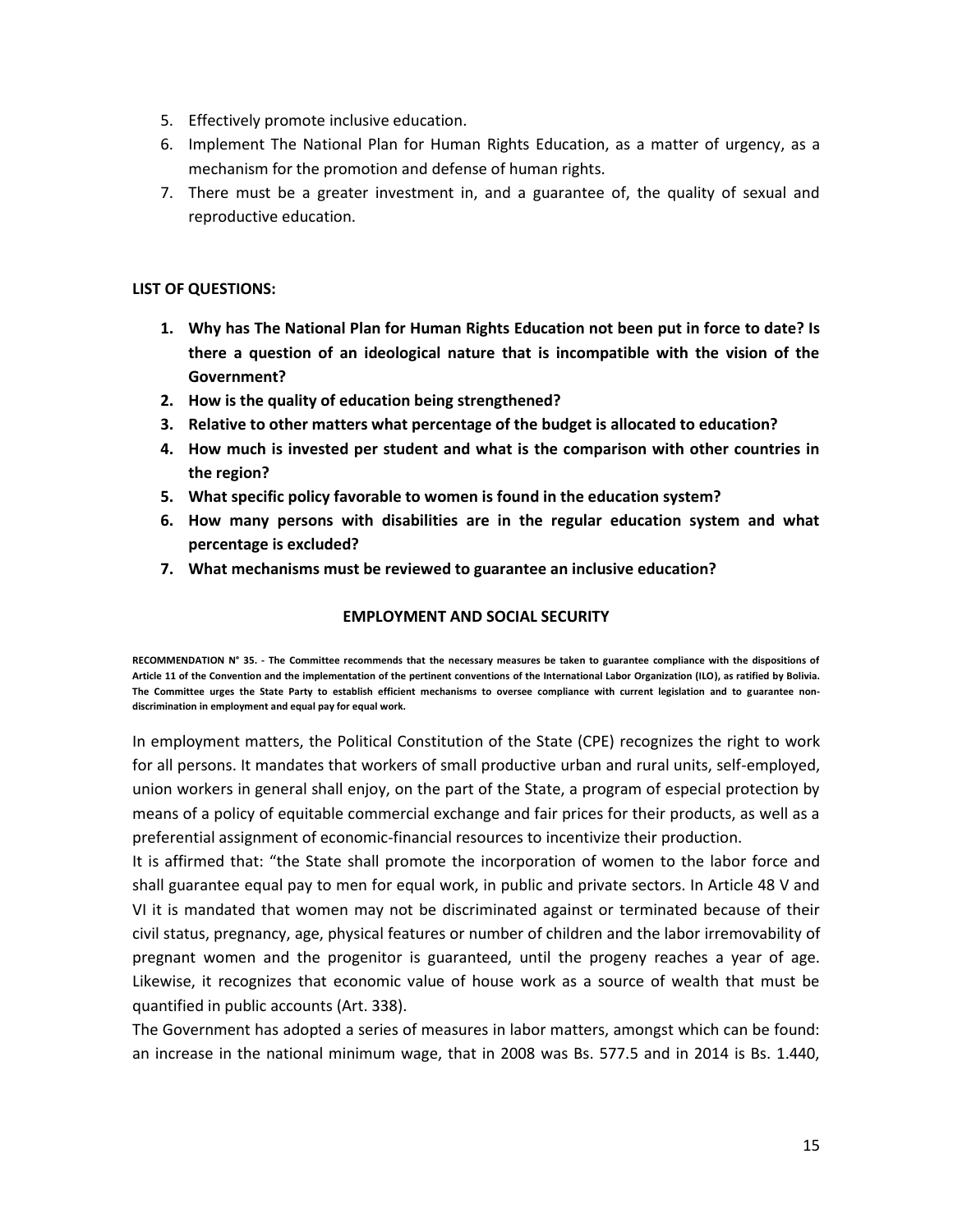experiencing a historic increase of almost 300%.<sup>8</sup> Decree 0012 on the irremovability of pregnant women; D.S. 0015 that guarantees all women, during the period of breast feeding, small periods of rest during the day, of no less than a total of one hour, to breast feed children less than six months of age, and prolonged, for at least two years. Public and private institutions must promote in their human resource practices a culture of support and recognition of maternal breast feeding.

Amongst active employment policies is the "My first decent job" Program that includes training, internship and job placement with the objective of improving conditions of employability and granting new employment and human proficiency techniques to young women and men of scarce economic resources throughout the country, with a subsidy for women of Bs. 50 per child during the training and development phase. This benefited approximately 6,000 young persons of which 51% were women, between 2009 and 2014.

The program of support for employment is accomplished with three components with the objective of facilitating decent employment, in a free and integral manner, offering services of labor intermediation and occupational profile improvement, with additional training and job orientation, through the Plurinational Employment Service Office.

After an advocacy process by salaried house workers the  $189<sup>th</sup>$  Accord of the OIT (2012) was ratified whose challenge, after more than a year, is its implementation.

The rate of labor participation<sup>9</sup>, a relative measure of labor force, (PEA/P Employment Age) is always lower amongst women, relative to men. In 2011 the rate of female employment was 51% while that of men reached 69.5%. The same occurs when the rate of employment that measures the effective labor force (P Occupied/P Employment Age) is analyzed. In 2011, the rate of employment of women reached 48.5% while that of men was 69.5%.

The trend in the rate of employment relative to the life cycle (worker's average age) in 2011 reflect that there are less inactive women at the two extremes of the life cycle. In other words, there are more "young" women entering the job market (probably combining their studies with employment) and more "adult" women that continue working rather than in retirement. Regarding open unemployment, despite observing a decrease in the rate of open unemployment, (in 2011 it reached 3.8% compared to 8.5% in 2001), the gap between men and women remains the same. In other words, in the last ten years there have always been more unemployed women than men.<sup>10</sup>

The trend towards informal employment has not undergone significant change. In 2000 informality reached 65.10% of employment, while in 2011 it reached 61.38%. In terms of gender, women are always better represented in the informal sector, such as in 2011 where 68.62% of women's employment was informal vs. 55.79% for men.

Women are still concentrated in the service sector and men in production and extractive industries. In 2011, 65% of employment amongst women was in "sales" while only 35% of men participated in that sector. Nonetheless, in the last 10 years there are more women in manufacturing, construction, health and education, and women seem to predominate in the health and education sectors more and more. The last estimates (2009) reveal that in the last 10

e<br>|-<br>| OFFICIAL GAZETTE OF BOLIVIA, NATIONAL INSTITUTE OF STATISTICS, National Budget Law

 $^9$  Data utilized corresponds to the Evolution of Quality Employment report, 1999-2011, Elaborated by Elizabeth Jiménez, REMTE Bolivia, 2014.

<sup>&</sup>lt;sup>10</sup> In 2011 open unemployment amongst women reached 4.74% whereas amongst men the rate is 3.13%.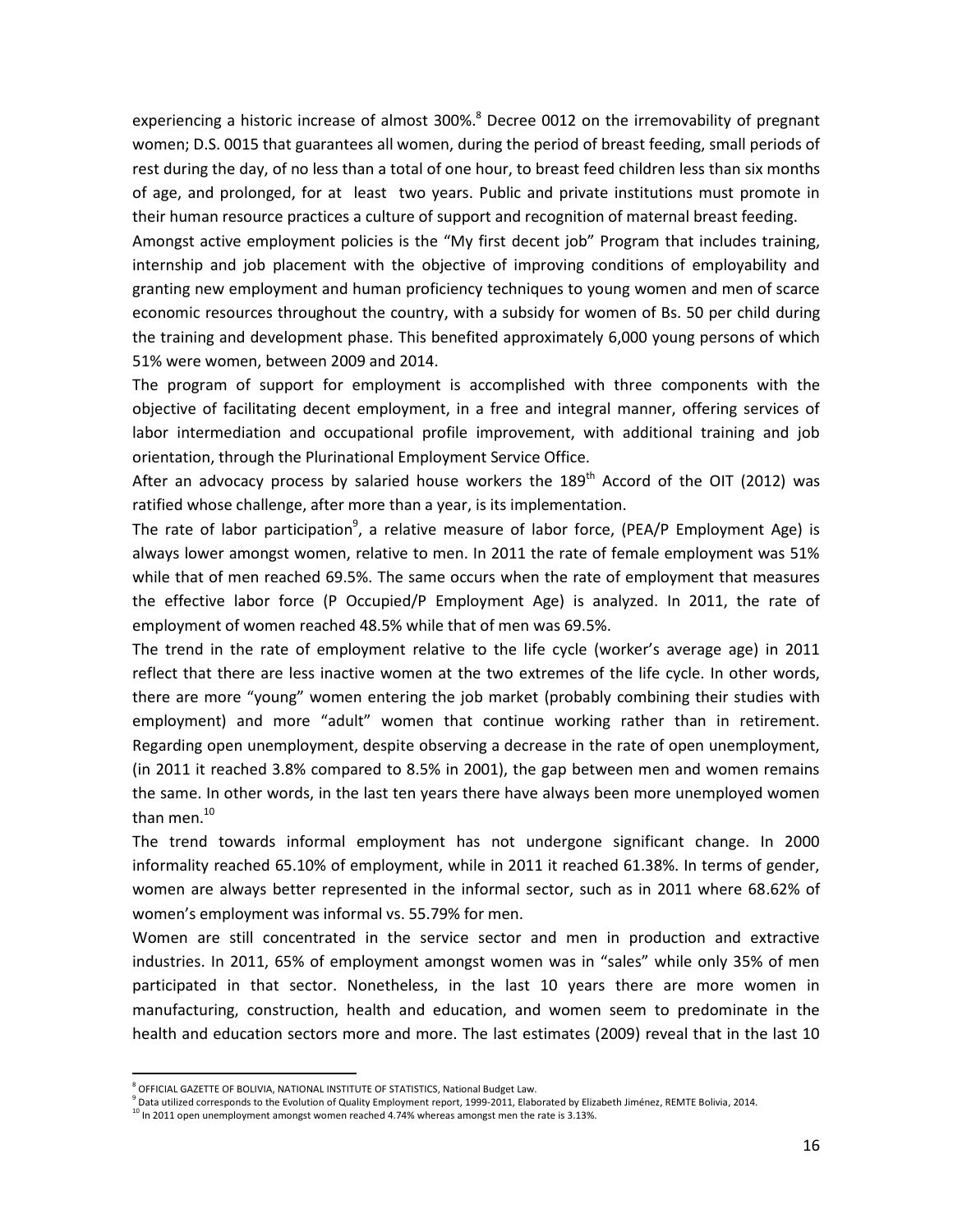years the participation of women in the education sector has increased significantly while that of men has been reduced. So, in 2009 women represent 58% of workers in this sector with an increase of almost 10%, whereas their participation was 49% in 1999. The share of women in the public sector has also been increased.<sup>11</sup>

Another significant change during this period is, in general, the continued reduction of employment in the primary sector of the economy, (agriculture, livestock, fishing and mining), for both men and women and the, also continued, increase of employment in the tertiary sector, (services, commerce and transportation). This reflects the trend towards job insecurity in the last 10 years.

On average, nominal incomes have increased. In 2011, monthly income for a worker in the urban sector reached up to Bs. 2,093.00 per month, while in 2009 average income was Bs. 1,053.00. Nonetheless, the gap in income between men and women has been maintained. In 2011, the average income for women was 60% of a man's salary while in 2009 this difference reached 62%. The reduction in the gap is still small, which leads to the conclusion that we are facing a decrease in the income gap between men and women.

In the last few years it can be observed that, despite the increase in coverage of long term security to 13.54% (retirement) as an indicator of employment quality, in 2011 more than 70% $^{12}$  of the employed population was not affiliated to a pension fund. An indicator that demonstrates job insecurity and a majority of women workers without the benefit of labor rights.

Of the total affiliated employee population 94% are dependents and 5.53% are independent, precisely the informal space where women are located.

All this demonstrates that, despite progress, gender focus remain absent in labor legislation, women are still at a disadvantage and in every labor indicator they face open and covert discrimination. Reasons for which the State must endeavor to generate decent employment for women.

In the case of women with disabilities, activity at the employment level is restricted to mostly, and even "compulsorily", to domestic work. The presence of a disability still limits possible opportunities. For example, data from the Jach'auru Association indicates that of every 5 women of reproductive age, (registered in their database), 4 carry out domestic work with no remuneration of any kind, (in their own homes), and 1 eventually finds some type of employment. It is not unknown that the presence of persons with disabilities in remunerated job markets is almost null, even more so the presence of women. The lack of opportunities for education is precarious. Conditions are much more negative in rural areas.

On the other hand, Art. 5 of Decree N°27477 indicates "the preferential and compulsory hiring of persons with disabilities in National Public Institutions, such as the Executive, decentralized Institutions, decentralized autonomous, departmental autonomous governments, municipal autonomous governments are to hire, preferentially, a minimum average of four percent (4%), of the total workforce within their institution", which is not being complied with, added to which

 $\overline{a}$ 

 $11$  In 2009 women represent 29% of employees in the Public Administration, Defense and Social Security sectors, whereas ten years ago their participation reached 23%.

<sup>12</sup> Wanderley, Fernanda. What happened with the process of change? CIDES UMSA, 2013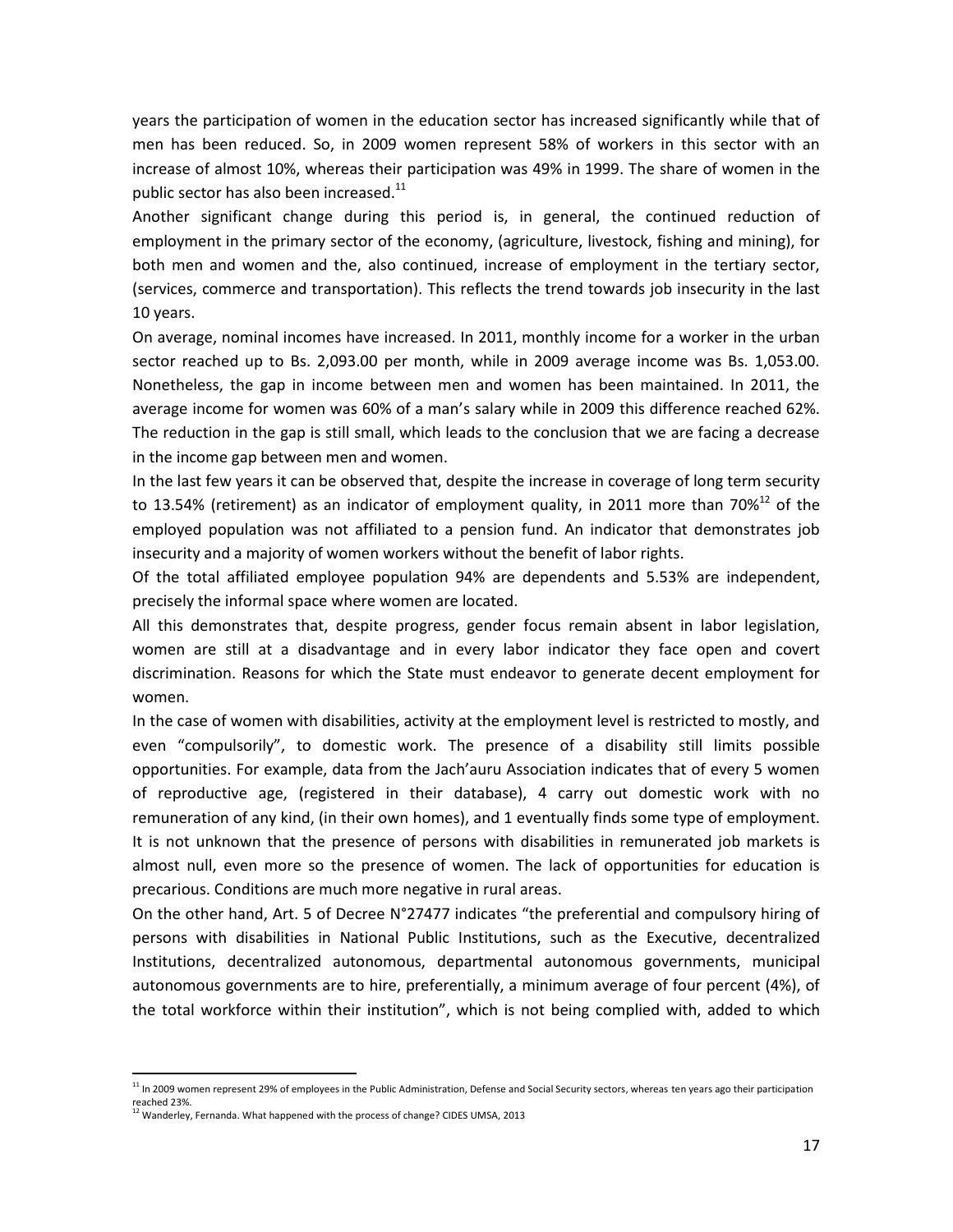those that are able to access a labor source are mainly men; leaving unclear the responsibility of the private sector.

Sex workers are in a situation of vulnerability as they do not have access to mechanisms that permit them to demand labor rights, which means that, as a result of the clandestine nature of their job, social benefits, social security, retirement and other benefits are not deemed applicable to their situation. Moreover, they are victims of aggression and a lack of protection. Cases of murdered sex workers remain in impunity. The lack of recognition and protection of their labor rights, as sex work is not recognized, makes them victims of discrimination and violations of their rights.

Pending, are public policies, favorable to unremunerated housework and its quantification in public accounts.

# **PROPOSED RECOMMENDATIONS.-**

- 1. Guarantee that the new General Labor Law or General Labor Code will guarantee equality of conditions and equity between men and women.
- 2. Guarantee a Public Productivity Policy that allows for the generation of decent jobs for women.
- 3. Activate mechanisms for effective compliance with Decree N° 27477 that calls for the preferential and compulsory hiring of persons with disabilities in equality of conditions for between men and women, in both the public and private sectors.
- 4. Guarantee that self-employed women and female consultants hired by the State and the public sector have access to long and short term social security.
- 5. Regulate sex work in order to guarantee the life, dignity and job conditions for sex workers.
- 6. Guarantee public policies in favor of unremunerated housework and the execution of the time-use survey for its quantification.
- 7. Lay down rules for claim procedures and sanctions of job harassment.

# **LIST OF QUESTIONS:**

- **1. What information systems does the state count with to guarantee a correct application of labor policies favorable to the most vulnerable sectors for women, amongst them those that work in the informal sector, home workers, sex workers, women with disabilities and child workers?**
- **2. What course of actions are being taken by the State to guarantee that women are receiving equal pay for equal work, as related to men, in the public and private sectors?**

**RECOMMENDATION N° 37. - The Committee recommends the adoption of a gender sensitive employment policy aimed at women in the non-structured sector, especially those that work in agriculture and home workers. The Committee also recommends the systematic compilation of statistical data broken down by gender, age, rural and urban areas and ethnic origin relative to women in the structured and non-structured sectors of the economy.**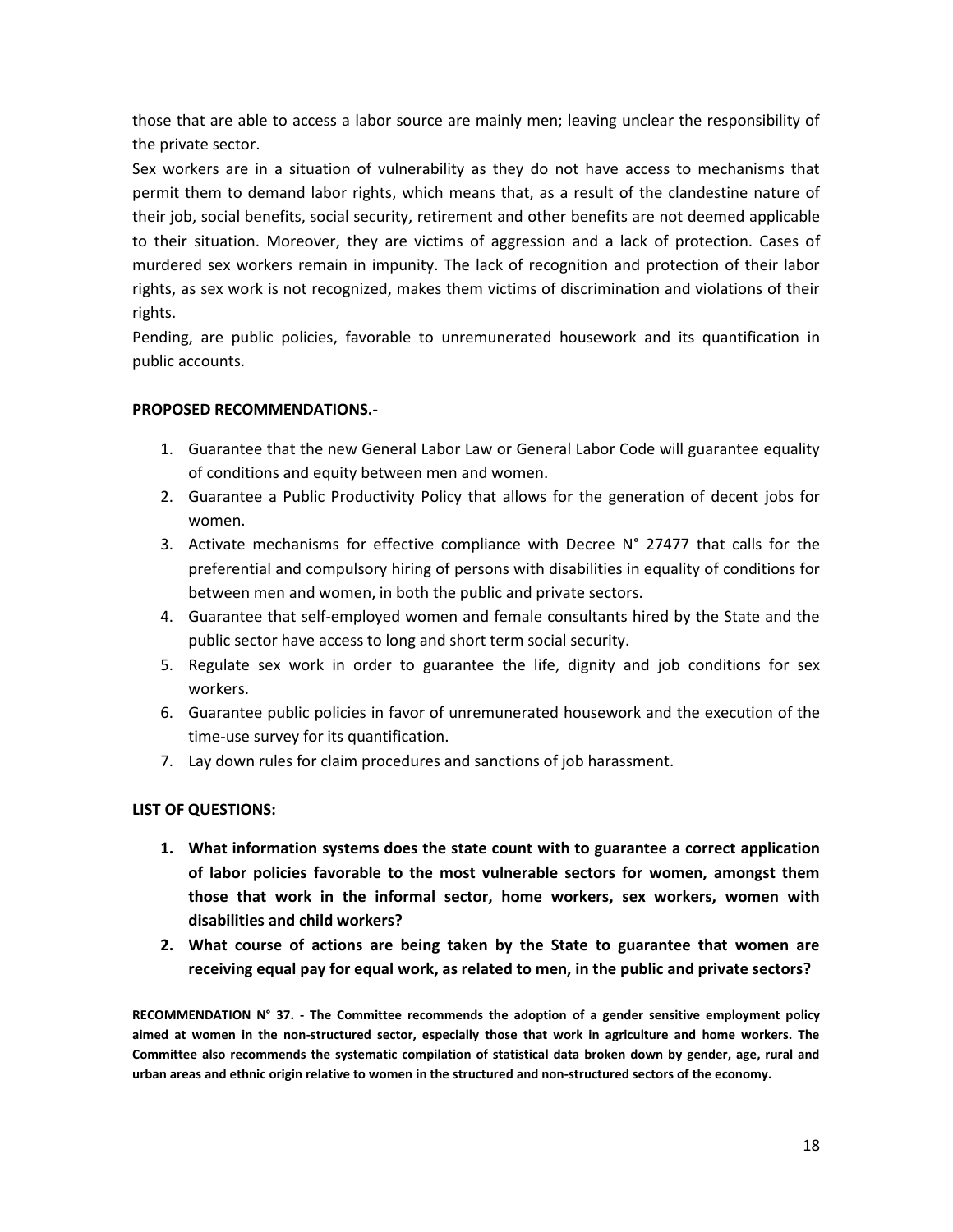Decrees have been enacted that link salaried and housework, such as D.S. 1212 License for Paternity of three (3) work days of 2012; D.S. 1496 Papanicolaou and/or Mammogram of 2013; D.S. 1455 "Special License" of three days per year so workers may attend to children with serious illnesses, or that have suffered an accident, of 2013. Also approved was D.S. 0522 Procedure for mandatory payment of the quinquennium in the private sector, as required by the worker, 2012; D.S. 1754 social enterprises, 2013; D.S. 1802 Double bonus, 2013; if complied with, as in the latter case, it only benefits a segment of formal workers when women are mostly in the informal sector and in small to medium enterprises that enjoy no worker's rights.

What must be positively underscored is that on November 20, 2012, the Law Ratifying Agreement N° 189 of the International Labor Organization (ILO) on Decent Work for Domestic Workers, that promotes the right to daily work shifts of 8 hours and weekly time off of at least 24 consecutive hours; the right to receive clear information concerning employment conditions, basic coverage of health insurance and social security; the respect for their fundamental labor rights, to gender equality and the protection of female migrant workers.

Women, who represent 45% of the working population in Bolivia, are the most exploited in the labor market, as they receive lower salaries than men and perform their duties in vulnerable conditions, especially in the informal market. Paradoxically, the rate of employment is greater in women of less than 34 years of age and with a higher level of education<sup>13</sup>, 44% of the salaried worker communities are women. They also represent 53% of independent workers in the main cities of the country. However, the inequality they find themselves in, as opposed to the "patriarchate" is still very severe.

#### **PROPOSED RECOMMENDATIONS.-**

1. Have available updated official, data broken down by gender, which allow for visibility on gaps in employment and to apply efficient policies in that regard.

# **LIST OF QUESTIONS:**

**1. What specific program does the State have to guarantee decent jobs for the informal sectors, of small and medium industry, where women are the major and most vulnerable?**

**RECOMMENDATION N° 39. - The Committee requests the State Party to address the question of child labor in general and especially the vulnerable situation of girls, that they remedy the weaknesses in the draft of the National Program for the Progressive Eradication of the Worst forms of Child Labor (2000-2010) and in the allocation of financial resources to said Program and, in conformity with its policies and their legislation, to the obligations it had assumed in accordance with Accords N° 138 and N° 182 of the International Labor Organization (ILO), as related, respectively, to the minimum age necessary for admission to the job market (14 years) and the prohibition of the worst forms of child labor, and its immediate elimination.**

 $\overline{a}$ <sup>13</sup> Center of Studies for Labor and Agrarian Development (CEDLA)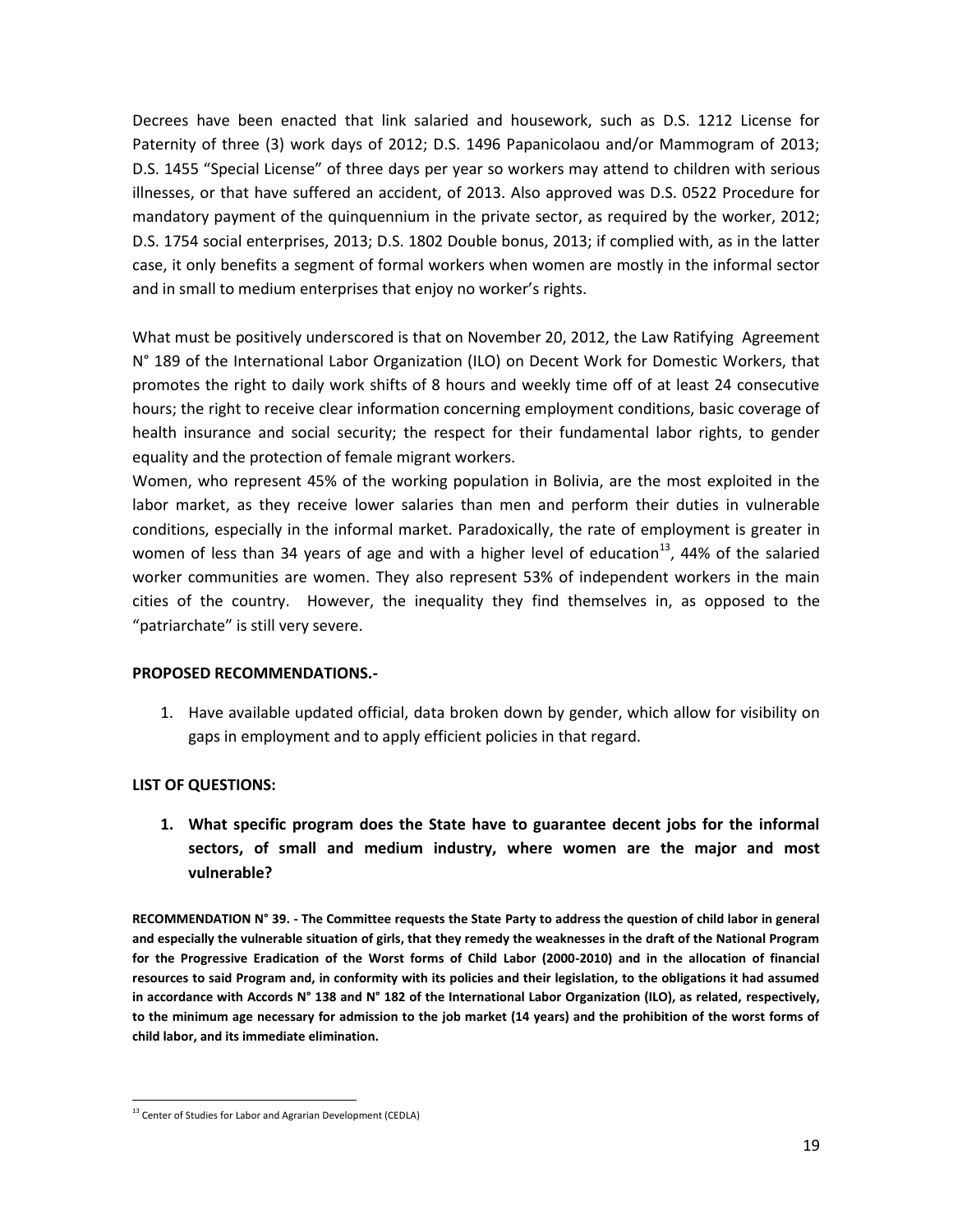The Political Constitution of the State forbids forced labor and child exploitation; nonetheless, there are a significant number of children that are submitted to conditions of exploitation in mining, agriculture and domestic service.

Although there is the Boy, Girl and Adolescent Code, the State must intensify its efforts in the implementation of the law against forced labor of boys, girls and adolescents, as the Code does not take into account job labor and in recent years it has greatly increased.

Bolivia has ratified the Agreement of the International Labor Organization (ILO) that sets minimum labor age at 14 years of age, amongst other international regulation that obligate the eradication of the worst forms of exploitation, amongst the harvest and mining, in spite of this on 17 July, 2014 Law N° 548 of the Boy, Girl and Adolescent Code that allows for child labor as of age 10, even though, it grants to the minors themselves the option to freely decide if they wish to engage in certain labor activities.

The efforts in the regulatory sphere are important, however, according to the Child Labor Survey carried by the National Statistics Institute (INE) in 2008 it was established that there were 850 thousand Bolivian boys, girls and adolescents that work, which means that 28% of the population between 5 and 17 years carries out various labor activities, and more than 87% is involved in the forms of labor. Dangerous child labor puts their health, integrity and education at risk and exposes them to physical, psychological and moral abuse, which may damage them for the rest of their lives.

# **PROPOSED RECOMMENDATIONS.-**

- 1. Promote policies of income improvement for poor families.
- 2. Promote the eradication of determinant factors or causes of child labor, providing the necessary protection to those in need of work.
- 3. The norms must establish and regulate the differences between work, employment and exploitation and worse forms of work with greater clarity, taking into account the criteria and recommendations of organizations for boys, girls and adolescents.
- 4. Initiate public policies to eradicate dangerous child labor that puts at risk the health, integrity and the education of boys, girls and adolescents and exposes them to different forms of violence.

# **LIST OF QUESTIONS:**

- **1. What actions is the State undertaking to eradicate the worst forms of child labor?**
- **2. Is the State respecting the agreement of the International Labor Organization (ILO) that establishes the minimum age for work at 14 years of age?**

# **HOUSING AND BASIC SERVICES**

**RECOMMENDATION N° 13.- The Committee urges that State Party to assure that all programs and policies for the eradication of poverty incorporate a gender perspective and explicitly address the structural nature of the different dimensions of poverty faced by women, particularly those that live in rural areas, indigenous women, senior women**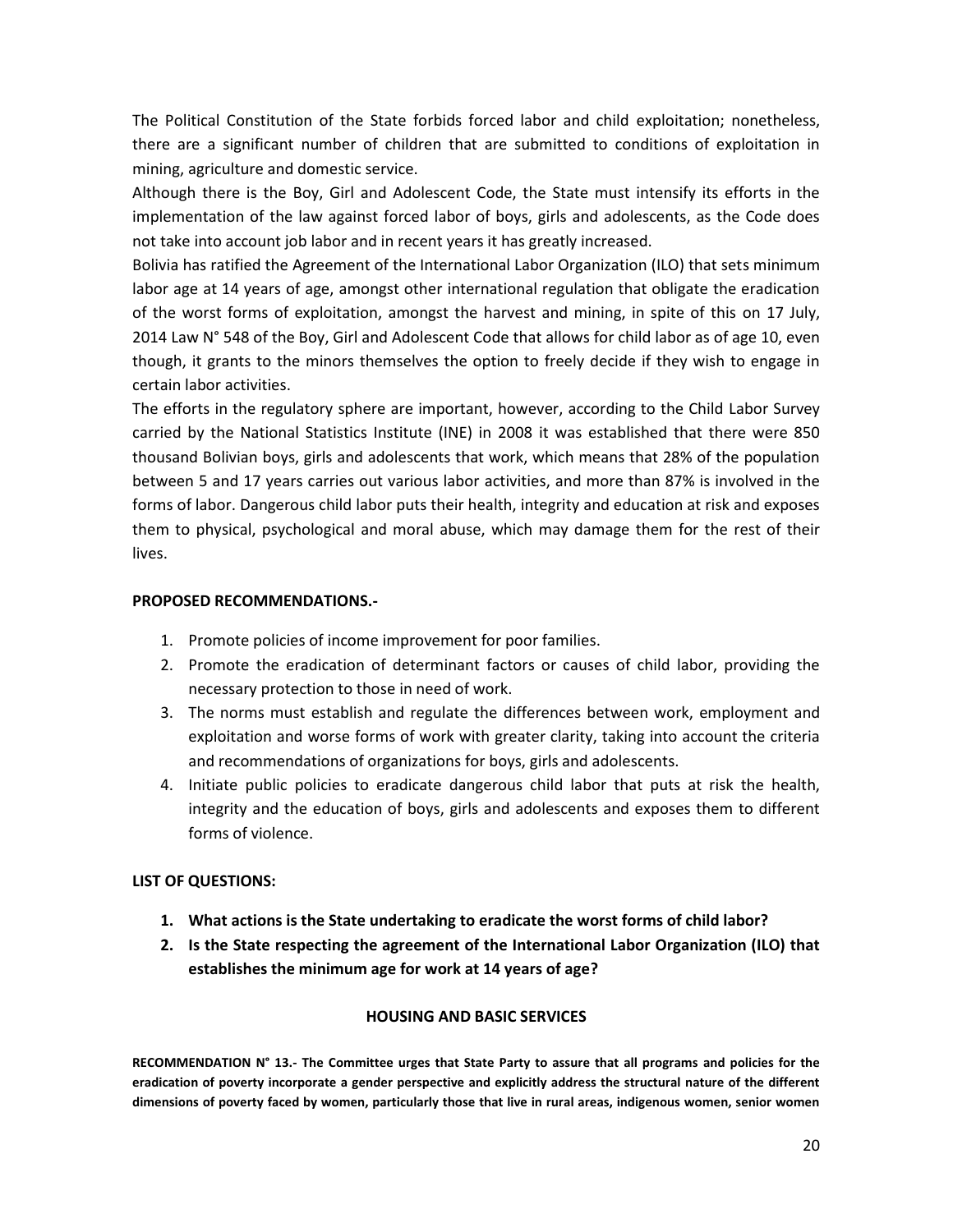**and women with disabilities. Recommends to the State Party that it intensify its efforts in the implementation of efficient educational programs throughout the country, particularly in the areas of functional literacy, the professions and training for the generation of income, including plans for micro-financing, as a means of attenuating poverty, and adopt measures to ensure equal access for women to land, housing, health care and basic social services.**

An important achievement is that the current constitutional text (2009) recognizes the "Human Right to Habitat and Adequate Housing" as a fundamental right and defines the basic guarantees for its implementation (Cap. 2, Art. 19); on the other hand, there are other articles that, in a complementary and binding manner, recognize the components of this right. The National Development Plan as a pillar of Productive Bolivia recognizes that access to housing is a human right and underscores some binding principles to the democratic stewardship of land, access to basic services, technical assistance systems, amongst others. Other norms generated are as follows:

- a. Decree N° 28794 of 12 July, 2006, creates the Social and Solidary Housing that was constituted as the sole governmental offer in regards to housing (2006 – 2011). Considered as an instrument of the new housing policy to attend to the necessary housing requirements of the lower income sectors of the population, ensuring equity, transparency and efficiency in the administration of contributions for housing and public resources. This does not propose discriminatory requisites towards women, but in practice limits them by virtue of being an offer of subsidized housing and not linked to other fundamental components for the production of social housing. Of housing granted by the PVSS, 67% did not have with basic services such as electricity, drinking water and sanitary sewage, which violates the right to adequate housing. This program finds itself (2012) in bankruptcy without official notice as to the reasons for its failure. However, from the small amount of public information gathered it can deduced that there were problems of vision and administration, the program focused its efforts towards the qualitative deficit of housing (estimated at 290,000) inasmuch as for the qualitative problem which is of the greatest magnitude (over a million deficient housing units), the necessary resources were not allocated. On the other hand, the question of corruption, the impossibility of a recovery of loans granted and the lack of reach into the impoverished peri-urban population were elements that caused the bankruptcy of the program, which must bring its operations to a close by December 2013.
- b. Decree N° 0986 of 21 September 2011, for the creation of State Housing Agency, as the agency in charge of providing housing and habitat solutions to the population, under the principles of integrity, participation, productivity and health, preservation of areas of agricultural production and solidarity, in accordance with the guidelines established in the Pluri-annual Plans for the Reduction of Housing Deficit. Article 4 establishes as the end purpose of AEVIVIENDA the design and implementation of all State housing and habitat programs and/or projects at the central level of the State, as well as those where it participates with autonomous territorial entities. In Article 5 it states, amongst others, that… shall define objectives towards a reduction of the housing deficit by municipality, prioritizing equity criteria, attention to low income sectors, women head of household and beneficiary population in possession of their own land.
- c. Ministerial Resolution  $N^{\circ}$  163 of 8 June, 2012, approves the Pluri-annual Plans for the Reduction of Housing Deficit (2012- 2017). This plan defines national, departmental and municipal targets for the reduction of housing deficits with the construction and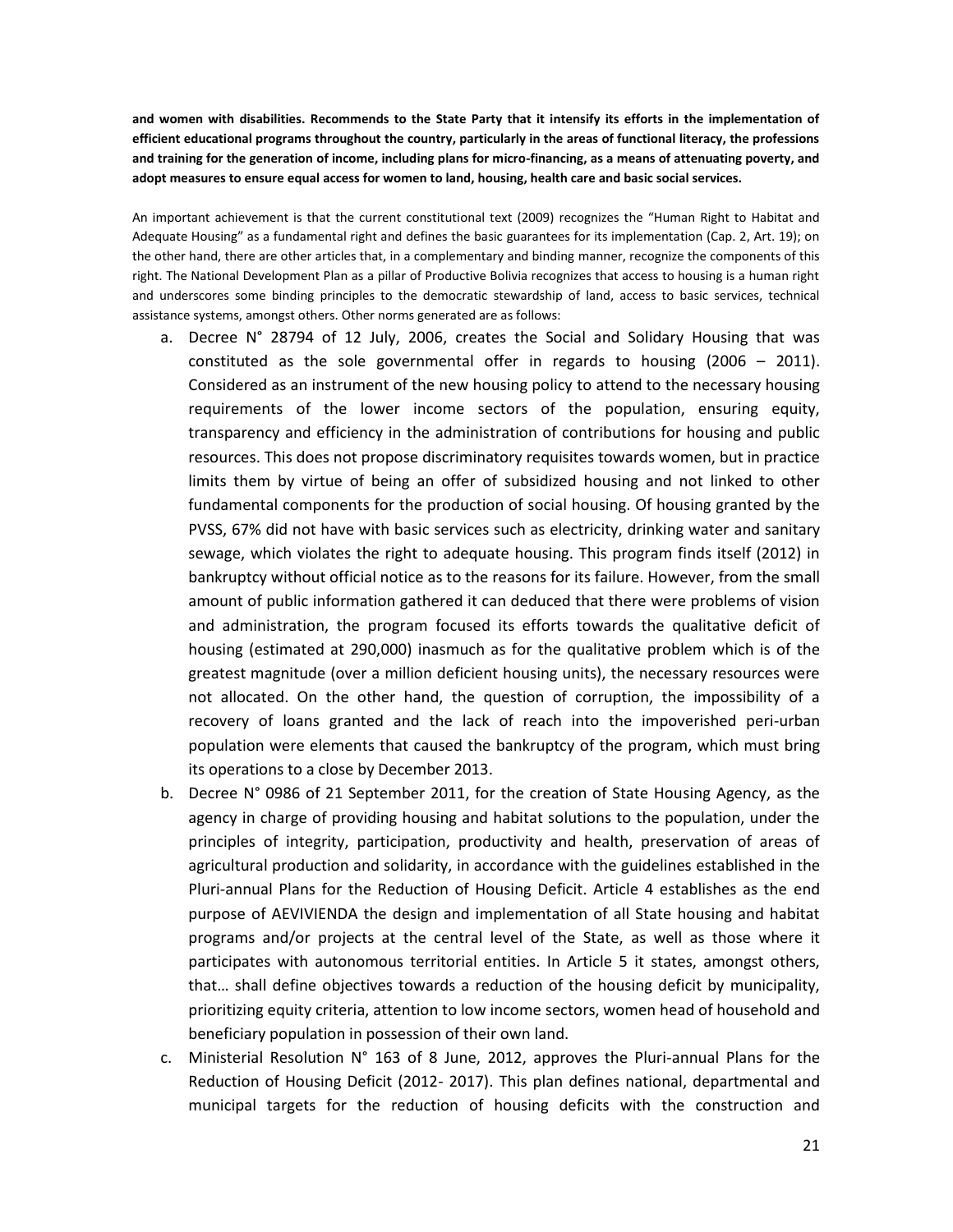improvement of 100 thousand housing units in the country's 337 municipalities, until 2017. To carry the Plan forward 4 strategic axis have been established, access to urbanized and developable land for the construction of adequate housing; access to adequate housing; access to habitat; and financing systems. These axis are part of the proposals made in April 2009 by the Permanent Housing Forum (FOPEVI) in view of a persistent absence of a State Housing Policy in Bolivia, however, there are still gaps relative to the perspective and conceptual framework of the right to housing and the social production on housing and habitat that requires appropriate instruments for its strengthening from the State, since it is the form of production that provides the greatest contributions to the Housing Park (close to 60,000 units per year, whereas the State by means of PVS – 2006 to 2011 – was only able to produce an annual average of 5,240 housing units). It is necessary to highlight that organized groups of women were the fundamental protagonist of this complex procedure of drafting a collective public policy driven by FOPEVI.

- d. Law N° 247 of 5 June 2012, Law Standardization of Proprietary Rights on Urban Real Estate Properties Marked for Housing, is the only secondary norm approved for the partial implementation of the Human Right to Housing with the purpose is to resolve the serious problem of juridical insecurity of tenancy in private property brought on by squatters and the lack of State intervention to regulate the urban land market. It is not a norm that resolves in a structural manner the access to secure housing, since it intervenes when insecurity is generated, as it is a palliative measure. However, the spirit of safe-keeping the interests of women, to guarantee ownership of their property with the respective title (Art. 4 Inc. F) which defines the equity of gender and the  $3<sup>rd</sup>$  Additional Disposition of Chapter II, that establishes the mandate to include women in titling of property, must be rescued.
- e. The Draft Law Project for Housing and Habitat, in process of elaboration (Dec/2012) by the Vice Ministry of Housing and Urbanism, that seeks to establish the national housing policy, programs, plans and projects so that the entire Bolivian family has access to adequate housing and habitat. The content of the aforementioned Draft Law Project covers the subjects of housing and habitat, leasing, horizontal property and condominium.

The question of violence against women is closely linked to housing and habitat. Homelessness exposes women to the risk of violence and harassment. Living in over-crowded conditions increases the risk of suffering physical, sexual and psychological violence. When women do not have the legal right to family housing through titling, women often endure domestic violence due to the fear of losing access to their home. When the habitat lacks public lighting and citizen security, women are exposed to attacks and crimes and their freedom of movement is limited.

In recent years "homeless" movements have arisen that promote squatting and invasions of urban lands, for the purpose of housing, of public or private property that are the object of forced evictions and in some instances with ingredients of violence, exercised by officials of public order, with its major impact on women and children.

The effects of climate change in cities that translate into flooding, land-slides or other phenomena are not effectively attended to in the reconstruction phase, there being cases of families forced to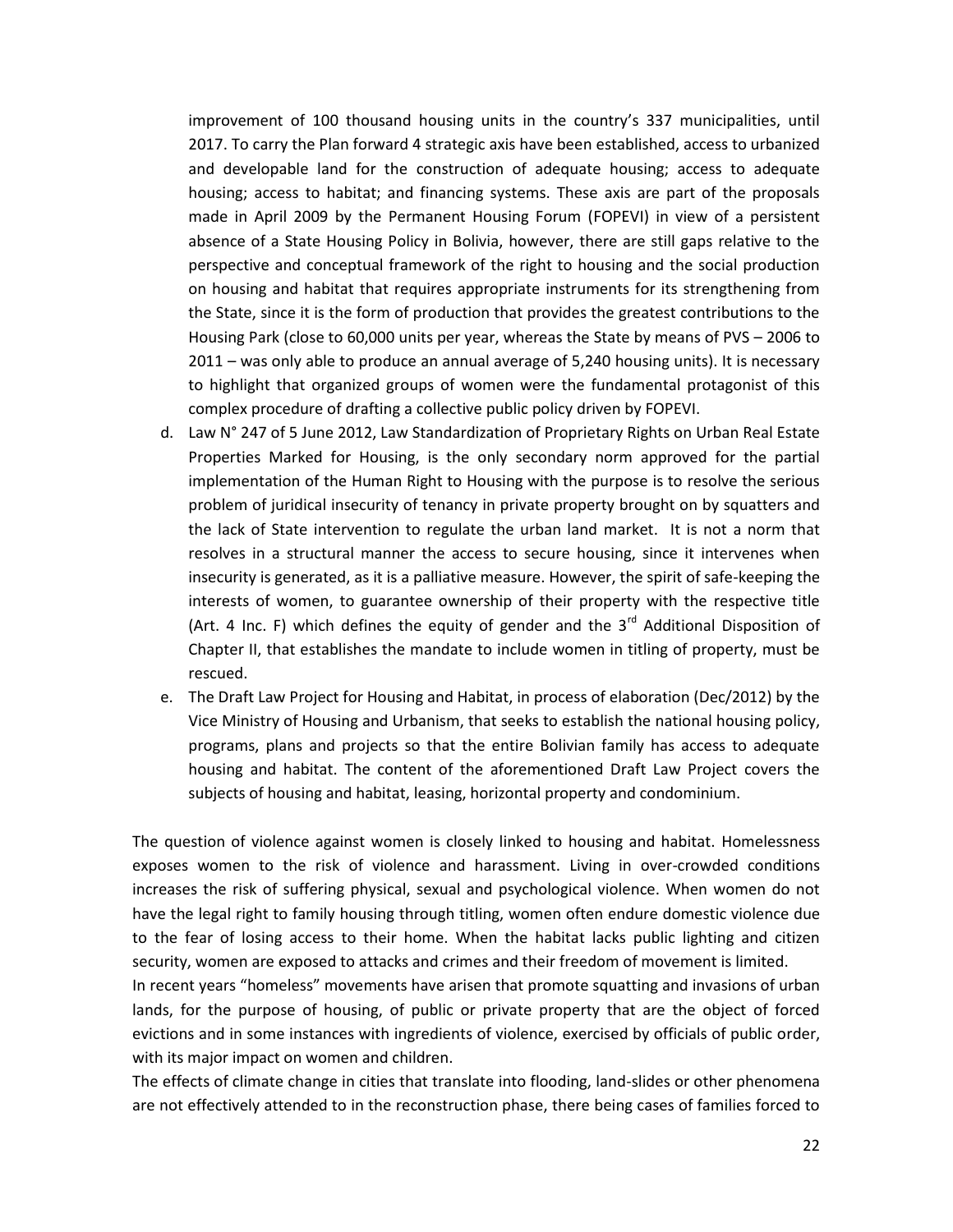accept temporary housing that do not comply with minimum living conditions, that affects women in a differentiated manner since their reproductive roles must be met in inadequate conditions, which makes more difficult this role, socially assigned to women.

In the few cases in which the Government has attended to a repositioning of urban housing for the victims of natural disasters these have been situated in places that break their life, education, work, income generation and urbanization strategies that guarantee the right to housing but to an adequate habitat as established by the Constitution (Art. 19).

The problem of housing in the country is, fundamentally, of a qualitative nature; nonetheless, state programs have a clear orientation towards the production of new housing. For women, which represent 51% of the population, and head 31% of households, overcoming bad housing conditions, precariousness in construction and physical and environmental risks represents an increased physical and psychological effort, from the perspective of a guarantee of better material living conditions for their families.

Juridical insecurity for the collective property of land as a foundation of urban community living, that in fact constitutes an alternative to life in the cities, where solidary values prevail. There have been cases where initiatives driven by women in defense of human rights to housing and adequate habitat that promote collective property to avoid the merchandising of land and housing, have been criminalized.

A significant advance is that the New Constitution recognizes Basic Services as a Human Right (Art. 20), likewise, water is human right with constitutional foundations of ample guarantee. However, in spite of several actions of public policy to improve access, more than two and a half million persons do not have access to drinking water and more than five million three hundred thousand lack sanitary services. The main problems are the low coverage of water and sanitary services in rural areas and of sanitary services in the cities. Insufficient and inefficient services. Technical difficulties and institutional weaknesses in the planning, implementation and execution of projects. Lack of institutional capacity in the administration, operation and maintenance of systems. Incomplete institutional framework, inconsistent with political changes in the country. Ambiguities in social participation schemes. Diminishment in the quantity and quality of available water, due to Climate Change, contamination phenomena and the lack of integrated water management. Inexistent Policies and Programs of Waste Water Treatment. Between the years 2001 and 2007 1.3 million persons, between urban and rural areas, have benefitted from access to drinking water and one million with access to sanitation. As to rural areas, access to water was increased by 286 million persons and access to sanitation by 221 thousand.

Increases in coverage were rather modest. Our attention is called to the gap between water and sanitation services but also between urban and rural areas. Insofar as the coverage in the treatment of waste water, it is estimated that only 30% of water collected in sewage systems receives some type of treatment before its final disposition.

It is estimated that 1.2 million persons live in the peri-urban areas of the principal cities, of which more than 320 thousand receive water and 96 thousand sanitary sewage services, from small water service companies, the majority of these organizations are OTB or Water Committees; they have problems with quality control and face some problems in administration, therefore, there is an accentuated demand for training in those entities; rates are low (more than 40% charge less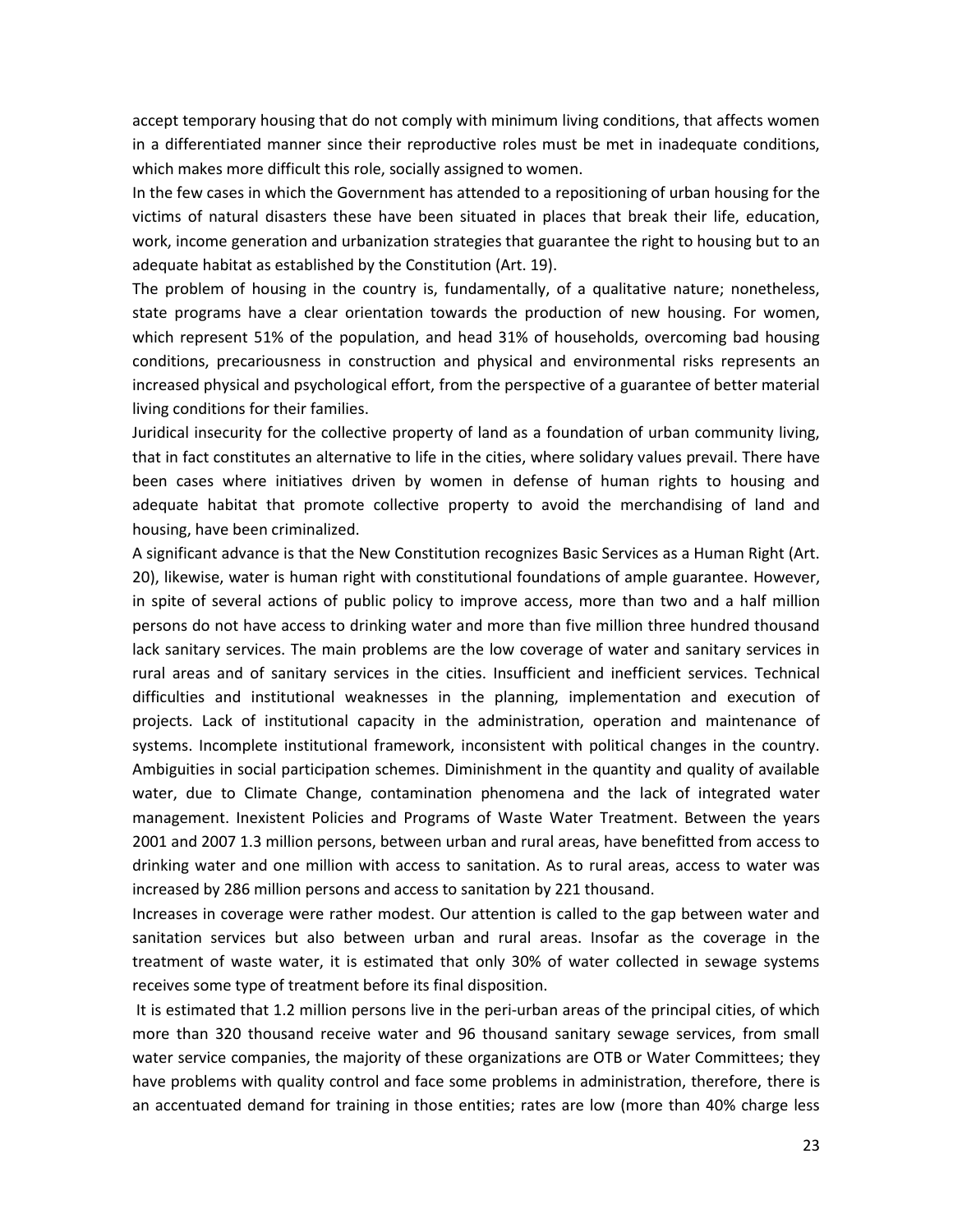than Bs. 10 per month); 61% of these entities cover their Operations, Maintenance and Administrative Costs.

According to population growth estimates by category (as per population data for the year 2001 and growth rates applied to growth rate projections for  $2001 - 2007$ ), until the year 2015, the sector must carry out a very important effort to expand, by approximately 2 million inhabitants, access to drinking water service through the My Water Program, and by 3 million inhabitants access to sanitation, to reach the targets set by the Plan, which were defined taking into account the Millennium Development Goals, MDM. Water coverage will reach 63% and sanitation 61% in rural areas, 91% in water and 67% in sanitation in urban areas.

Notwithstanding, poverty, social exclusion and obstacles to access to land, housing and basic services, especially by women with scarce economic resources, as well as vulnerable women (indigenous, Afro-Bolivian, from rural areas, of advanced age, with different capacities) and women head of households, remain unresolved problems that infringe on the right of women to adequate housing and habitat. To date, the State does not have policies or programs for housing and basic services that prioritize women in general, nor women in vulnerable situations.

On the other hand, the lack of documentation hinders women's access to land and housing titles; the lack of titling impedes access to financing and basic services. Credit for construction or home improvement without property documents is unobtainable, and companies that provide basic services generally request the regularization of land tenure before installing water, sewage or home gas services.

The lack of statistical data, disaggregated by sex, is serious in the housing sphere. When the housing needs of women are unknown policies focused on them cannot be formulated

The Plan for Social and Solidary Housing (PVSS) was shut down in December 2013 with no explanation as to cause, putting in motion the Pluri-annual Plan where the Housing Agency (AEVI) is entrusted with the construction of housing starting with the closing of the PVSS. According to official information the program has constructed 52,804 new housing units in 6 years with a focus in rural areas, this focus is not coincidental with the urbanization process since 70% of the population is urban<sup>14</sup>. On the other hand, our attention is called to the lack of implementation of the qualitative sub-programs (healthy housing, productive housing, housing expand and housing improvement) which would answered the deficient housing conditions confronted by close to a million homes in the country, generally located in peri-urban neighborhoods which visibly impairs the right to adequate housing, for the women of those homes, with the consequences linked to health, physical and environmental risk, juridical insecurity, lack of elemental basic services, amongst many other limitations.

The Government has driven housing regulation<sup>15</sup>, nonetheless the level of participation, to include specific needs of women, is restricted.

 $\overline{a}$ 

<sup>&</sup>lt;sup>14</sup> Population and housing census (2012)

<sup>15</sup> Law of Regularization of Proprietary Rights (2012), in draft the General Law of Housing and Habitat and the Tenancy Law.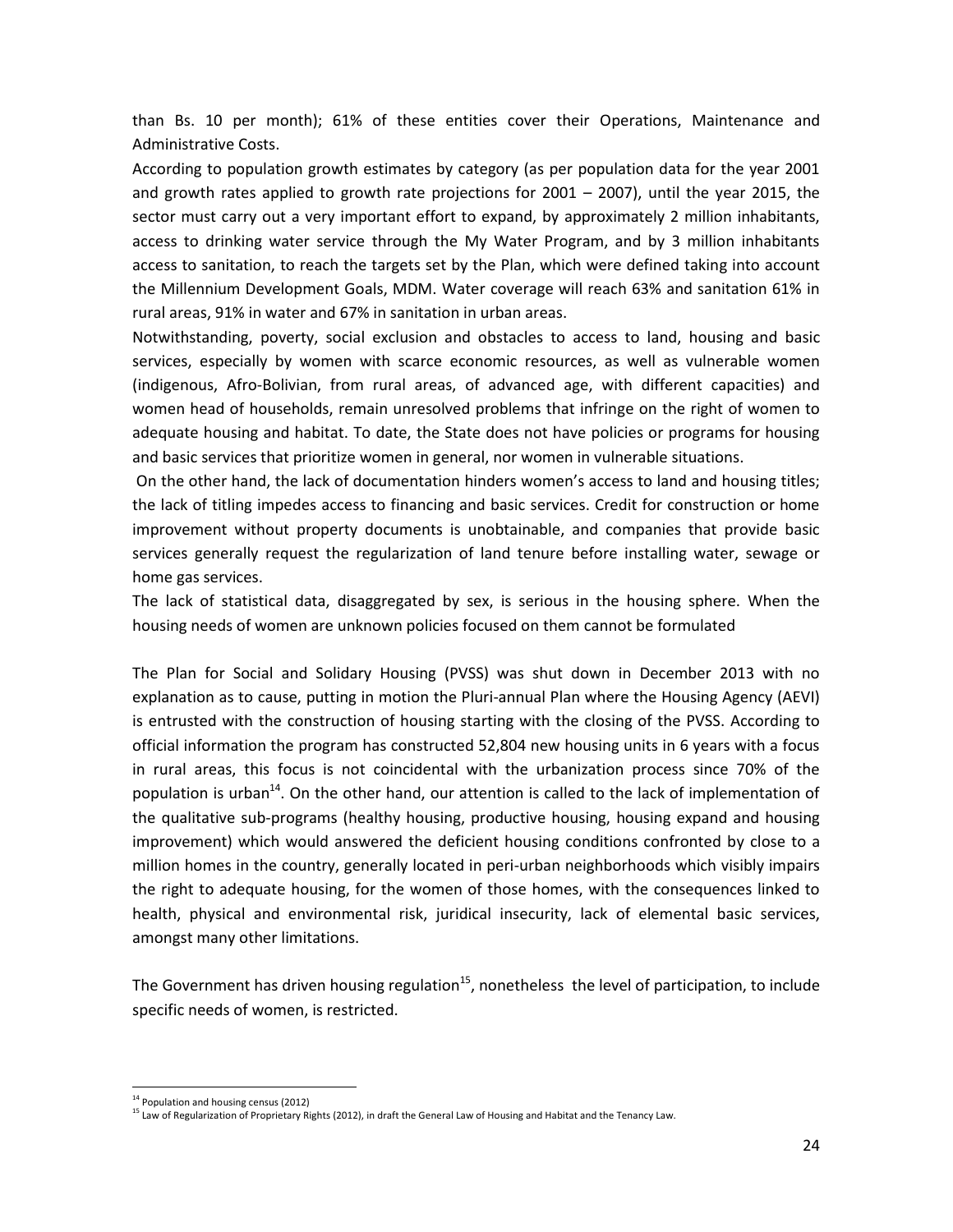Architectural barriers are visible in the social environment; established regulations, that set the rights to access for the disabled, are not complied with; sanctions that lead to compliance should be contemplated. "The territorial autonomous Units (Autonomous Municipal Governments), in compliance with their attributions do not contemplate amongst their procedures the approval of plans that include mechanisms of accessibility, for persons with disabilities, in new construction projects whether public or private. Therefore, constructions underway do not contemplate inclusive mechanisms for persons with disabilities. Problems that are intertwined with the lack of training and knowledge on the subject of accessibility, in construction professionals, whether engineers, architects, etc…" (Advanced Alternative Equity Network Report).

#### **PROPOSED RECOMMENDATIONS.-**

- 1. Generate the space for the drafting of norms and policies with a gender focus that is participative, democratic and without any form of discrimination towards social and civil organizations, especially women's organizations, to guarantee access to housing and basic services.
- 2. Guarantee that public and private spaces are constructed and adapted for free transit and access for persons with disabilities.
- 3. Give priority access to social housing to women heads of household who are in moderate or extreme poverty.

# **LIST OF QUESTIONS:**

- **1. How much has investment in housing matters influenced, and guaranteed, the development of women?**
- **2. Is there a gender focused housing policy?**
- **3. What is the State mechanism to guarantee that public and private buildings are accessible and negotiable for persons with disabilities?**

#### **CULTURAL PRACTICES AND RESPECT FOR THE RIGHTS OF WOMEN**

**RECOMMENDATION N° 23.-The Committee urges the State Party to ensure conformity of traditional concepts and indigenous practices with the juridical framework of the Convention and to create the conditions for an ample intercultural dialogue that, with respect for diversity, guarantees the full force of the principles, values and norms of international protection of human rights, especially that of women.**

The CPE reaffirms Interculturalism as the basis of the Plurinational State, so that indigenous nations and peasant populations enjoy the right to apply their own norms and procedures that bring with them their wisdom, knowledge, values, spirituality and world-view (Art. 30, Art. 98 Inc. II). However, from the perspective of the achievement of gender equality, there are limitations, taking into account that the cultures of the indigenous nations and peasant populations maintain, in various aspects, a patriarchal order that enfranchises gender relation inequalities.

The Law of jurisdictional Demarcation, Law N° 073, ratified 29 December, 2010, recognizes juridical equality between: ordinary, Agro-environmental and the indigenous peasant jurisdiction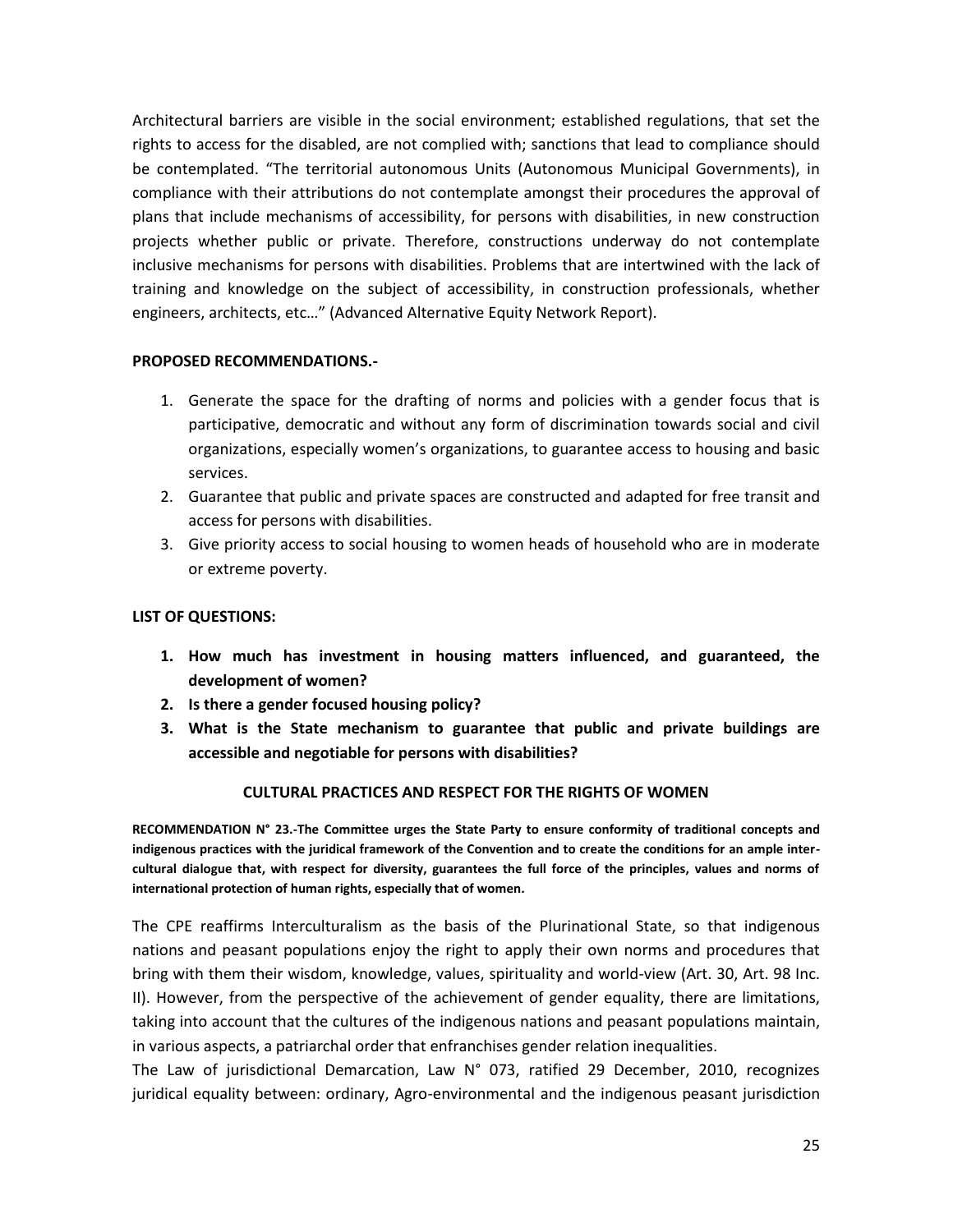(Art. 3). It also recognizes gender equity and equal opportunity amongst its values: "All constitutionally recognized jurisdictions, respect, promote, protect and guarantee equality between men and women, in access to justice, positions and duties, in decision making, in the development of legal proceedings and the application of sanctions" (Art 4, Inc. h).

Amongst other dispositions the law establishes the prohibition and sanction of all forms of violence against girls, boys, adolescents and women, establishing the prohibition against any form of conciliation in the matter (Art. 5, IV). Nonetheless, in practice, situations show different outcomes, serious cases of violence such as crimes against sexual freedom, such as rape, are not sanctioned or are "repaired" by the union or marriage between offender and victim.

On the other hand, patriarchal culture favors the men of the family and local male authorities, at the time of decision making, and cultural factors in respect to the mode of access to land, centered on "usage and customs", exercises cultural conditioning so that the demand of women to land is not seen as socially legitimate, also based as well in power structures since in many peasant and indigenous communities, the exclusive faculty of men to decide on the forms of distribution and re-distribution of land prevails, frequently excluding women from inheriting land. Notwithstanding, that laws have established their equal rights, it is the case of the Community Renewal Act of the Agrarian Reform (Law N° 3545) of 2006 that guarantees rights of access, distribution and ownership of land under the vision of gender equity and prioritizes the participation of women in the process of sanitation and distribution of land, this regulation gives the possibility of ownership to women of the land they cultivate, these principles are also found in the CPE (2009). However, previous laws such as The Law of jurisdictional Demarcation (2010) and Agrarian Community Productive Revolution (2011) do not refer to women's access to land.

From 2006 to 2010 women had access to only 272,142 has. of land as opposed to 950,395 has. granted to men; in the case of land titling favorable to women in rural areas there are only 36,186 ownership titles as compared to the female population, in this area, of 1,670,457 women (INE, projected population 2010).

There is already a significant number of women holding title to their lands, although not equitable in relation to the number granted to men, since women have limited mechanisms of access to land, made worse when bereft for the following reasons:

- Non-compliance with service to the community, although there is no difference between men and women; as per community norms,
- Widowhood: in some communities the widow's condition is respected, but not in others and family bereave them,
- Lack of children: or to not marry, the argument being that they would not comply with the economic social function,
- Divorce: despite the fact that the children remain with the mother,
- Family conflicts: those most affected by bereavement,
- Death of the parents: orphaned girls may be bereaved before they reach majority of age,
- "Immoral acts" such as adultery, affects not only women, but also men, however, there is greater vigilance and control of women, more so if alone; these acts may result in expulsion from the community, denying them their rights to land.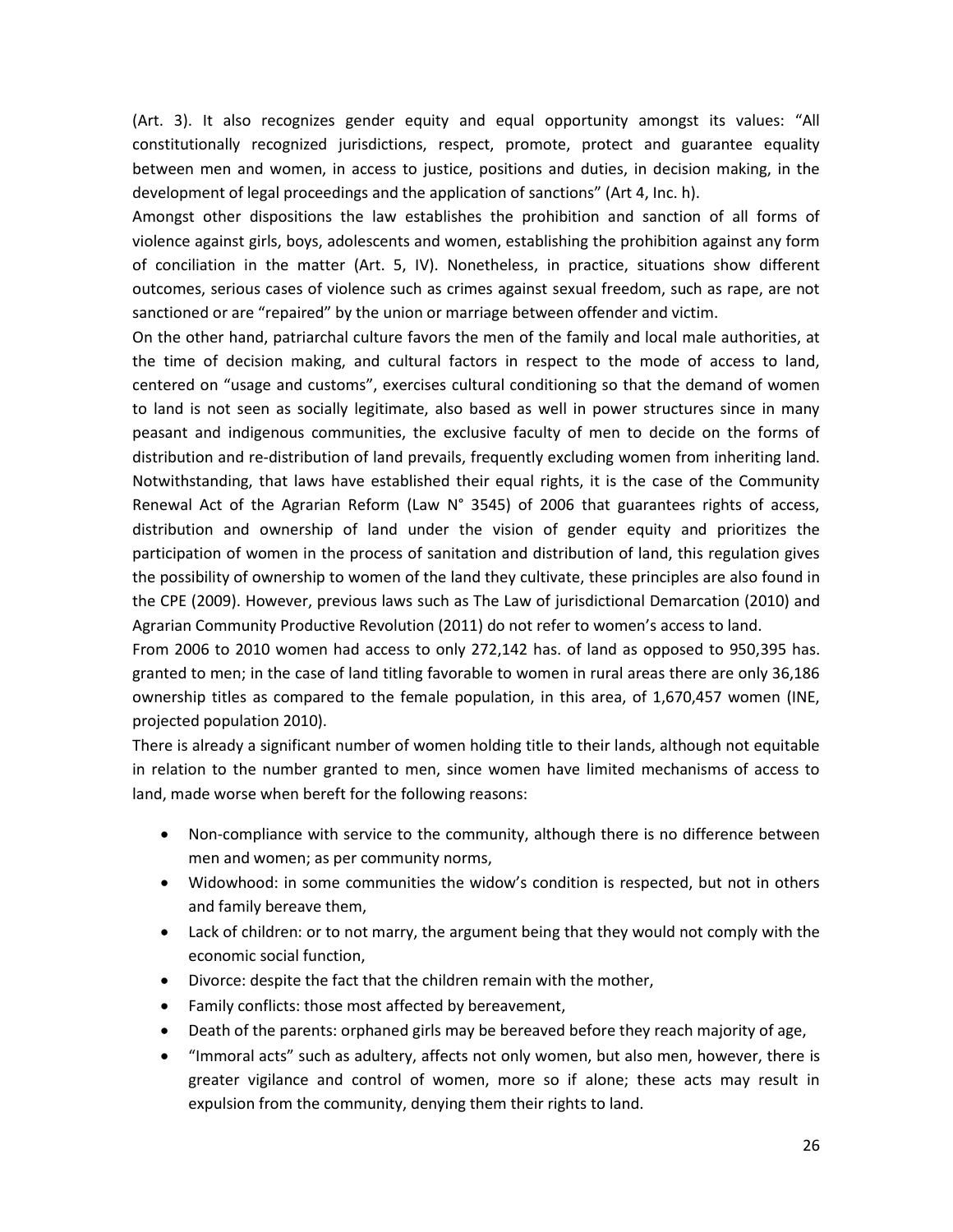The cultural practice of devaluation of women generates discrimination and violence that in many cases culminates in femicide.

Patriarchal culture prevails in all strata of Bolivian society, despite recognition in the Political Constitution of the State, the criteria of religious fundamentalism linked to ancestral practices constitute a serious obstacle to the guarantees of respect and of effective compliance with the rights of women.

In the city of Santa Cruz, Bolivia on 30 May, 2014, the final resolution of the International Summit of Women, designated "Proposals from women for the new world order", was made known, held prior to the International G-77 + China Forum in June, which points to de-patriarchalization. According to the document, the new agenda post 2015 must address de-patriarchalization as a strategic proposal, which means a break with systems of domination. "We shall fight so that the United Nations position de-patriarchalization as a strategic objective", stresses the document approved by over a thousand women of various countries.

Spite the position of leadership of Bolivian women in the aforementioned event, reality reflects that a patriarchal culture prevails in daily practice.

In regards to women with disabilities, if able to overcome adverse circumstances in infancy and childhood, if family and community, at the time of birth or infancy, become aware of characteristics of no cultural value, they are faced with situations of rejection based on prejudice that unleash practices that attempt against their physical, intellectual and social development, in other words against their life. The Center for Investigation of Socio-economic Development (CEINDES) found out that a deaf woman was forced to live in isolation from the community because it was said that they were not able to communicate with her. Data on the life of women with disabilities are scares.

# **PROPOSED RECOMMENDATIONS.-**

- 1. Implement programs of sensitization in all geographic areas of Bolivia on the value of life and dignity of persons with disabilities. At present it is of concern that some public officials have issued negative opinions concerning persons with disabilities.
- 2. Identify and promote the eradication of cultural practices that violate the rights of women with special emphasis in the promotion of the rights of girls and persons with disabilities.
- 3. Implement effective acts to promote de-patriarchalization, to make this an act of public policy rather than just a speech.
- 4. Guarantee the right of women to ownership of land, in an effective manner, eliminating cultural practices that could restrict that right.

# **LIST OF QUESTIONS:**

**1. What are the policies, programs and actions undertaken by the Government to guarantee the promotion of gender equity and the rights of women, in the sphere of the rural** indigenous peasant, in the framework of international rights?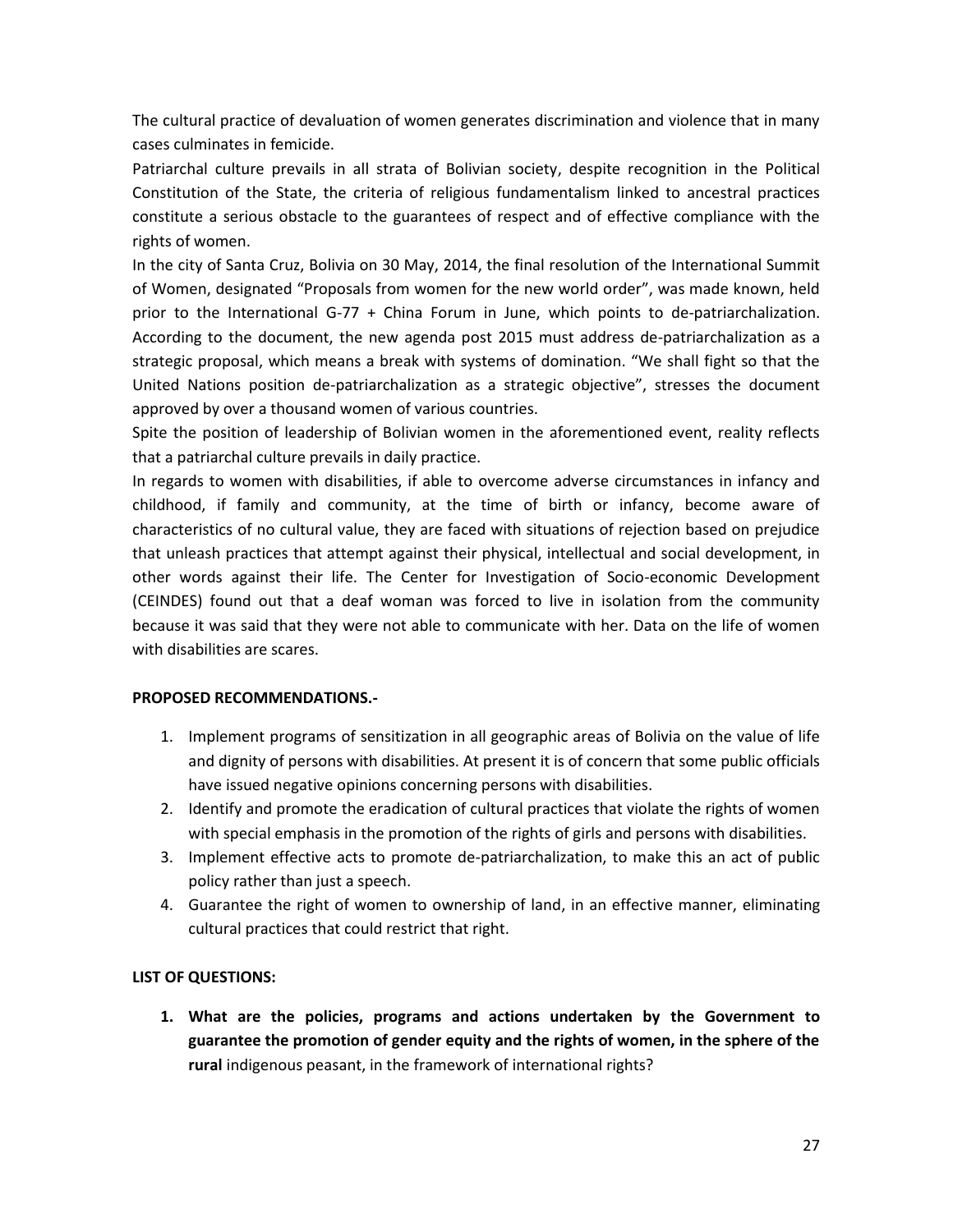#### **VIOLENCE**

**RECOMMENDATION N° 25.- The Committee exhorts the State Party to ensure the adequate formulation, application and effective compliance with current legislation in regard to the fight against violence against women and girls, particularly domestic and sexual violence, and to a greater prioritization towards the conception and application of an integral strategy to combat and eradicate all forms of violence against women, in accordance with general recommendation 19, to prevent violence, punish perpetrators and assist and protect victims. This strategy should also include measures to raise awareness and of sensitization, in particular of justice officials, officials in charge of compliance with the law and prosecutors, as well as teachers, health service personnel, social workers and the media. The Committee encourages the State Party to, in its next periodical report, include statistical data detailing the incidents of domestic violence, as well as information on measures adopted to combat the problem, progress achieved and obstacles that remain.**

Violence against women in Bolivia continues to be one of the most serious offenses against their rights. The Pan-American Health Organization (2013) indicates that Bolivia occupies the first place in physical violence of 13 countries in the continent, and second place in sexual violence. And that only 17% of women in violent situations report the occurrence.

The Political Constitution of the Country (2009) introduces as a Fundamental Right that "All persons, in particular women, have the right to not be subjected to physical, sexual or psychological violence, both in the family as well as in society (Art. 15, II) and that the State shall adopt the necessary measures to prevent, eliminate and sanction gender and generational violence, as well as any act or omission that has as object the degradation of the human condition, to cause death, pain and physical, sexual or psychological suffering, whether in the public or private sphere (Art. 15, III)". A Constitution that is in agreement with the Inter-American Convention to Prevent, Sanction and Eradicate Violence Against Women (Belém do Pará).

The index of complaints registered by women in situations of violence have increased in our country. Official data indicates that 7 of 10 women suffer some type of violence in their homes and that 75% of women in a situation of re-incidental violence do not register a complaint. Of the total number of women that reported an act of domestic violence, 83% took no action and only 17% registered a claim.

In the report presented by the INE – Equal Rights Vice Ministry (2010) it is indicated that of 10 violent acts registered, 9 correspond to claims reported by women and that of every 10 violent acts in Bolivia only 3 are reported.

Faced with these facts the State has promoted Law N° 348 of 9 March, 2013, "Fundamental Law to Guarantee Women a Life Free from Violence", considered an important achievement as it addresses gender violence in a different public and private sphere, not just domestic violence as was the case with the previous regulation. Likewise, it presents an integral approach to the problem of violence against women and declares its eradication to be a national priority.

As of yet, there is no official national registry that centralizes information on violence. During the period 2009 – 2013 an increase in the seriousness of violent acts against women was noticed, having registered 766 violent deaths of women. Of these, 492 were femicide and 274 homicides of women due to citizen insecurity.<sup>16</sup> On the other hand, out of 10,759<sup>17</sup> cases of violence against women attended to by the Prosecutor's Office in 2013, only 186 (1.72%) were indicted and only 30, in other words 0.28% received a sentence, an indication that impunity still reigns in these crimes. Violence against women is manifested in an increasingly cruel and brutal manner, ending in the femicide of a woman every three days.

 $\overline{a}$ 

 $16$  CIDEM

<sup>&</sup>lt;sup>17</sup> [http://www.comunidad.org.bo/index.php/indicadoeres/listar/gestion/2013/cod\\_derecho/27/cod\\_dimension/33/grupo/3#top](http://www.comunidad.org.bo/index.php/indicadoeres/listar/gestion/2013/cod_derecho/27/cod_dimension/33/grupo/3#top) System for the Monitoring of Achievements in Human Rights 2013, CDH.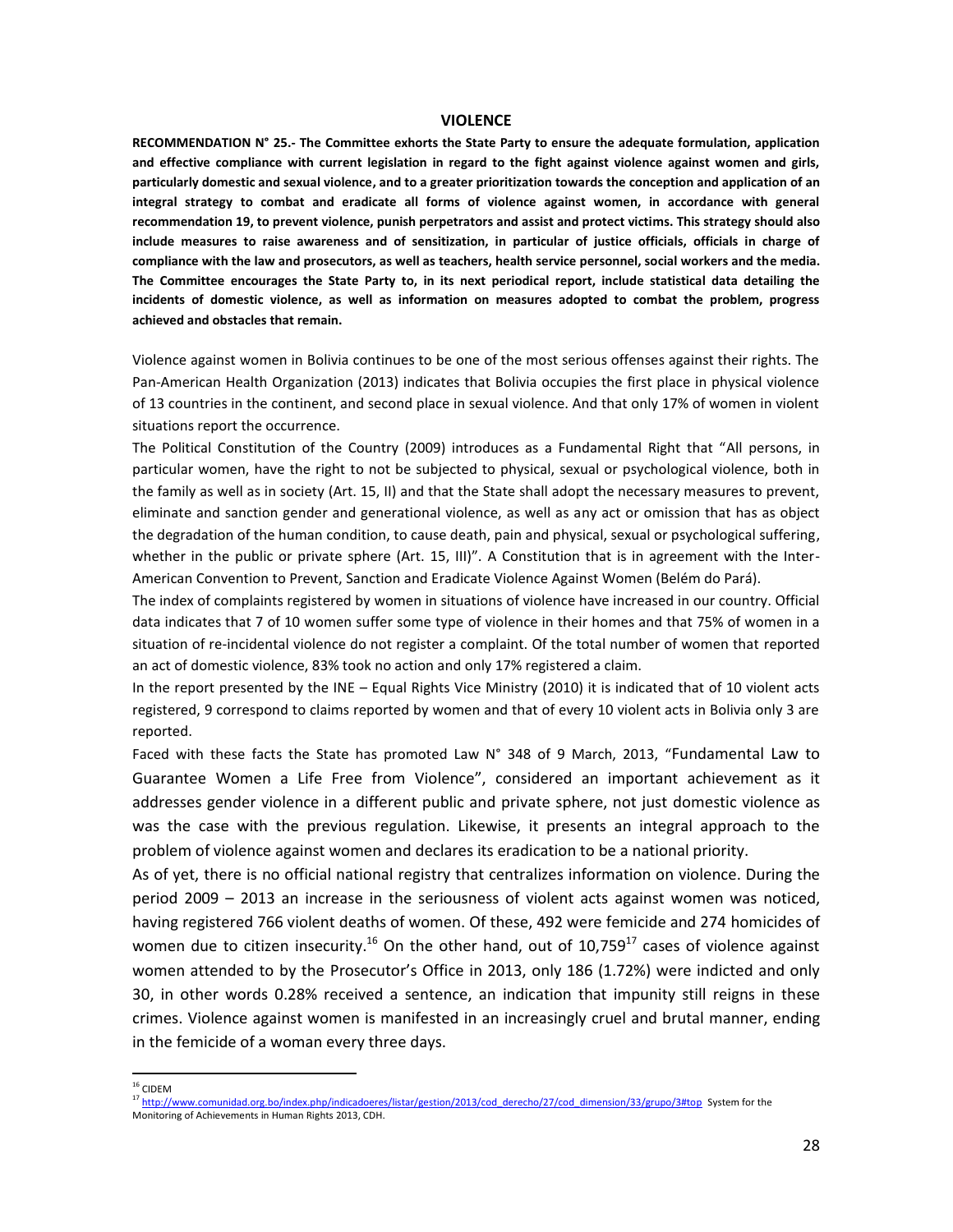According to the Violence, Femicide and Women at Risk Observatory "Manuela" of the Center for Information and Development of Women – CIDEM, 53 crimes against women have been registered in the first quarter of 2014; of this number 31 are femicide (58.49%) and 22 homicides due to citizen insecurity and other motives, amongst which can be found violent deaths, with little information and no identification (41.51%).

In the 9 capital cities, as well as the city of El Alto, there were 109,062 complaints registered at the Prosecutor's Office the year 2011, of which 70,287 correspond to women.

The Home Survey carried out by the International Plan – 2011, in 51 rural municipalities in 6 departments, clearly indicates that women suffer violence from a young age and in different living environments, it is then that 23% of girls from 0 to 5 years of age show signs of psychological violence, 31% present changes in behavior that correspond to acts of violence. The school is another place of risk where girls, ages 6 to 14, of which 40% report violent acts and 12% in the community, the home does not offer security, as 43% reports mistreatment. Amongst young females and adolescents, 18% suffer from violence in the community, 5% on the job and 31% claim violence in the home. Violence is present throughout the life cycle of women. The major rates are in the homes, in municipalities with an indigenous presence, in areas predominantly Quechuas and peasant localities.

This situation is worrisome, more so due to the lack of protection protocols in rural areas as the Childhood and Adolescent Ombudsman have a greater presence in urban areas.

The naturalization and normalization of violence against women of all age groups and the lack of access to justice are the principal factors in femicide. Violence against women is institutionalized because operators and administrators of justice apply juridical regulations with a gender bias, discriminating against and ignoring the constitutional rights of women. In this sense, the implementation of concrete State strategies and policies that have an influence on a change of attitude of the population as a whole, aimed at the de-naturalization of violence against women/girls/adolescents/the young, as well as for the prevention and the sensitized and opportune attention for the victims of these crimes. Likewise, the State must emplace systems and mechanism for community protection.

In conclusion the lack of sensitized and specialized human resources, infrastructure and equipping for the adequate function of the pertinent agencies that attend to women in situations of physical, psychological and sexual violence, amongst them Municipal Integral Legal Services that exist in only 150 of 339 municipalities in the country.

It is imperative to strengthen and create all the agencies set forth in Law N° 348 to guarantee the attention, protection and reparation for women, as well sanction against the offenders. A National Registry, and a networked system, of all responsible agencies is a priority.

The strengthening and creation of a Municipal Integral Legal Services Office, to which the Law grants greater functions, must be complied with. To which Municipal Governments must allocate a "sufficient" budget for their operations.

The Special Forces in the Fight Against Violence requires infrastructure and the necessary means for effective attention and investigation, in the same manner a greater number of forensic doctors is indispensable, as the present number does not allow for immediate attention, especially in rural areas. The creation of Victim Shelters, as stated in the law, and programs for access to employment for women victims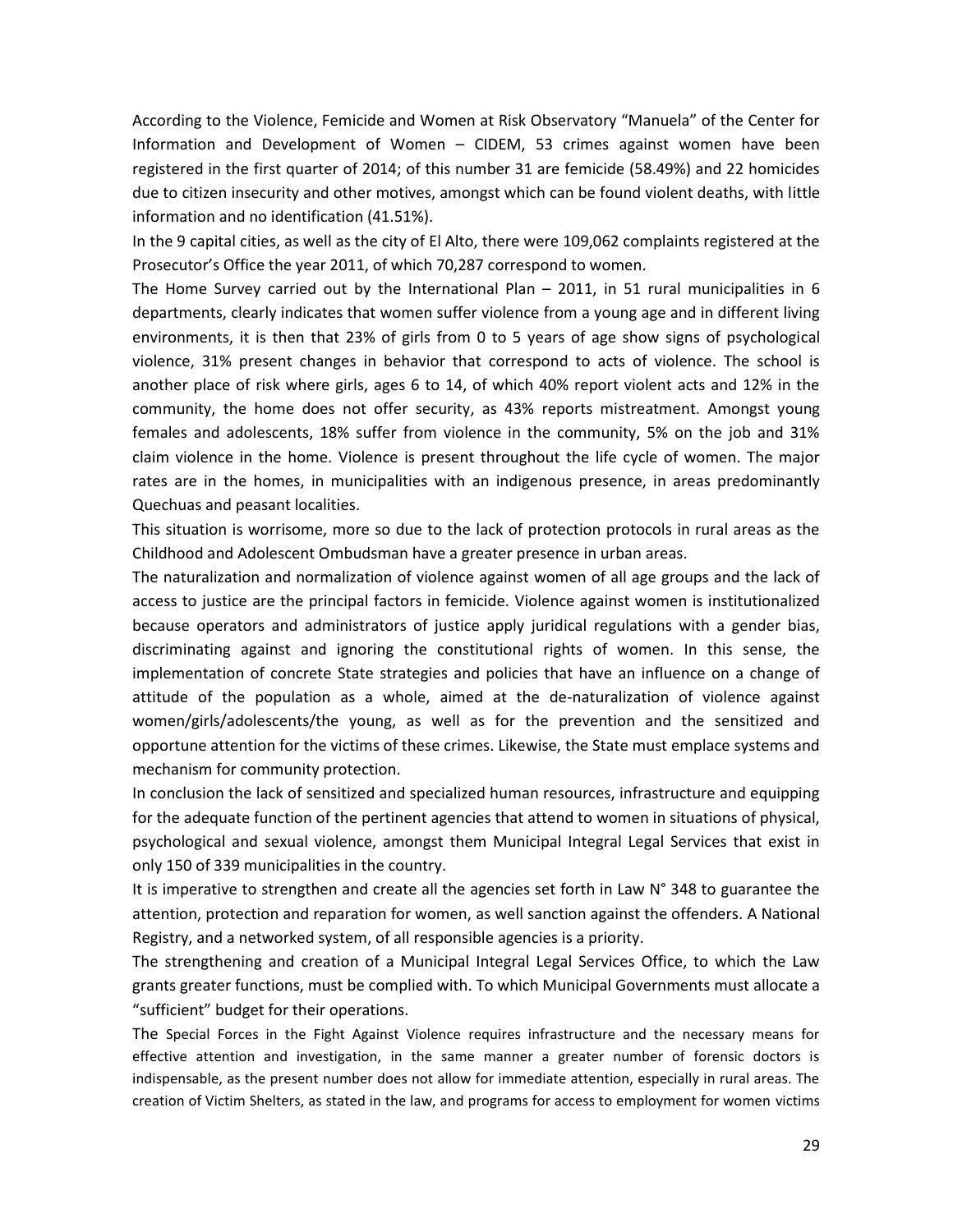of violence to guarantee their autonomous economy and prevent that dependency become a factor that induces them not to report a claim or to conciliation.

The Law requires regulation to guarantee its operability, as well to regulate procedural gaps presented in the new Penal System Code, a project that should take into account proposals from public and private agencies that are applying the regulation and have identified these gaps which makes it imperative to regulate the procedure for acts of violence against women that require greater celerity.

In regards to violence in rural areas there is the necessity to articulate and strengthen the indigenous peasant justice in the treatment of violence, with a focus in human rights as well to improve its coordination with ordinary jurisdiction, taking into account the gap that exist between rural and urban areas in the prevention, attention and treatment of violence against women, particularly indigenous women.

Violence against women with disabilities is invisible, survey-forms in agencies such as child Ombudsman, or the Municipal Integral Legal Services Office take into account the condition of the disabled. As a result of actions taken by CEINDES, the Municipality of La Paz now includes in the survey-forms, of the two aforementioned agencies, the condition of the disabled. All Community Care Services should take into account the reality of the disabled, in conformity with Article 19 of the Convention on the Rights of Persons with Disabilities.

Sexual violence in boys, girls, adolescents and women are criminal acts often present in our society. There is still no specific data on complaints of sexual violence against girls and young disable women, a situation intertwined with the lack of government programs that promote sexual and reproductive health for persons with disabilities, inasmuch as this aspect of life is a societal taboo, a fact that continuous to place persons with disabilities at risk.

Via the mass media it has become known that a female "sex worker", with a degree of intellectual disability, was raped in UTOP facilities, Dependent Unit of the Bolivian Police.<sup>18</sup> The Prosecutor's Office and the Police Force are investigating five agents of the Tactical Police Operations Unit (UTOP) in Cochabamba, accused of raping an intellectually disabled woman, inside their barracks, to date this deed has not been cleared up and it is feared that it will remain in impunity.

# **PROPOSED RECOMMENDATIONS.-**

- 1. Elaborate and implement a communications strategy to promote women's rights that monitors and tracks the media, and to guarantee the elimination of sexist, chauvinistic and misogynous messages and only serve to naturalize violence and subordinate women.
- 2. Allocate budgets and human resources for the enforcement of Law N° 348, "Fundamental Law to Guarantee Women a Life Free from Violence" and Law N° 243, "Law against Harassment and Political Violence against Women" in all autonomous territorial units.
- 3. Propose policies and programs for the prevention of violence in the educational sphere that contributes to the building of a renewed institutionality and educational culture of full coexistence free of gender violence.

 $\overline{a}$ <sup>18</sup> La Razón (Press Edition)/Angelica Melgarejo/Cochababmba; 02:43/25 July, 2014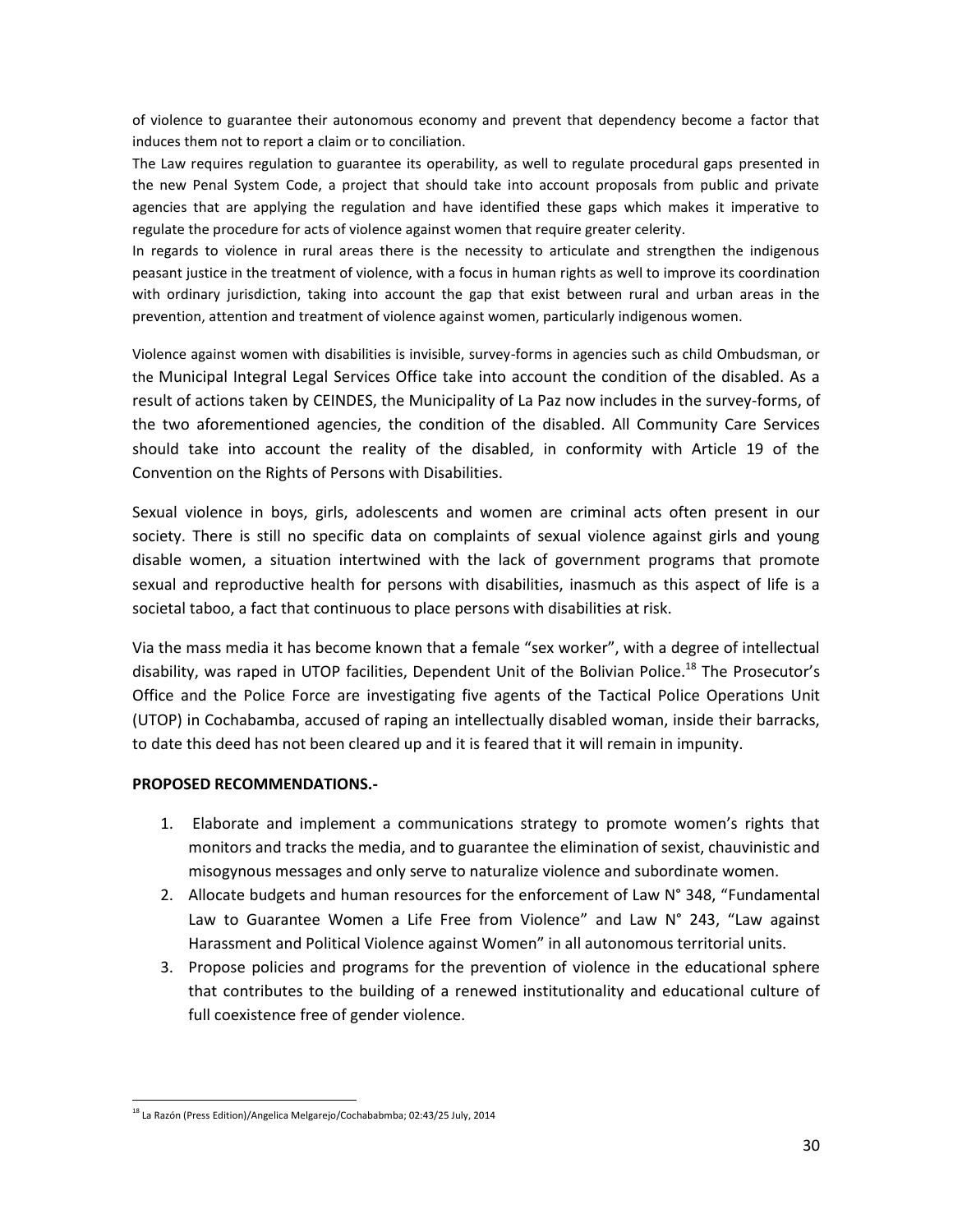- 4. Carry out sustained educational and communication campaigns against violence that contribute to reverse the power relationships that promote violent behavior against women.
- 5. Apply from Law N° 348: the creation of specialized courts, appoint prosecutors and forensic doctors exclusively for the treatment of crimes of violence against women, that guarantee celerity in the proceedings, the sanction of the offenders and reparations to the victims.
- 6. The specialization of personnel of the institutions responsible for the attention and protection of women in situations of violence, from a gender perspective, of human rights and multiculturalism to prevent re-victimization and mistreatment.
- 7. Act with due diligence in the investigation of facts and identification of material and intellectual authors in cases of crimes of violence that are in impunity, this is inexplicably the case of the femicide of Counsel Woman Juana Quispe, which occurred more than two years ago.
- 8. Guarantee the elimination of sexist, chauvinistic and misogynous messages and only serve to naturalize violence and subordinate women.
- 9. Provide the Special Forces in the Fight Against Violence (FELCV) infrastructure, equipment and human resources sensitized and trained in the attention of women in situations of violence.
- 10. Allocate to Departmental and Municipal Governments budgets for the construction and operation of shelters and community housing for women.
- 11. Guarantee and creation and strengthening of Municipal Integral Legal Services offices with institutionalized, specialized and multi-disciplinary personnel to prevent, attend to and protect the right of a life free from violence for women, in all municipalities.
- 12. Cease to play down violence against women, making them responsible for the aggression and mold their behavior to submissively accept the asymmetries that persist in our societies, one of the factors that strengthen patriarchal practices.
- 13. Guarantee to all victims of sexual violence respect to their dignity in the attention, taking of statements, forensic assessment and investigation of the facts, as well as prophylactic treatment to prevent sexually transmitted infections and HIV/AIDS; emergency anticonception in the light of possible pregnancies and if necessary an abortion in conformity to the Plurinational Constitutional Sentence, SCP 0206/14.

# **LIST OF QUESTIONS:**

- **1. Does the institutionality and budget necessary exist in the Judicial, the Prosecutor's Office and the Bolivian Police to guarantee to women their access to justice and protection from violence?**
- **2. Is there a budget allocated for the enforcement of Law Nª 348, especially in the subject of prevention?**
- **3. How are the Municipal Legal Services being strengthened?**
- **4. What actions are being taken by the State in the matter of impunity in cases of violence against women?**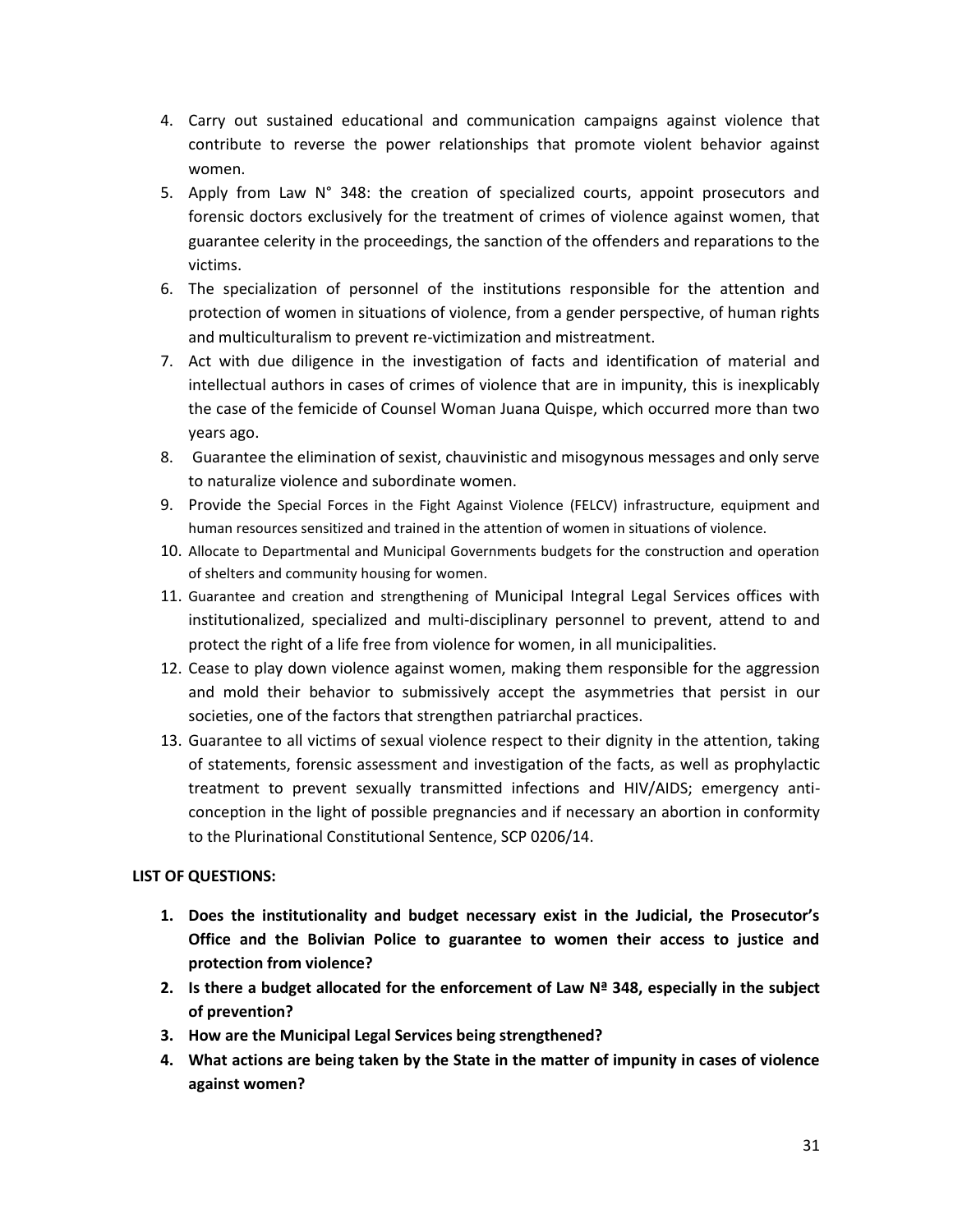- **5. How many courts, prosecutors and forensic experts specialized in Law** N° **348 exist to date? How many cases in their case load and is due diligence guaranteed?**
- **6. Does the State have an updated database on violence against women?**
- **7. Are there protocols in place for the attention of women (for girls and adolescents, seniors and persons with disabilities) in situations of violence?**

#### **TRAFFICKING AND ILLEGAL SMUGGLING**

**RECOMMENDATION N° 27.- The Committee exhorts the State Party to safeguard the enactment and full implementation of legislation related to trafficking and illegal smuggling and the sexual exploitation of persons, as well as national plans of action and other measures in the fight against all forms of trafficking and sexual exploitation of women. The Committee encourages the State Party to encourage, inasmuch as possible, regional accords on the subject in the area of the Southern Common Market. Also, recommends that the State Party attack the fundamental cause of trafficking and sexual exploitation, intensifying its efforts to improve the economic situation of women, to eliminate in this manner their vulnerability to exploitation and traffickers, and adopt measures for the rehabilitation and social integration of women and girls victims of trafficking and sexual exploitation, as well as effective punitive measures for those responsible for these crimes.**

The Political Constitution of the State (2009) establishes the prohibition against human trafficking, opening the way for the creation of laws and policies regarding the subject, amongst which stand out the enactment, this year, of the Fundamental Law Against the Trafficking and Illegal Smuggling of Persons.

On 31 July, 2012, Law N° 263 Fundamental Law Against the Trafficking and Illegal Smuggling of Persons was enacted, this is an important achievement in the fight against these crimes in Bolivia, establishing measures of protection and prevention, modifying as well the Penal Code and the Penal Procedure Code.

On December 10, 2008 the National Plan of Action for Human Rights, effective from 2009 to 2013, was approved. One of the rights addressed by the Plan is related to persons victims of human trafficking, identifying 14 problems and proposing 19 courses of action; to date the Plan has not had the desired effect, the majority of the courses of action have not been implemented and its fulfillment is still awaited.

Legislation related to human trafficking extends to the Nation, although Municipalities and now Departments have the legislative faculties, they have not taken the necessary measures to prevent this crime, despite being the agency closest to the population.

Another achievement to be considered is the opening of divisions of trafficking and illegal smuggling during the year 2010, specially in border areas, to date there are 12 divisions of human trafficking, although this effort is insufficient.

Human trafficking in Bolivia has become a social problem and affects childhood and adolescence, especially of the female sex, thousands of persons are being exploited in labor, or sexually, it is probable that this fact occurs in all cities without the knowledge of society, due to covert manner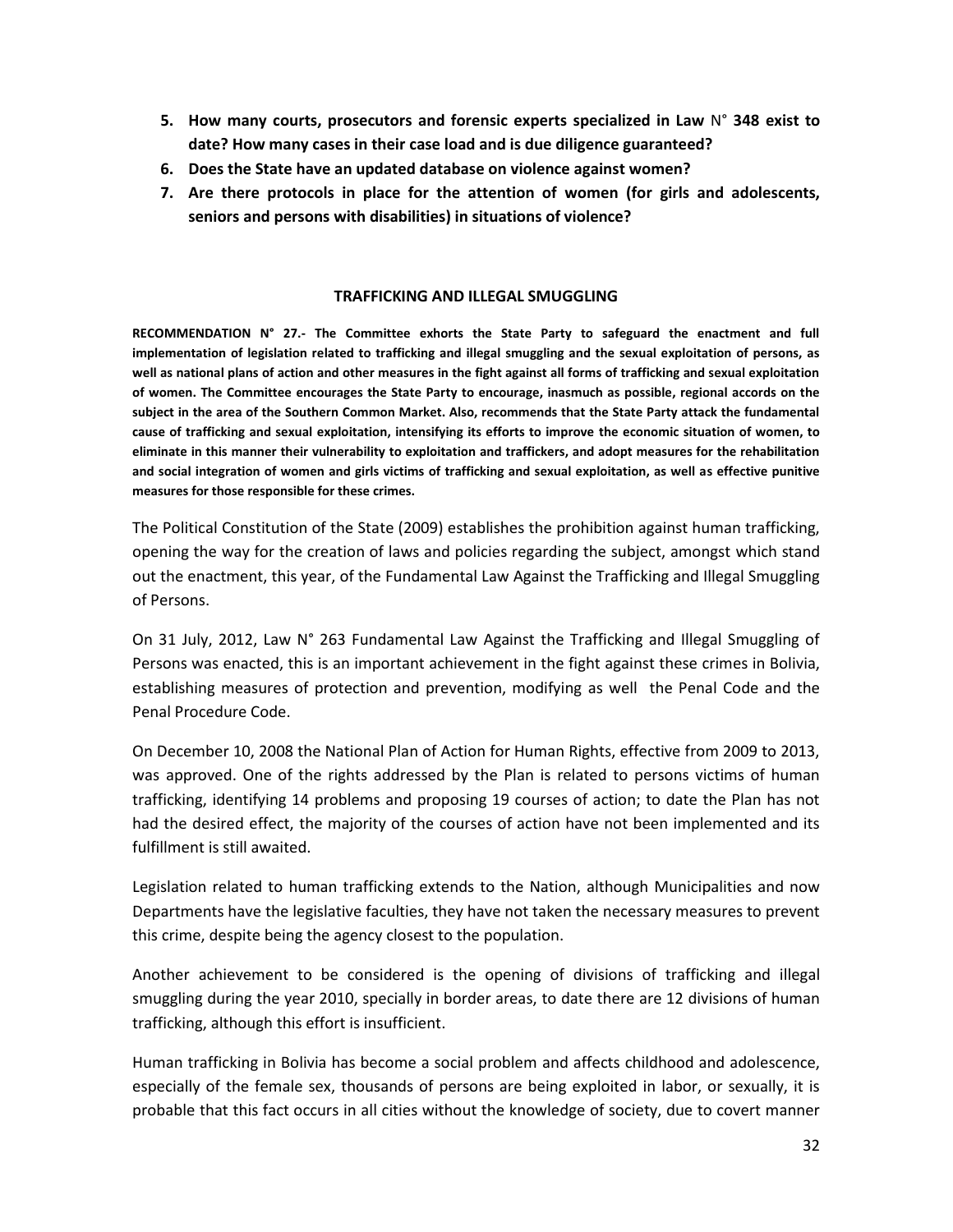in which these so called networks operate, attempting against the fundamental rights of persons. The State has carried out a series of actions to prevent and attend to cases of trafficking and illegal smuggling of persons, amongst which the enactment of Law N° 263 Fundamental Law Against the Trafficking and Illegal Smuggling of Persons, although there are still problems with its implementation and allocated resources remain insufficient. At the present time, progress has been made in the formulation of the Plurinational Plan in the Fight Against Trafficking and Illegal Smuggling of Persons 2013 – 2017, however it has not yet been approved by Decree. The creation of the National Council Against Trafficking and the Illegal Smuggling of Migrants, as well as Departmental Councils must be recognized.

Nonetheless, the rate of trafficking and human smuggling in Bolivia has increased by 92.2% in the last 10 years<sup>19</sup>, 70% of the victims are boys, girls, adolescents and young women from 12 to 22 years of age. A situation that has hardly changed with the Law, as the actions taken by the State against trafficking and human smuggling are centered around the penal persecution, leaving as a secondary aspect the prevention, protection and assistance to the victims. The response from the Police and Judicial systems has not been effective either, with the results that few are the cases that arrive at a sanction or sentence.

In 2005 there were 35 claims, in 2013 these reached to 363, according to a report from the Vice Ministry of Citizen Security, with data provided by the Bolivian Police.<sup>20</sup> In 2012 456 cases were opened, a figure that decreased to 263 in 2013, this implies a reduction of 20.3%. A fact that calls attention is that up to date there are very few sentences handed down for these crimes.

Police reports indicate that the age of the majority of the victims oscillates between ages 12 and 24. Men are exploited through labor and women sexually. The main countries where these traffickers and smugglers take their victims are Spain, Mexico, Argentina and Brazil.

There are difficulties within the system to identify cases of trafficking and smuggling associated with the lack of training and sensitization of public officials, a situation that hinders not only the correct identification of the victims, but also the facility to guarantee and protect their rights, encouraging a situation of constant vulnerability and re-victimization. In the country there is national registry of victims of trafficking and human smuggling of a public nature. There no specific and unified data that allow for an approximation of the characteristics of trafficking and human smuggling in the country. Undoubtedly, another worrisome situation is the lack integral attention for the victims, which is expected to be overcome with the enactment of Law N° 263.

# **PROPOSED RECOMMENDATIONS.-**

1. Intensify the work of prevention, the implementation of public policies for family assistance is required, for employment as well as information and self-care. The protection, attention and assistance to victims are being carried out mainly by institutions

 $\overline{a}$ 

<sup>&</sup>lt;sup>19</sup> Report of the Committee on Human Rights of the Plurinational Legislative Assembly

<sup>20</sup> La Razón Newspaper.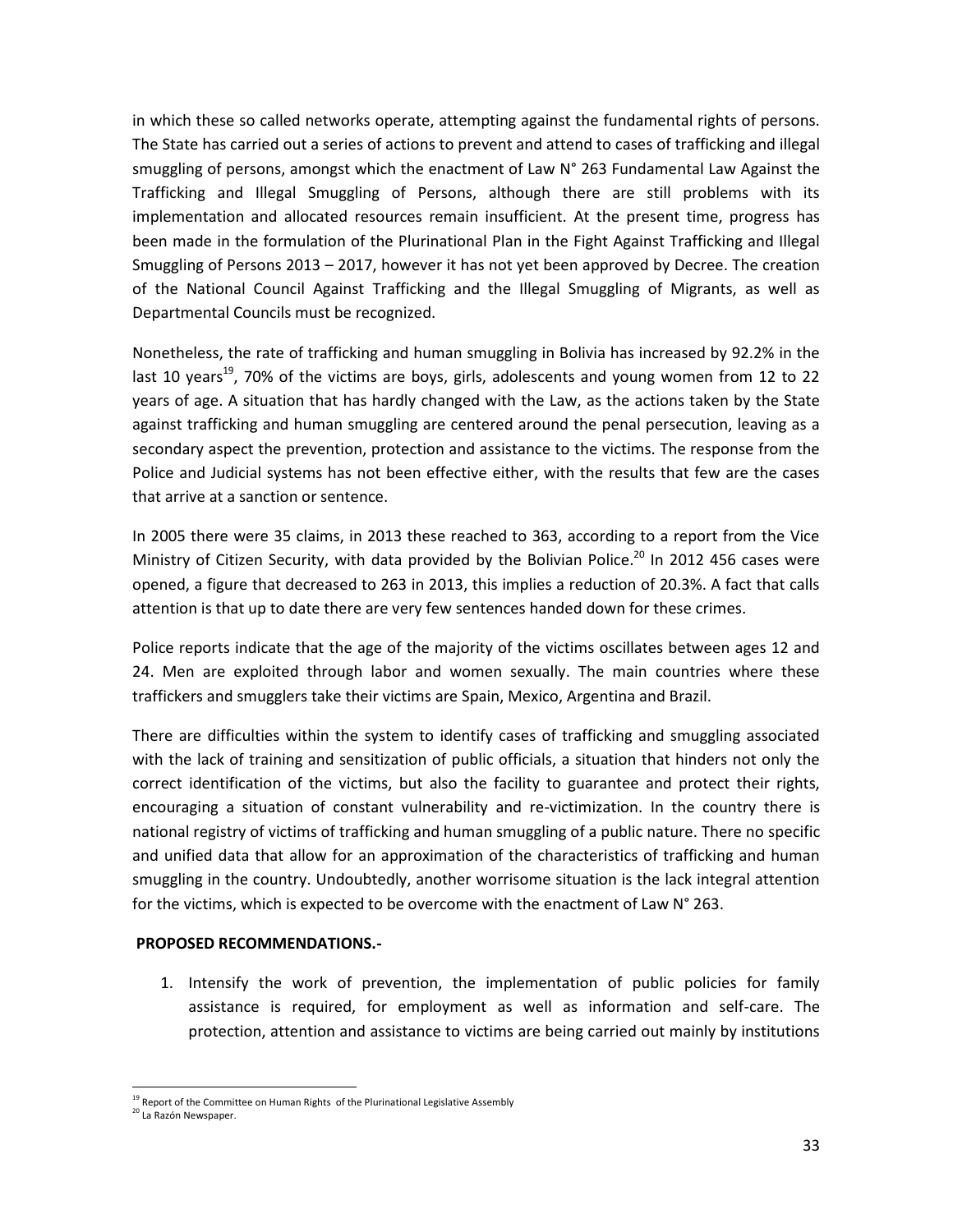of civil society with limited resources, it is necessary to strengthen the agencies charged with this service and create specialized shelters for the victims as a means of reparation.

- 2. Strengthen the control mechanisms for the transit of boys, girls and adolescents at a national level and abroad. Create and apply specific programs for the fight against sexual exploitation and the trafficking of boys, girls and adolescents guaranteeing investigations and sanctions for the persons that commit the offense, avoiding impunity. The enactment of public policies with the allocation of adequate resources to prevent the trafficking and smuggling of boys, girls and adolescents.
- 3. Create a system of information and statistics on rights of childhood differentiated by gender in relation to cases of exploitation and violence against children; trafficking and human smuggling; boys, girls and adolescents with disabilities; homeless boys, girls and adolescents and other situations that create greater vulnerability.

# **LIST OF QUESTIONS:**

- **1. What actions has the State taken to intensify its effort for an effective fight for the prevention and attention to trafficking and human smuggling? What is the budget invested on the subject?**
- **2. What actions is the State taking to strengthen border controls to prevent trafficking and human smuggling with special focus on girls, boys and adolescents and persons with disabilities?**
- **3. Has the State requested support for international action with border countries and the implementation of joint actions to prevent and sanction trafficking and human smuggling?**

# **POLITICAL PARTICIPATION**

**RECOMMENDATION N° 31.- The committee recommends the adoption of dynamic and effective policies to increase the participation of women at all levels of professional and public life, including the adoption of special measures of a temporary nature, and due sanctions for non-compliance with the existing dispositions aimed at establishing a minimum and maximum percentage of each sex and the establishment of other efficient and dynamic measures to support compliance. The Committee urges the State party to approve as soon as possible the draft law against political harassment in order to fight and eradicate this type of violence and ensure that women victims of political harassment have access to means of protection and sufficient resources, that the authors of such acts be prosecuted and punished appropriately and that women be effectively protected against reprisals.**

An achievement in the report period is the enactment of the Political Constitution of the State (2009) that contains various specific and intersecting articles regarding guarantees to the right of women in processes of participation and political representation, in equivalence (parity) and equality of conditions between men and women in organs of the State (Art. 11 and 172, num. 22) (Art. 278).

The approval of the Law of Transitory Electoral Regime (LRET), including a mechanism of affirmative action, the inclusion of parity and rotation for the presentation of candidate lists (Art. 9).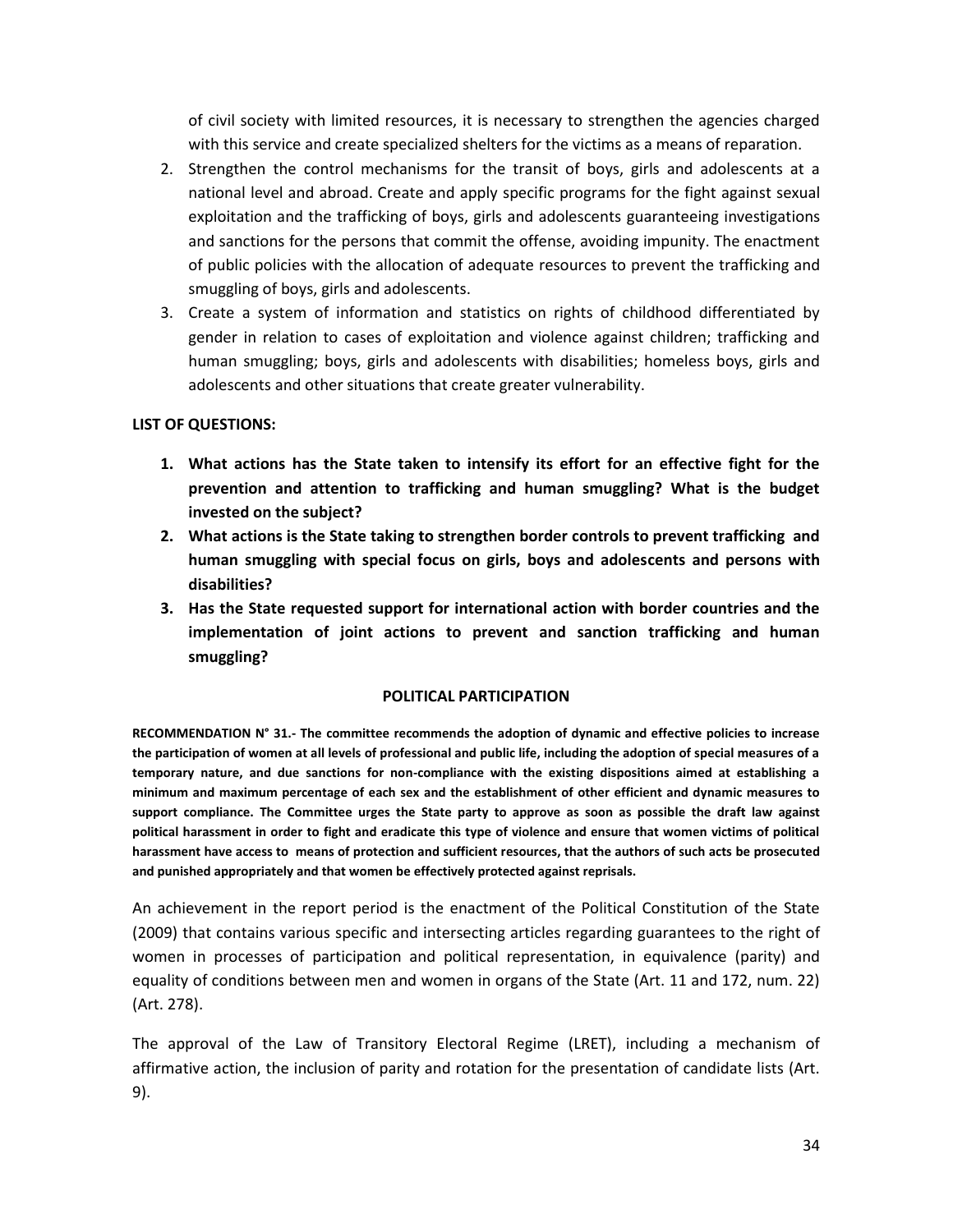The results obtained by the implementation of the LRET, in the National Elections of December 2009 and Municipal and Departmental authorities in April 2010, have allowed an important increase in the presence of women in organs of power; do not yet parity.

The Legislative Assembly registers an average female participation of 33%, 44% women in the Upper House (16 female/35 male senators); and 23% in the Lower House (30 women of a total of 130 assemblymen).

At Departmental level, there not female Governors, and in the Departmental Assemblies, the presence of assemblywomen barely reaches 19%. At the Municipal level only 22 women mayors were elected from a total of 339 municipalities; the Municipal Councils have maintained import percentages of female participation and representation, reaching in the April Elections 43% of female Assemblywomen.

The enactment of the Law of Transitory Electoral Regime that should have guaranteed, the equivalence of men and women in the political participation in all the agencies of representation, evidenced that the main obstacle to the inclusion of parity in participation has to do with the lack of guarantees in the application of the constitutional norm that demands a parity representation, which again limits the effective participation of women in the spaces of decision taking.

The Government has shown samples of its commitment with its drive towards the political participation of women, forming in two opportunities parity cabinets with a 50% presence of women (10 of 20 Ministries were headed by women). In February 2012 this percentage was reduced to 35% women ministers. However, the presence of women that headed vice ministries barely reached 13.8% (8 of 58 vice ministries), which reflects the persistence of gender barriers for access to strategic decision spheres.

Likewise, other achievements in the elaboration of judicial instructions includes the enactment of the so called 5 Organic Laws: Law for the Electoral Regime, Law of the Electoral Organ, Law of the Judicial Organ, the Law of Constitutional Court and the Framework Law of Autonomies and Decentralization, that have incorporated various measures of an affirmative action for the conformation of the organs of power. In particular, the Law for the Electoral Regime includes parity and rotation in uninominal and plurinominal candidacies, increasing the real possibilities for the election of women to the Legislative and proposing solutions to the obstacles for the election of women in uninominal constituencies.

The enactment of the Framework Law of Autonomies and Decentralization has generated new opportunities for the participation of women in the formulation of public policies, the drafting of laws and development plans at the different national levels: Municipal, Departmental and Indigenous peasant autonomies.

In the new political context in Bolivia, organizations and social movements, amongst which can be found women's organizations, have assumed a clear role undertaking representation and performing the role of mediator between the State and civil society. These new roles have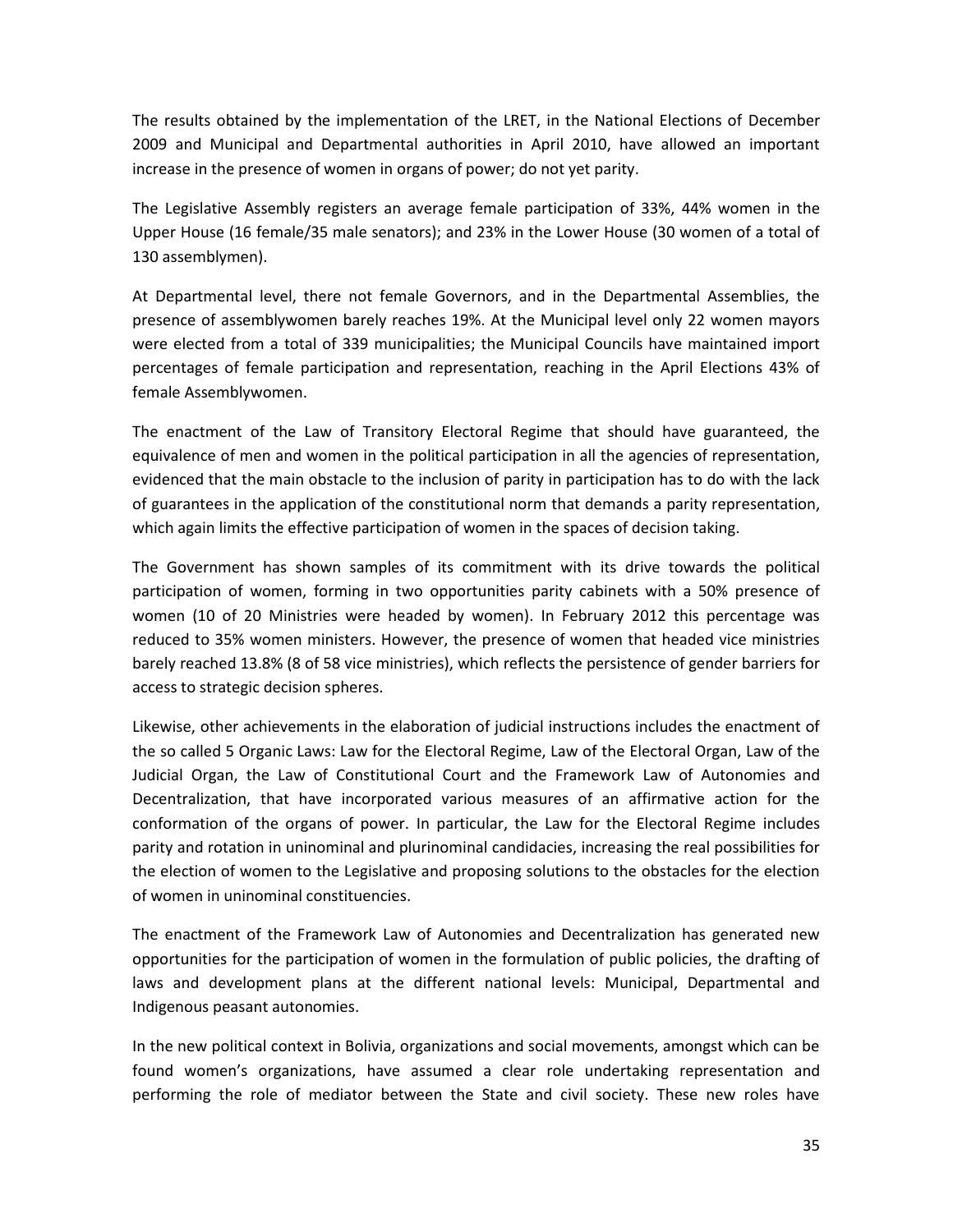capitalized the achievements of measures of a permanent action, inserting themselves in decision making spheres, as in the case of indigenous women.

The participation of the organizations of women in civil society is very active, and in particular they have position themselves with the capacity of making proposals in relation to central themes of the public agenda. Nonetheless, chauvinism persists in its structure and organizational culture, limiting greater progress in its internal democratization, especially as related to the democratic opening towards women, and emergence of female leadership.

For the election process of authorities of the Judicial Organ and the Constitutional Court (October 2011), mechanisms of affirmative action included in the Law of the Judicial Organ were enacted, and that were only referred to in the pre-selection process of the Constitutional Court, with no guarantee as to the final result. In spite of this, the population vote generated a participation of 43% of women amongst the highest authorities of the Judicial Organ.

In spite of reiterated postponements in its process, for over twelve years, the Law against Harassment and Political Violence Against Women was enacted in May 2012, as a measure of protection for this form of violence against women incorporated in the public sphere. The law includes the recognition of the crimes of harassment and political violence, as well as the sanctions and procedures in the penal, administrative and constitutional processes. The competencies and attributions of authorities and public agencies in the prevention and investigation of these crimes have been determined. This important regulatory achievement, points out the need to guarantee the necessary mechanism for its implementation, and to avoid impunity for these crimes.

In the period 2000 to 2009, 249 female authorities registered instances of harassment and political violence by reason of gender, which amounts to approximately 28 cases per year. Its analysis indicates that the main acts of violence against women are: i) pressure to resign from their positions as councilwomen, from politics and their political organizations (36%); ii) acts of violence (sexual, physical and psychological) and excess of authority (21%); iii) obstruction in the exercise of their functions and illegal rotation of the Council (21%); iv) illegal freezing of their salary and reimbursement of administrative expenditures (9%); v) discrimination (7%); as well as, vi) slander and calumny (6%).

In the municipal arena the claims received by the Association of Female Mayors and Councilwomen of Bolivia (ACOBOL) for harassment and political violence in the year 2012 amount to 40 cases, and in the year 2013 increase to 104 cases. These claims were presented in 129 Municipalities, representing 38% of a total of 339 Municipalities in Bolivia. 78% of claims of harassment and political violent reported in the first 3 years originated by the task of administration and control of corruption at Municipal level, undertaken by the Councilwomen, and starting with the second half of the year 2012 65% of claims were motivated by acts of pressure, harassment and threats suffered by Councilwomen on the part of alternate Councilmen to leave their posts with the argument of "the shared administration" that detracts from the constitutional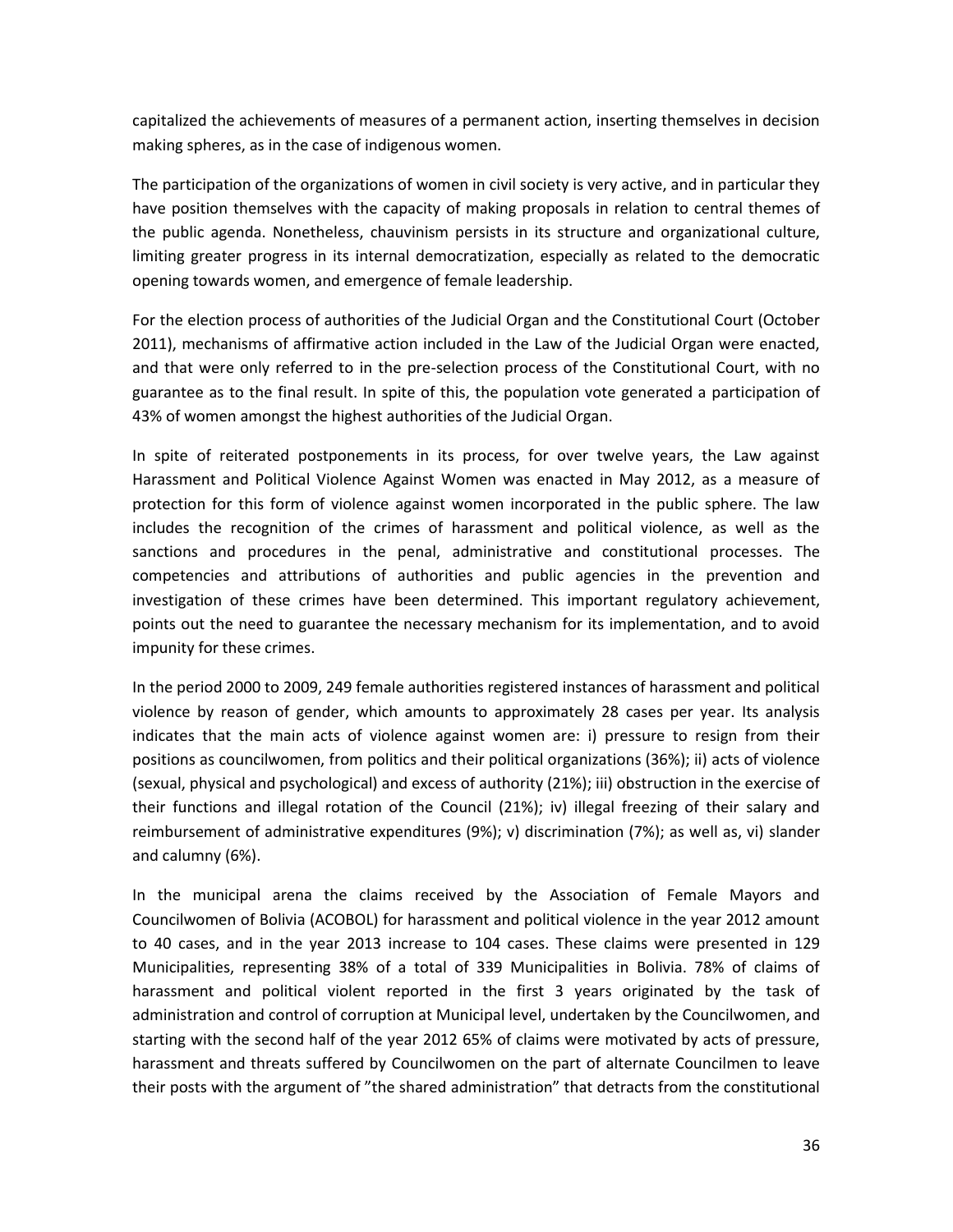rule of rotation, this figure is associated with agreements often signed under pressure, so the alternate may undertake the position in mid-term.

"Harassment and political violence" have always been restricting the voice, participation and stability in the positions of elected women. Due to the femicide of councilwoman Juana Quispe Apaza of the Municipality of Ancoraimes under circumstances not yet established, after having been subject to repeated instances of harassment and political violence, Law N° 243 "Law against Harassment and Political Violence Against Women" was enacted on 28 May, 2012, after 12 years. This regulation sets down that the Justice Ministry is responsible for adopting the policies, strategies and mechanisms for the prevention, attention and sanction of harassment and political violence against women which to date has had small progress.

In Bolivia, in October 2014, National Elections are to be held, where the authorities of the Executive and the Legislative shall be elected, the Supreme Electoral Court (TSE) has issued a manual for the application of the principle of parity and gender rotation in candidacies for the Upper and Lower Houses and representatives of supranational organisms. The TSE manual includes an affirmative action measure. In the case of plurinominal candidacies of the departments of Santa Cruz, Cochabamba, Chuquisaca and Beni the lists must have a woman as titular head. In the case of uninominal candidacies for the departments of Cochabamba, Potosi, and Chuquisaca, the lists must also have a woman as titular head. In the case of candidacies for supra national representations, at least five women must be incorporated in the leadership posts.

Up to this time, 753 women are candidates for a post in the Legislative Assembly. For the first time in the history of the country, three out of five political parties have presented women as candidates for Vice President. Of the total number of registered candidates, in electoral lists, 52% are women.

In regard to electoral processes there is no statistical data that reflect the real participation of persons with disabilities and specifically of women that participate in the exercise of their right. On the other hand, if a woman with disability attends the voting precinct, accompanied by another person, a "secret vote" is not guaranteed, therefore the respective agencies must find other means, advanced technology, that permit the vote to be truly secret and independent. Likewise, there are no reports or registries that record how many disabled women occupy relevant political posts.

The main political participation of women, as a greater proportion of seats in the Plurinational Assembly, has not resulted in a substantial change for the reality of women of Bolivia, becoming more acute as related to women with disabilities.

Councilwomen Albertina Mejía Mara, Romaldina Torrez Colque and Councilmen, Jaime Nestor Magne Choqueticlla and Claudio Choque Condori, in the year 2013, were forced to resign at the end of a whip and locked in a dark room in the Municipality of Caracollo, of the Department of Oruro, but the Constitutional Court declared those resignations to be illegal as it considered them to be made under duress. In the Municipal Council of the City of La Paz, councilwomen Denise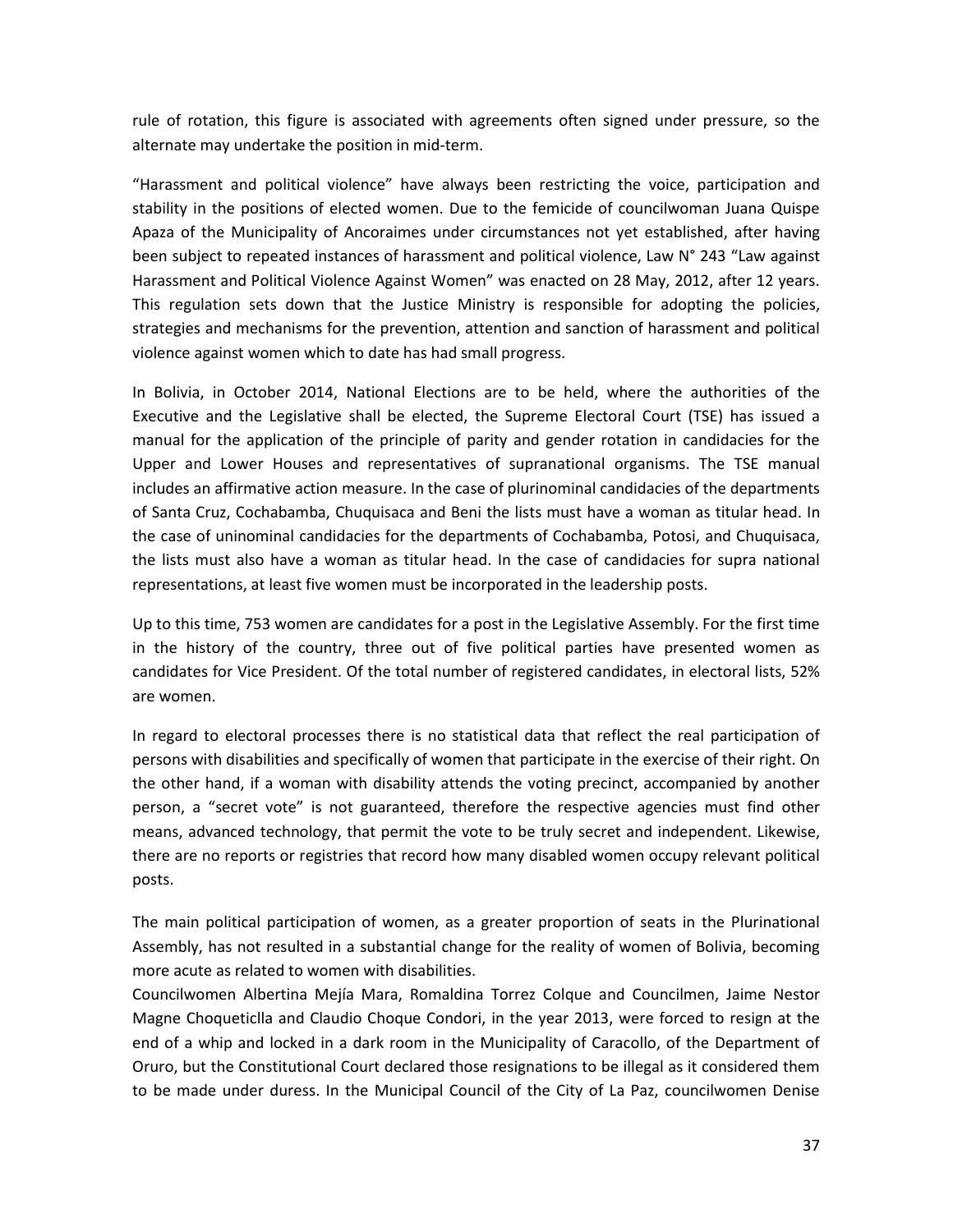Osterman, Silvia Tamayo and Gabriela Niño de Guzman denounced the infringement of gender equity in the election of the Board of the Municipal Council, that according to Law N° 482, Art. 16, Paragraph II, in regard to gender parity, establishes that the Board, in accordance to General Regulations and respecting the principles of equity and equality between men and women, was composed only by men, in spite of, and with no respect for, the above regulation.

Councilwoman Juana Quispe was a victim of political harassment and murdered on 12 March, 2012, she was 43 years of age, was democratically elected in 2012, as councilwoman for the Municipality of Ancoraimes, 150 km. from La Paz, but the Mayor and a group of councilmen for that Town hindered her in the exercise of her post. The crime remains in impunity to this date.

# **PROPOSED RECOMMENDATIONS.-**

- **1.** Strengthen the national mechanisms for the enactment of public policies that allow the application of Law N° 243 "Law against Harassment and Political Violence Against Women" there is need for its ample dissemination and regulation at all levels of the State, as well as the training of judicial officers. The next electoral processes must guarantee parity and rotation.
- **2.** Provide measures and adequate technology that truly allow for the vote of persons with disabilities to be secret and independent.
- **3.** Install the necessary mechanisms to guarantee that women can access, not subject to any forms of exclusion, hierarchical posts in the political arena.
- **4.** Introduce a Ministry of Women in order to guarantee specific treatment of emerging themes of gender inequity in the hierarchical power structure.
- **5.** Evaluate the effect of only seven women as Ministers, of a total of 21 Ministries, on the implementation of equity policies at the national level.
- **6.** Regulate Law N° 243, Law against Harassment and Political Violence against Women.

# **LIST OF QUESTIONS:**

- **1. Report on the reasons why cases of violence, such as that of Juana Quispe, remain in impunity?**
- **2. What are the actions the State is taking to avoid harassment and political violence, as a guarantee of compliance with the law?**
- **3. What is the State doing to guarantee compliance with Law N° 243?**
- **4. Does it have an official database on cases of harassment and political violence?**
- **5. Is there a system in place for the lodging of claims and the attention, restitution and protection of victims of political harassment?**

# **ACCESS TO JUSTICE**

**RECOMMENDATION N° 17.- The Committee urges the Party State to create the necessary conditions for women, in particular women in poverty and rural and indigenous women, to access justice, and to promote, as it proceeds, a basic knowledge of legislation amongst women, and of their rights in the pertinent languages, as well as, the**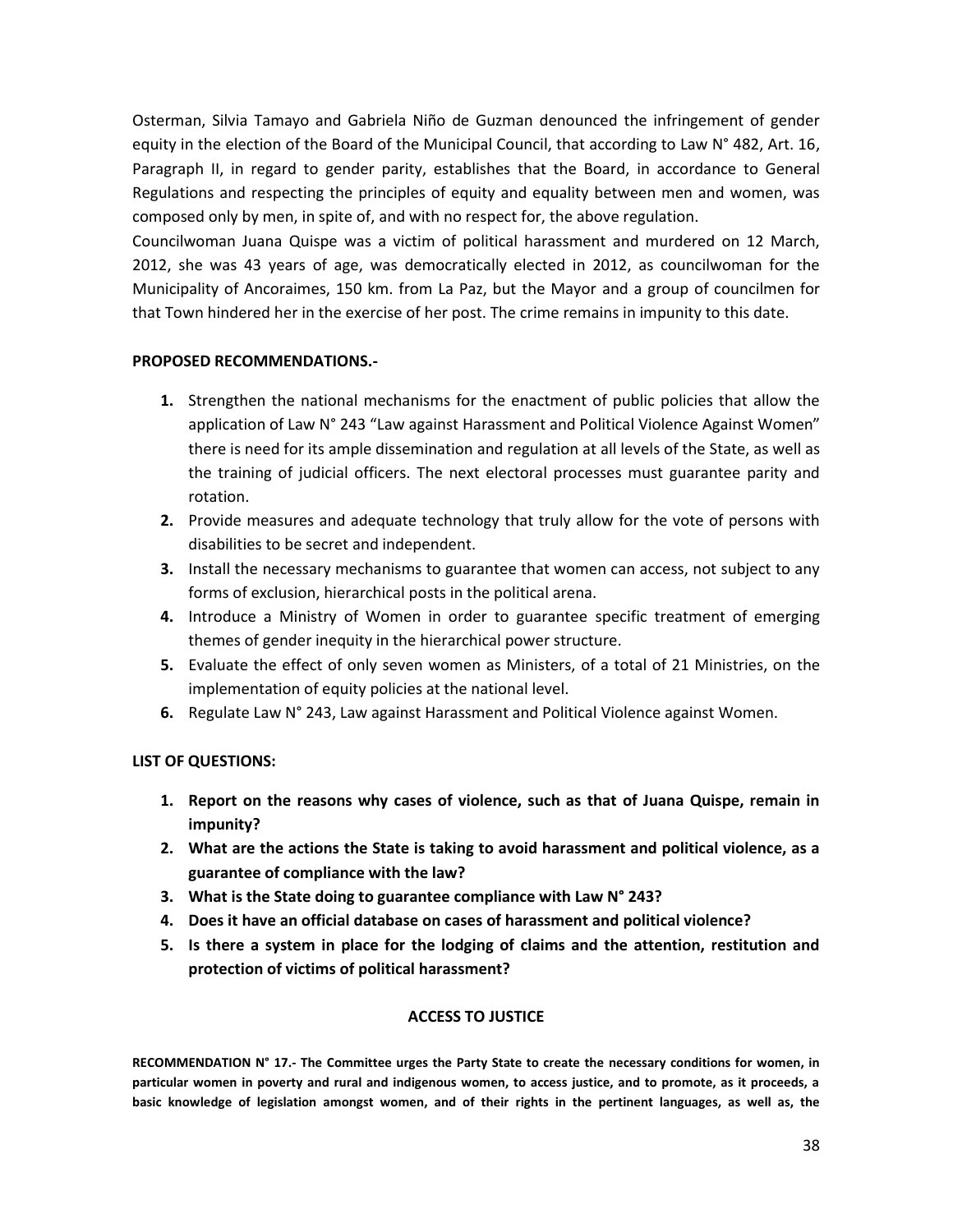**capacitation to reaffirm them efficiently, Also, it urges the Party State to adopt additional measures for the dissemination, in the most convenient manner, information about the Convention, the procedures applied in respect to the Optional Protocol and the general recommendations of the Committee and to carry out training programs aimed at the Prosecutors, Judges and Lawyers that address all aspects of the Convention and the Optional Protocol.**

The Bolivian judicial system does not incorporate gender justice as a fundamental part of its conception and content of its administration. This fact accounts for its derivation into different forms of discrimination towards women that impedes their access to justice and the exercise of their rights.

Neither the Prosecutor's Office, nor the Judicial, have data registries on resolution of cases, number, or type of sentencing. Some institutions have sponsored studies, tracking of specific processes and startup of Observatories that allow for the gathering of basic information.

The Political Constitution of the State (CPE) and Law N° 025, Law of the Judicial (2010) indicate that the judicial function is unique throughout the territory of the Plurinational State and is put into practice through the Judicial by means of: 1) Ordinary Jurisdiction; 2) The Agri-environmental Jurisdiction by the Agri-environmental Court; 3) The special jurisdictions regulated by law; 4) the Indigenous Peasant Jurisdiction by their own authorities in accordance with their own regulations and procedures. Also, it considers the exercise of Constitutional Justice and grants equal hierarchy to the ordinary and indigenous peasant jurisdictions (Art. 4).

However, the systems of justice recognized by the CPE, are structured under a patriarchal order. The challenges are centered on the articulation of both systems, which are the basis of the administration of justice that includes gender justice in each system, and how to proceed in processes of inter-legality, above all in cases of violence against women.

Despite the adoption of Law N° 348, Fundamental Law to Guarantee Women a Life Free from Violence. Women remain without the exercise of a fundamental right which is the access to justice, since this right is infringed upon by officials and administrators of justice that apply the regulation with prejudice, gender bias and discrimination, they re-victimize women in situations of domestic violence, women at risk of femicide or relatives of murdered women (femicide). It is of note that cases of violence against women in the administration of justice continue to be seen as simple "domestic fights" and therefore, must be resolved in that arena, ignoring, by action or omission, the risks of homicide (femicide) run by women in situations of extreme violence, when returned to their homes with their mates.

The use of conciliation between parties or the signing of guarantees prevails in agencies that register claims, without measuring the risk of death, in the resolution by these means, of cases of domestic violence. It can be established that when women are victims of any type of violence, especially by their mates, it is considered as natural, continuing in the social construct, and for the administrators of justice, that the mate has the right to "punish" the woman if she does not comply with gender mandates, as defined by the patriarchal system, culturally justified.

It must be noted that this prejudice influences the processes of investigation and collection of evidence, establishing that even in cases of sexual violence against girls they are influenced by socio-cultural patterns of discrimination that assign blame to, and re-victimize, the same. These are applied with greater force when dealing with adolescent, young and adult women.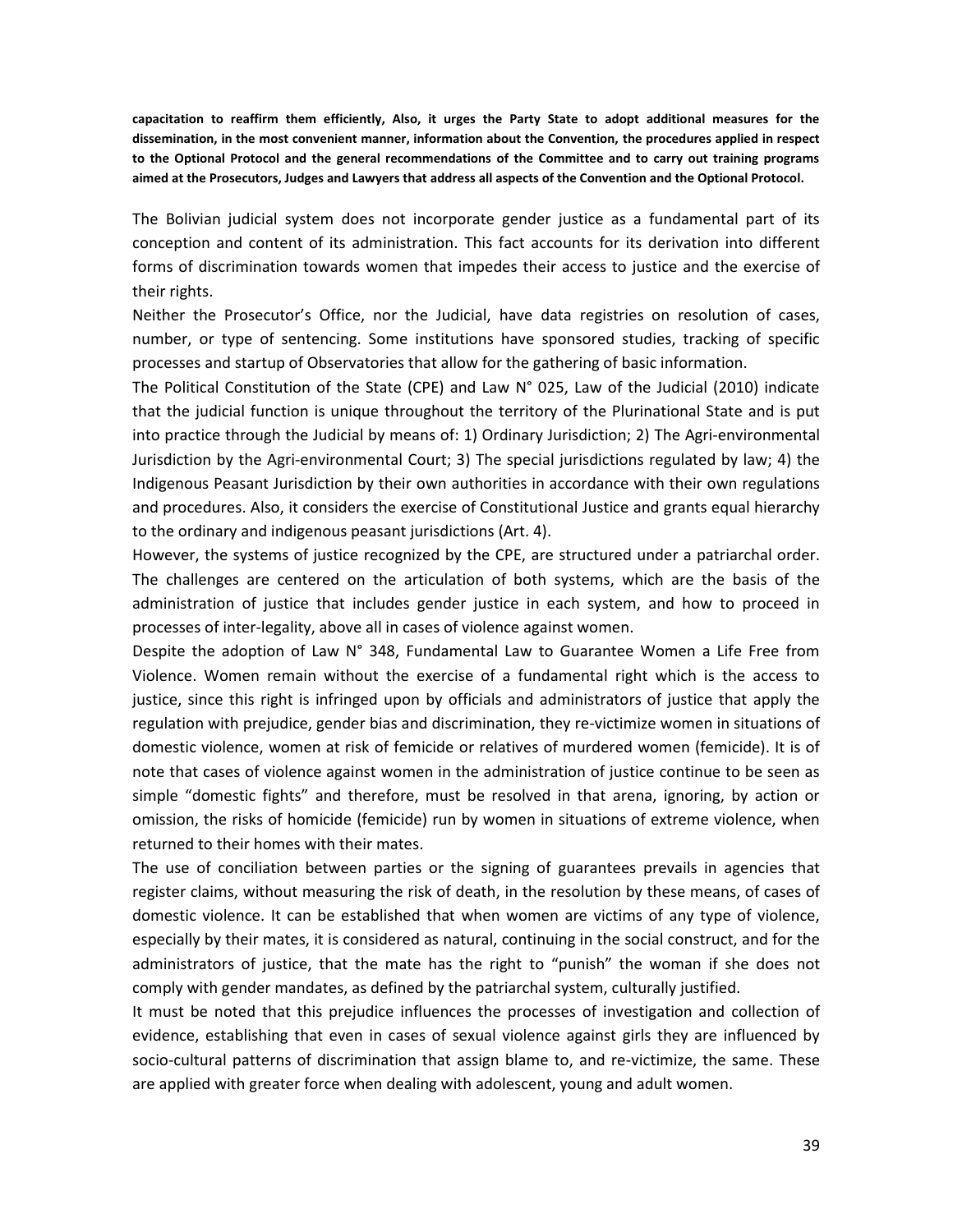It is necessary, in this sense, actions such as training for administrators of justice, and the tracking of cases presented and resolved by international agencies. Amongst them the amicable agreement of the MZ case before the Inter-American Human Rights Commission, in which case the State committed to assume a series of measures as a guarantee to not repeat the infringements to the right of judicial protection amongst others, especially in investigations of crimes against sexual freedom. Nonetheless, compliance to date is minimal.

On the other hand, the Convention on the Rights of Persons with Disabilities recognizes the access to justice of persons with disabilities in equality of conditions for all, as well the right to free assistance as a "fundamental" instrument currently regulated by law. In this respect, and according to a study carried out by the *Fundación Ser Familia*, persons with disabilities indicated a lack of knowledge of existing law, therefore, access to justice is less probable, to this fact is added the existence of communicational and attitudinal barriers maintained by public servants. Here, as in other areas, women are subject to more exclusion.

As regards to the situation in jails, of 14,441 persons deprived of freedom (2013), 12,749 are men (88.2%) and 1,692 women (11.8%). The State has issued pardons to counteract the levels of overcrowding, but those efforts have been insufficient as a palliative for jail over-population. Of 100% of women deprived of freedom (2012) 75% are in preventive detention.

Another worrisome aspect is the situation of children that live with them in jails. The Law of Criminal Enforcement prescribes the existence of nurseries in penal establishments, of 10 centers for women, only four have nurseries, that do not themselves comply with the necessary conditions.

Some other problems are the detention in mixed penal centers and the consequent insecurity, of particular concern are cases of sexual abuse, most especially that of girls and boys.

There are limitations on conjugal visits, insufficient service of public defenders, lack of specialized medical care, medical instruments and medications, most especially for gynecological diseases, poor nourishment and hygiene, lack of efficient and sustained training programs, schooling and work, that in addition do not perpetuate the traditional role of women.

According to the report of June 2013, from the Office of the United Nations High Commissioner for Human Rights, in Bolivia there are 2,104 children accompanying their parents in incarceration. The conditions in which the children live are of concern as various cases of sexual violence are known, aside from being exposed to other types of crimes.

# **PROPOSED RECOMMENDATIONS.-**

- 1. Train administrators of justice on the human rights of women.
- 2. Sensitize community authorities and adequately inform on the limits of the competencies of indigenous justice to guarantee and adequate interpretation of the Law of Jurisdictional Demarcation.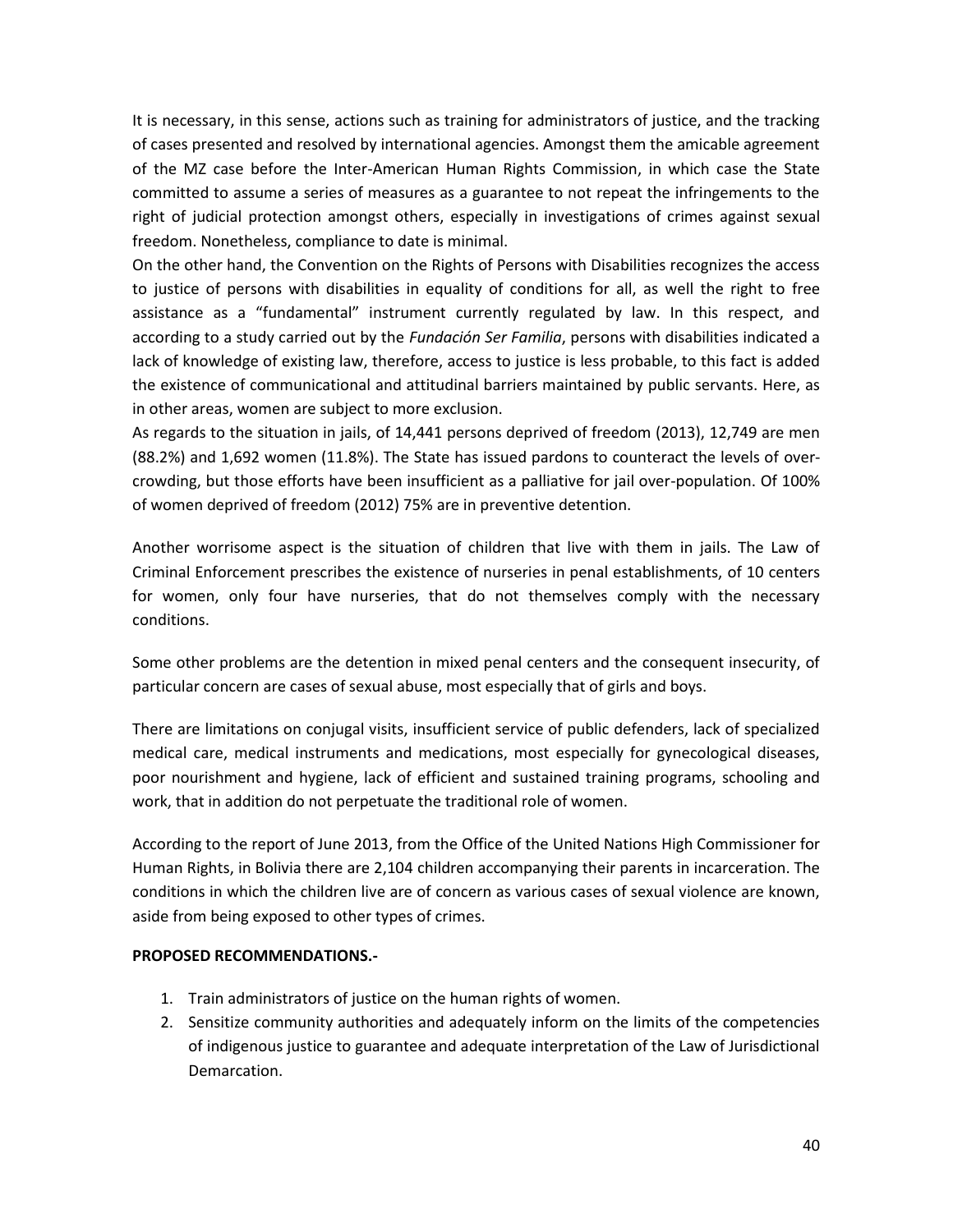- 3. Authorities and public servants that work in penal centers must be sensitized on the situation of children living in penal centers whose care and protection should be a priority and, until alternatives to this situation are defined, their security must be guaranteed.
- 4. Penal centers in Bolivia should not be of a mixed nature to prevent sexual harassment and violations to the human rights of women deprived of freedom.
- 5. Women in jail should have psycho-social support through multidisciplinary teams in conjunction with occupational therapy, with a guarantee of access to formal and informal studies, with the objective of rehabilitation for social insertion.
- 6. Guarantee the allocation of economic resources for the strengthening of capacities for administrators and operators of justice, around an effective and quality care of women victims of violence.

# **LIST OF QUESTIONS:**

- **1. What actions are being implemented by the State to add depth to efforts to socialize norms favorable to women, both in the population in general and with administrators of justice?**
- **2. What is information available to the State on the number of cases processed in accordance with Law N° 348 since its implementation and what is its impact in the indexes of violence?**
- **3. What is the State policy to safeguard the integrity of children in the company of their parents in a situation of deprivation of freedom and what are the results?**
- **4. Is there a penal policy in the country, does it incorporate gender focus? What form does it take?**

# **IDENTITY**

**RECOMMENDATION N° 19.- The Committee requests that the State Party continue to expedite and facilitate the process of inscription of women, in particular indigenous women in rural areas, senior and women with disabilities, and to issue birth certificates and the necessary identification documents. The Committee urges the State Party to establish goals and precise timetables for that process and that in its next report it detail the progress achieved.** 

The achievements in respect to right to identification of the population in general, and of women in particular, may be focused in regulatory recognition of this right, in particular for children, as is the in Article 59 numeral IV and Article 65 of the CPE that in accordance with Decree 0011 of 19 February 2009 and Resolution N° 94/09 of May 12, 2009 of the then National Electoral Court, that establish the mechanisms of coordination with the competent public organs to safeguard the right to filiation by presumption of children and adolescents with the paternal and maternal surnames of their progenitors.

As to this regulation, Article 65 of the Constitution is more specific in regards to filiation by presumption and therefore closer bound to the higher interests of the children it is safeguarding in a special form.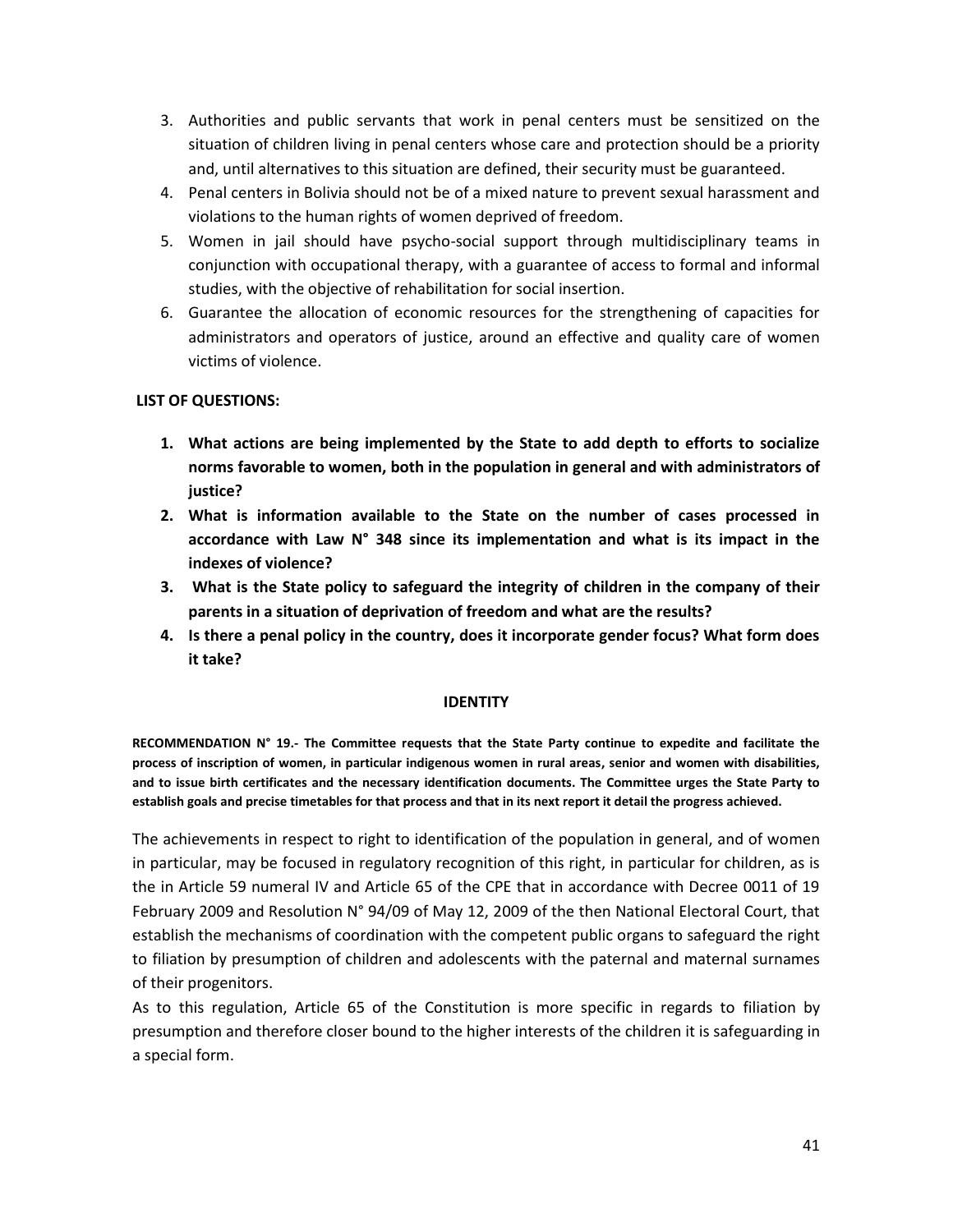At the same time, campaigns have been developed tending to the free issuance of the first birth certificate, a requisite for the *Bono Juancito Pinto.* These initiatives arise from the national and departmental levels.

On July 27, 2011 the General Service for Personal Identification (SEGIP) was created as an agency responsible for issuing Identification Cards, a task that until time was being fulfilled by the Bolivian Police and that was characterized as being bureaucratic, slow and subject to corruption, it is undeniable that the change has meant a simplification and streamlining of the process of acquiring an identification card.

As of 2006 to date there have been six registered cases of transsexual and transgender persons that achieved through a judicial process a change of identity (name and sex information in the State Registry), five of them referred to a change of gender identity from male to female, and one, from female to male, according to data from the organization Training and Citizens' Rights (CDC). The process is very slow and demands a series of actions that prevent a larger number of persons to benefit from identity registration in a way that respects their rights.

# **PROPOSED RECOMMENDATIONS.-**

- 1. To adopt a specific policy that includes foster families to guarantee the rights of children and adolescents whose parents are in a situation of deprivation of freedom and to guarantee their safety in penal centers.
- 2. If the mother is single, the travel authorization of children and adolescents should be granted by sole request of the mother if she is head of household.
- 3. Guarantee that birth certificates and identification cards are issued to women in situations of high risk, such as seniors, migrants, persons with disabilities and the sexually diverse, abbreviating procedures, making requisites flexible, and guaranteeing that they remain free.

# **LIST OF QUESTIONS:**

- **1. What actions are being taken by the State to guarantee the expediting of procedures so persons may benefit with greater celerity of the change in registry of name and sex in their identity documents to exercise their right to an identity?**
- **2. What are the updated and official data in Identification Registries?**
- **3. What actions have been implemented so that persons with disabilities may access identification services?**

# **HEALTH, SEXUAL AND REPRODUCTIVE RIGHTS**

**RECOMMENDATION N° 41.- The Committee exhorts the State Party to take the necessary measures to resolve the impasse of Law N° 810 (Framework Law of Sexual and Reproductive Rights – 2004) and enact it as soon as possible. Likewise, the Committee urges the Government to strengthen the implementation of programs and policies of family planning and reproductive health aimed at offering effective access to women and adolescents, especially in rural areas, to information related to care and health services, particularly in matters of reproductive health and available anti-conceptive methods, in accordance with General Recommendation 24 of the Committee on access to health care**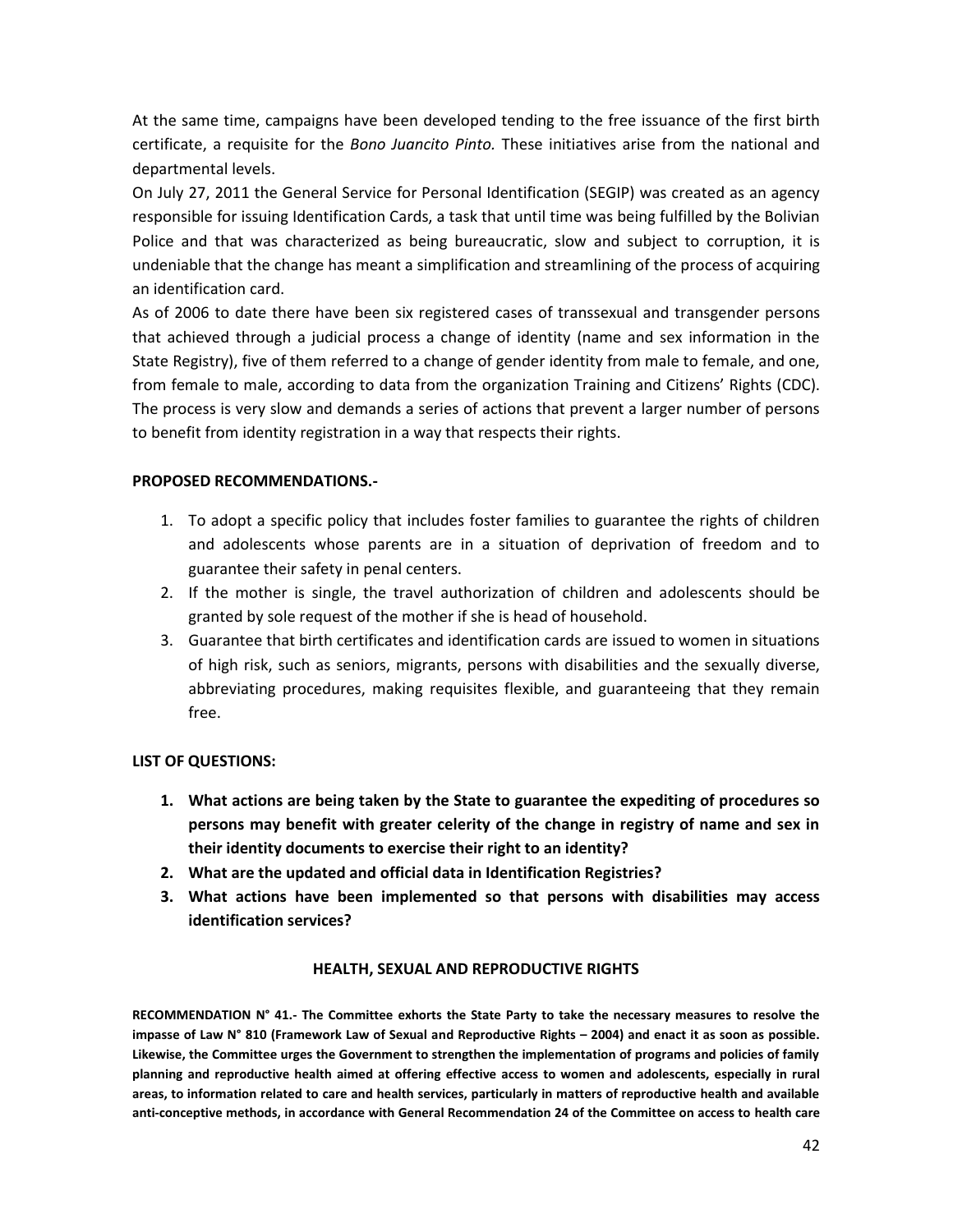**and the Beijing Declaration and Action Platform. The Committee also recommends that the State Party intensify its efforts to incorporate sex education in function of age in study plans and organize information campaigns to prevent pregnancy in adolescents.** 

In the framework of sexual and reproductive rights, there are some significant achievements in respect to reproductive health programs and policies, amongst them, the constitutionalization of Sexual and Reproductive Rights (Art. 66 of the Political Constitution of the State or CPE), expansion of benefits of the Mother-Child Universal Insurance (Papanicolaou test, allocation methods for planning, for voluntary regulation of fertility to include oral and emergency anticonception); the different plans elaborated by the Ministry of Health (2009 - 2015), (strategic Plan for Maternal and Neonatal Health, Strategic Plan for Sexual and Reproductive Health, Strategic Plan for Uterine and Breast Cancer and Strategic Plan for the Adolescent), *Bono Juana Azurduy*, promoting pre-natal control, in exchange for a percentage of money; and Ministerial Resolution 268/11 that establishes one working day per year for all women to submit to a medical test for Papanicolaou and a breast examination.

On the other hand in Decree N° 29894 of 7 September, 2009, "Protocols and Technical Procedures for the Uses of Misoprostol in Gynecology and Obstetrics", the inclusion of Misoprostol in the list of basic medical supplies of the Mother-Child Universal Insurance.

The State has given impetus to the creation of Health Plans to promote the exercise of Sexual And Reproductive Rights (Art. 66 of the CPE); amongst them: Strategic Multi-sector National Plan HIV-AIDS; Strategic National Plan for Sexual and Reproductive Health 2009 – 2015; Sector Development Plan "Towards Universal Health" 2010 – 2020; National Plan for the Integral Health of Bolivian Adolescents and Youth 2009 – 2013; National Plan for the Prevention, Control and Tracking of Uterine Cancer 2009 – 2015; National Plan for the Prevention, Control and Tracking of Breast Cancer 2009 – 2015; Strategic National Plan for the Improvement of Maternal, Perinatal and Neonatal Health 2009 – 2015. Law  $N^{\circ}$  3729 on HIV and AIDS and Decree 451. Law 342 for Youth.

Despite the existence of Plans and Policies on the subject, there are insufficient resources their effective application. There are laws, regulations, programs and protocols that are not fulfilled and it is necessary to insist on the concern for the infringement of human rights in general and specifically on Sexual and Reproductive Rights.

At this time, these policies have an incipient implementation, not only for a lack of conditions, but for the existence of conservative society of a patriarchal order that cannot achieve the political will to comply with the norm and public policies. To this is added the lack of diffusion that does not allow for the appropriation on the part of women and the young on the enforceability of these rights.

Other obstacles are, on one hand, the lack of information for the access of anti-conceptive methods and the difficult access to these due to low levels of instruction and income, as well as factors of discrimination by reason of gender, ethnicity, sexual orientation, gender identification, civil status, diverse disabilities, occupation, thereby causing that indigenous and poor women be the least likely to exercise these rights. Equally, the asymmetry in the offer of health services between urban and rural and the precarious nature of public services, reinforces this situation.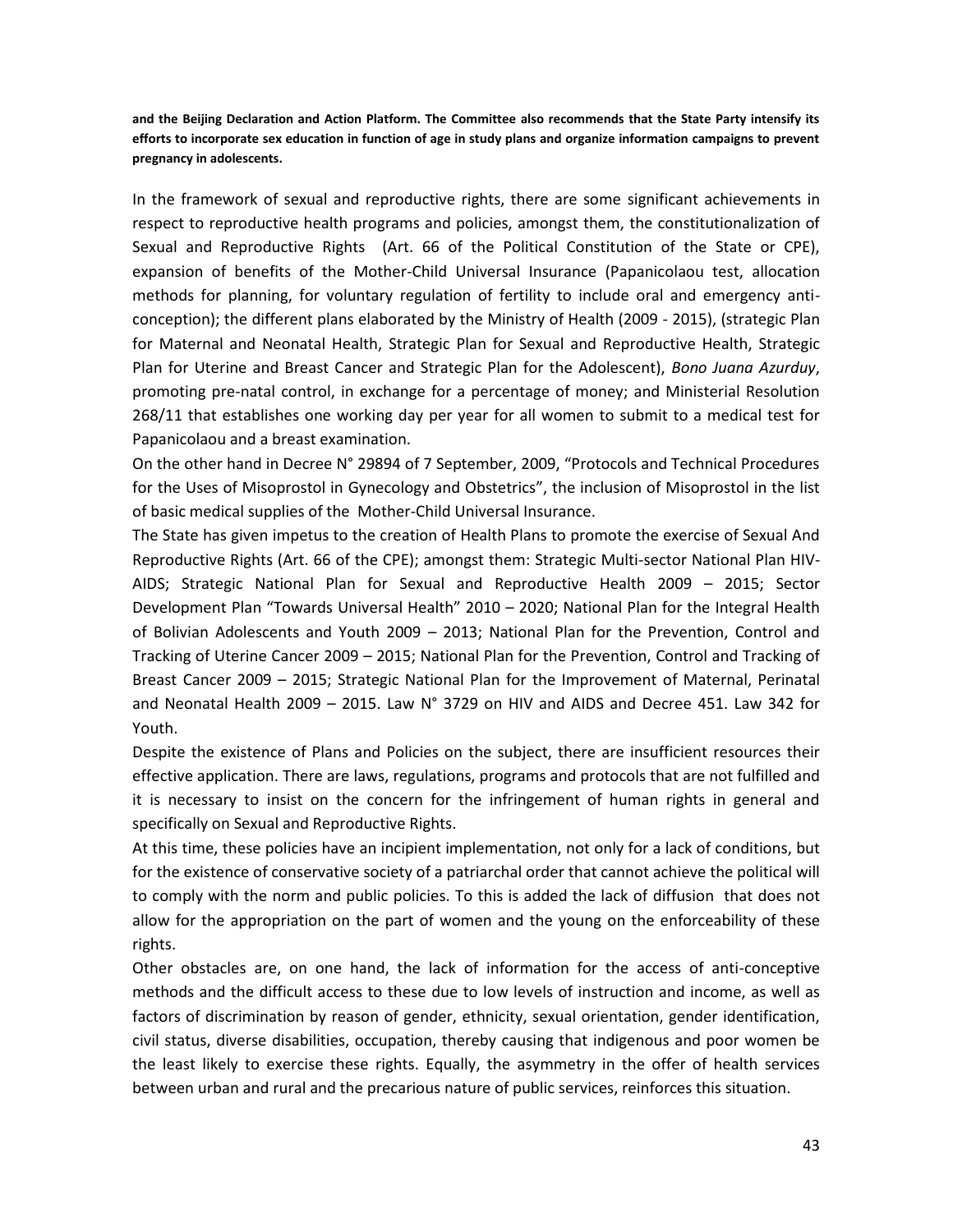Linked to this, the absence of a Law On Sexual and Reproductive Rights, that was halted in 2004 (Framework Law 810), after its approval by Parliament and its later devolution by the then President of the State, does not permit forward movement in the exercise of Sexual and Reproductive Rights, since that time (10 years later) there is no regulation that guarantees the exercise of these rights.

The responsibilities of health, justice and education staff are not established, perpetuating the absence of a public policy that informs and sensitizes these staff on the existing regulations and sexual and reproductive rights as human rights. Some figures that reflect the situation of sexual and reproductive rights are: 50% of women in this country are of reproductive age (25% of the Bolivian population according to INE 2002 – 2010); the global rate of fertility decreased from 3.8 to 3.5 children per woman, (urban areas 2.8 children and rural areas 4.9 children); however, 6 of 10 births occurring between 2003 and 2008 were not expected; and almost two thirds of women, that form of a couple, considered that the ideal number of children is 2 or less.

In regards to maternal mortality, Bolivian still has the second highest rate of the region (229 deaths for every 100,000 children born alive). According to the Ministry of Health, 627 women die every year for complications during pregnancy, delivery and puerperium.

In Bolivia, of over one half million women between 15 and 19 years of age, 18% are mothers already or are pregnant. Adolescents in the rural area achieve a higher number of children than in the urban areas.

Between 2010 and 2011 pregnancy increased from 18% to 25% for ages between 12 and 18. Between 7% and 17% of pregnancies in adolescents younger than 15 are a result of sexual violence ( CIDES – UMSA 30 April 2014, results of the research "Pregnancy in Adolescents: Diagnostic on the access of pregnant adolescents to public services of sexual and reproductive health in the City of El Alto, La Paz – Bolivia").

The *Juana Azurduy Bonus* is insufficient, does not reach the most needy women for lack of identification, aside from which bureaucratic procedures hinder women from the rural area to benefit from this program, which does not only have a direct economic effect but also in access to health services in pregnancy and post-partum and as an infringement of their rights.

The maternal subsidy is only given to women that are formally employed and not to consultants or informal workers.

There is greater vulnerability of sexual and reproductive rights of women (girls, adolescents, the young and the adult) with disabilities.

# **PROPOSED RECOMMENDATIONS.-**

- 1. Provide health services particularly in questions of sexual and reproductive health and available anti-conceptive methods (anti-conception, emergency anti-conception and postabortion anti-conception).
- 2. Guarantee access to a safe abortion.
- 3. Guarantee that women that give birth with mid-wives have access to the *Juan Azurduy Bonus*.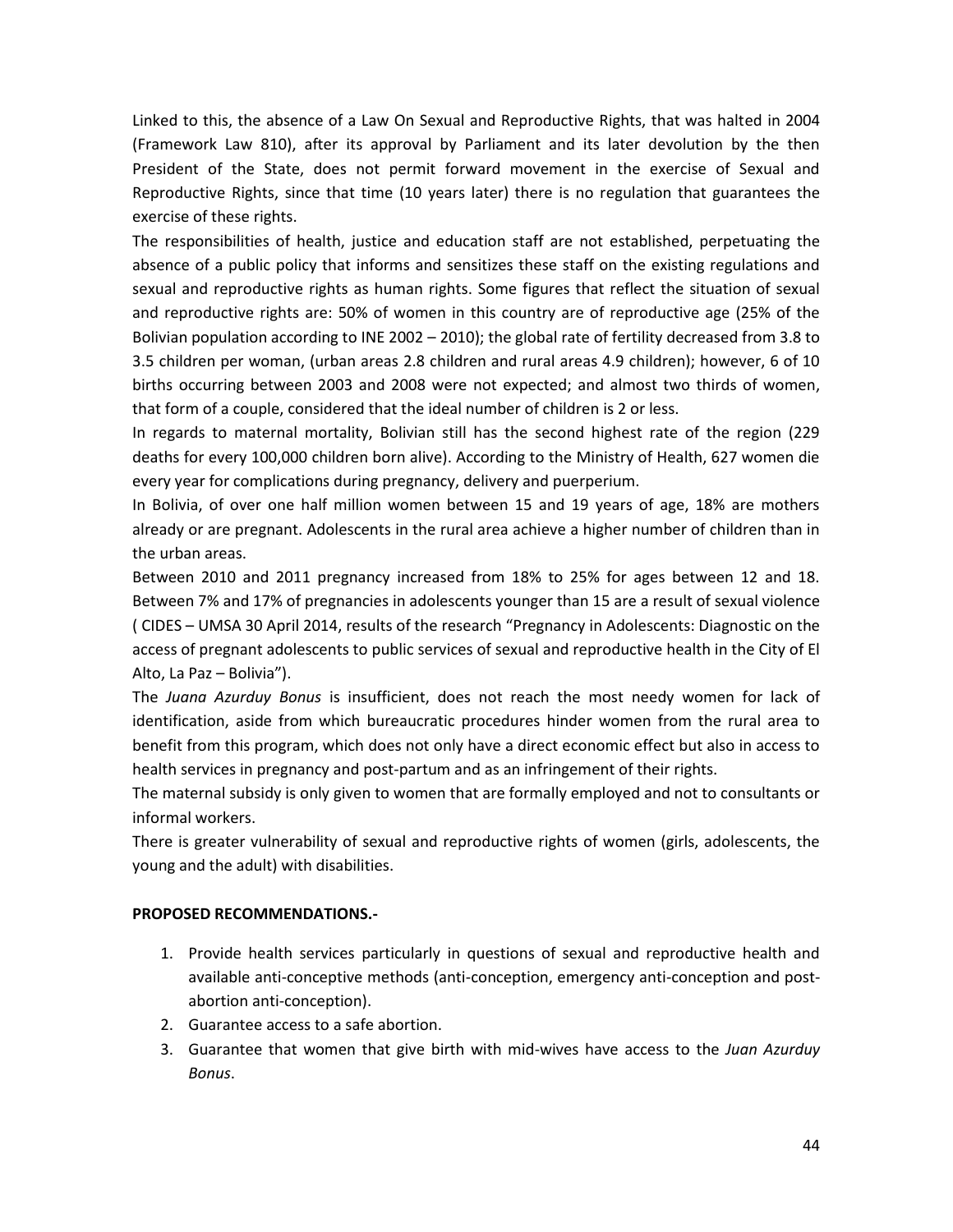- 4. Health service staff must be better trained and sensitized on sexual and reproductive health, as a right, on the part of the Central, Departmental and Municipal Governments.
- 5. Define the competencies and responsibilities of sexual and reproductive health services in the national, departmental, municipal and indigenous peasant ambits.
- 6. Implement in an effective manner the previous diagnosis, the informed decision, improvement of the quality of information and the offer of different methods of anticonception and the guarantee of medical supplies in centers of public health, without discrimination and gender, generational and cultural prejudice.
- 7. Implement Sex Education in the national education system.
- 8. Strengthen education with a Sex Education Curriculum from grade school without gender or generational discrimination. With ample information for sexual and reproductive health and accessibility to health services with quality and warmth.
- 9. The Health System must have an adequate budget for the effective application of policies on sexual and reproductive health.
- 10. The Health System must have youth specific and integral care, guaranteeing its adequate implementation without discrimination in urban and rural areas. With special attention to cases of sexual violence.
- 11. Enact a Law on Sexual and Reproductive Rights in conformity with the Political Constitution of the State and international treaties with agencies and mechanisms of implementation with a budgetary allocation that guarantees their effective application.
- 12. The Legislation, adoption of policies and restriction of rights of women on the basis of religious criteria or assumptions of morality must not be allowed, as Bolivia is a State independent of Religion, to guarantee compliance with the Political Constitution of the State.
- 13. Guarantee compliance with Law N° 3934 of 18, September, 2008 that determinates free access to DNA tests and implement the service in all the Departments of the country, facilitating this service with priority in the rural areas of the country.
- 14. Carry out a National Demographic and Health Survey (ENDSA) that allows for an update on information on the sexual and reproductive health situation.
- 15. Guarantee access to anti-retroviral drugs for persons that live with HIV.
- 16. Guarantee specific policies for the exercise of sexual and reproductive rights of persons with disabilities.

# **LIST OF QUESTIONS:**

- 1. **Why does the State, to this date, not have a Law on sexual and reproductive rights in the framework of international human rights, with the adequate allocation of resources to promote the full exercise of these rights for the entire population, with special focus on boys, girls, adolescents and persons with disabilities?**
- 2. **Is the national health system guaranteeing the opportune provision of voluntary methods for the regulation of fertility?**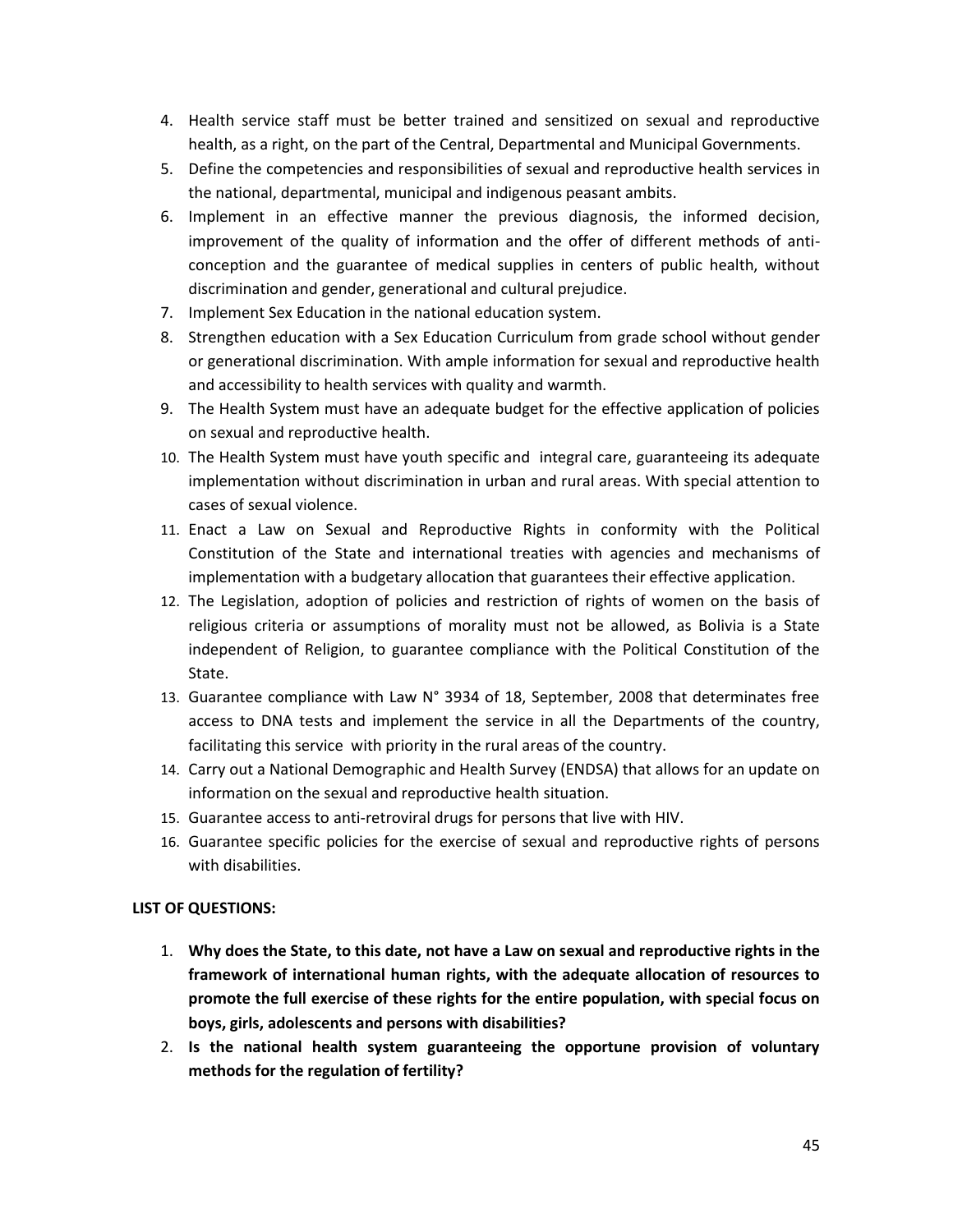- 3. **What action is the State taking for the implementation of a national policy throughout the educational system on health and sexual reproductive rights, as a mechanism for the prevention of adolescent pregnancy?**
- 4. **How the State guarantee women access to legal and safe abortions, to prevent maternal mortality due to abortions performed in risky conditions?**
- 5. **Does the State have an allocation of public resources that guarantee the provision of anti-retroviral drugs for persons that live with HIV?**

**RECOMMENDATION N° 43.- the Committee recommends to the State Party the integration of a gender perspective in its national health policy, in agreement with General Recommendation 24 and to improve access to health services for the most vulnerable groups of women, especially those in rural and indigenous areas. The Committee urges the State Party to act without delay and to adopt efficient methods to resolve the problem of high rates of maternal mortality guaranteeing adequate medical care during pregnancy, delivery and post-partum and to secure access to health service facilities and to medical assistant rendered by trained personnel in all areas of the country, particularly in rural areas. The Committee urges the State Party with the enforcement of current legal dispositions, related to the right of therapeutic abortions for Bolivian women. Likewise, the Committee urges the State Party to permit women access to quality services for the care of complication derived from abortions performed in risky conditions with the aim of reducing maternal mortality rates.**

Annually, from the 250 thousand to 300 thousand pregnancies registered in the country, 60,000 are of adolescents between the ages of 15 and 19, according to the 2013 report from the United Nations Population Fund (UNFPA). Bolivia has a rate of adolescent pregnancy of 21% that is higher than 18.2% for Latin America.

In Bolivia risky abortions are the third cause of maternal mortality. Approximately 185 abortions are performed in our country every day, for an approximate result of 70,000 abortions in 2010.<sup>21</sup>

There is no data as to the number of women pregnant as a result of rape, but it can be said that many of them, and of adolescent pregnancies, are in the need of resorting to risky abortions in conditions of poor hygiene and untrained personnel placing their life and health at risk.

It is clear that to maintain current dispositions that criminalize women for the voluntary interruption of pregnancy directly affects the Human Rights of women and this penalization will not decrease abortions, much less end them, they only restrict the rights of women to health and life driving them to recur to risky abortions placing their life and health at risk.

The Constitutional Court issued a judgment by means of which judicial barriers for access to a safe and legal abortion were eliminated, when said pregnancy is the product of the crime of rape or when the life and health of the woman are in danger.

In the process of implementation of this judgment, which has as its only requisite to present a copy of the claim of a crime of rape, the doctors at health services refuse to apply the judgment because they assert that women falsely claim a crime of rape in order to access an abortion.

Prosecutors have also negatively expressed themselves on the subject, and affirm that they will reject the claim so that women will not be able to access an abortion.

In both situations, the infringement on the human rights of women, who are not able to access a legal and safe abortion, is confirmed.

 21 Figures speak. lpas-Bolivia, 2011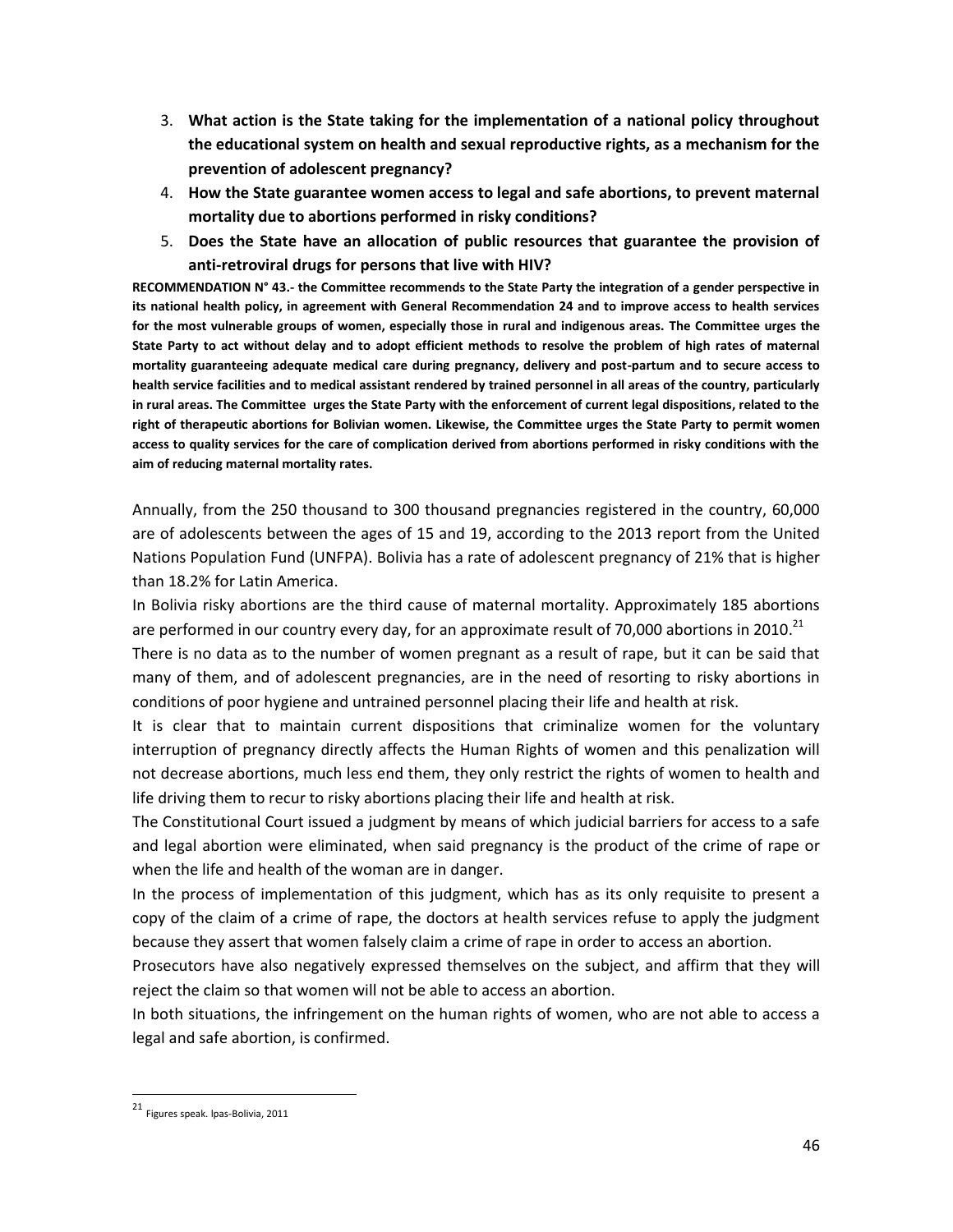The Constitutional Judgment exhorts the Plurinational Legislative Assembly to agree with the interpretation that the Constitutional Court handed down on the subject of abortion, in the sphere of its competencies and the recommendations of international organizations in the progressive framework of the rights of women, to draft regulations that guarantee the exercise of sexual and reproductive rights established in Art. 66 of the Political Constitution of the State and that the same assist in the resolution of clandestine abortions. The State must comply with this exhortation because this judgment is binding and of mandatory compliance.

# **PROPOSED RECOMMENDATIONS.-**

- 1. Guarantee the adequate, opportune and scientific information in centers of sexual and reproductive health education, as a mechanism of prevention against sexual violence.
- 2. The review of the penalty for abortion recommended by the Committee, for the elimination of discrimination against women, should be complied with by the State.
- 3. The legislation, adoption of policies and, less so, the restriction of the rights of women on the basis of religious criteria or assumptions of morality should not be permitted, as Bolivia is secular State.
- 4. Eliminate from its public actions all types of sexual prejudice as part of cultural values that place women at a disadvantage for access to health services, and the making of decisions that involve their sexual and reproductive rights.
- 5. Promote the full exercise of sexual and reproductive health, preferably in women of rural areas and peri-urban sectors.

# **LIST OF QUESTIONS:**

- **1. What actions is the State implementing in rural areas and peri-urban sectors to guarantee the provision of sexual and reproductive health services, with adequate procedures, of quality and warmth?**
- **2. Has the State have specific plans for the care of girls, adolescents and persons with disabilities?**
- **3. What actions is the State taking with respect to cases of sexual violence, regarding the care of victims? Is there a budget to provide health centers with the necessary supplies to prevent unwanted pregnancies?**
- **4. Are care protocols for victims of sexual violence being complied with in health service centers?**
- **5. How will the State guarantee the correct implementation and application of the Plurinational Constitutional Judgment 0206/2014 to guarantee the access to a legal and safe abortion?**
- **6. What strategies is the State using to ensure the legal interruption of pregnancies in victims of sexual violence, in health service centers, as of the Plurinational Constitutional Judgment 0206/2014?**